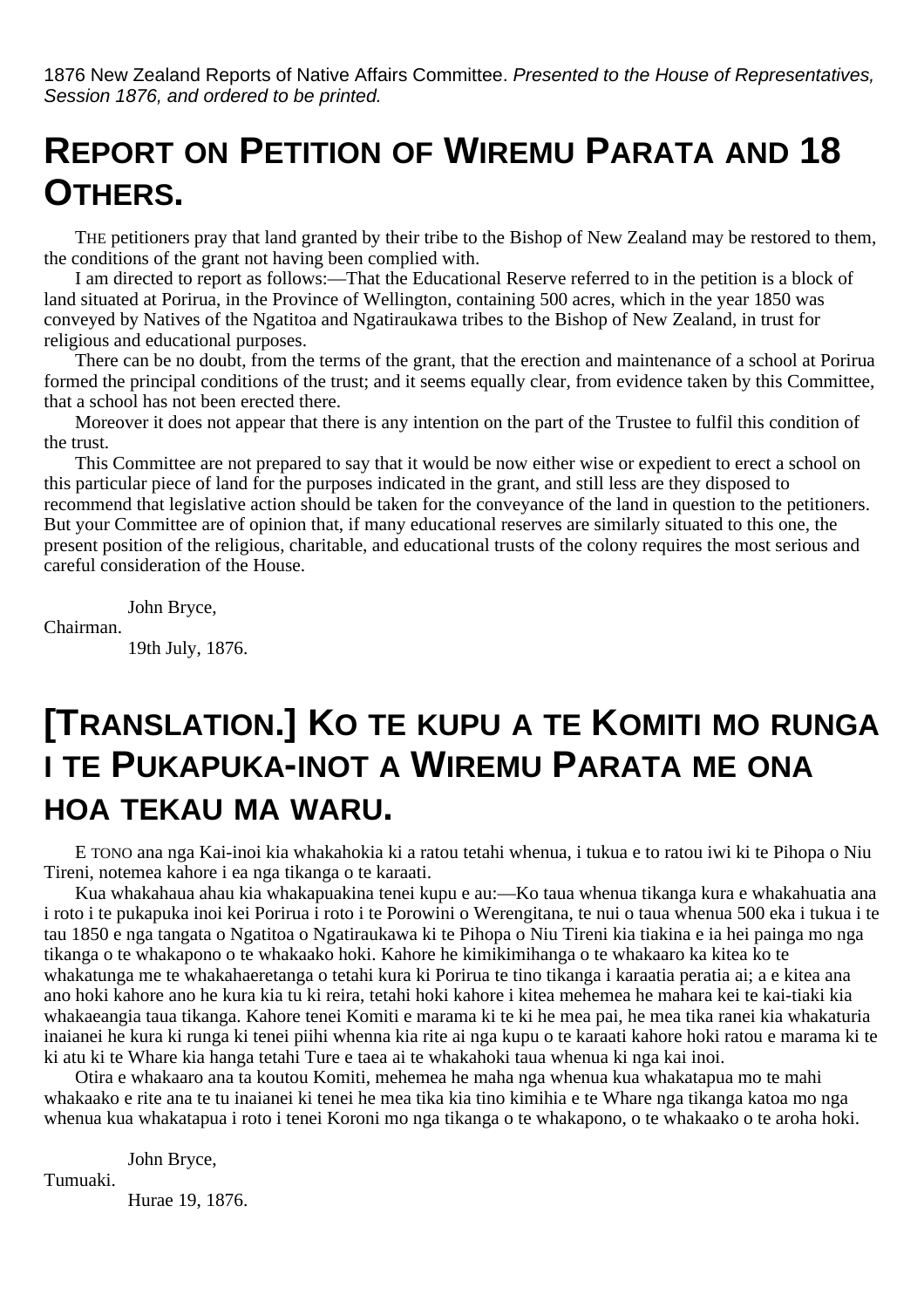#### **REPORT ON PETITION OF HIRINI TAIWHANGA.**

THE petitioner Hirini Taiwhanga prays for compensation on the ground of loss of employment caused by the cancelling of his license as a surveyor; and for compensation for loss sustained by his brother, who was captured and detained by Maoris while in the employment of the Government.

I am directed to report as follows:—That the petitioner lost his license through hit own misconduct; and, so far from having any claim to compensation, he ought to be thankful that under the circumstances it was restored to him.

The Committee cannot therefore recommend his petition to the favourable consideration of the House, and, in respect to the claim made on behalf of his brother, the Committee are of opinion that it cannot be entertained.

John Bryce, Chairman.

19th July, 1876.

## **[TRANSLATION.] KO TE KUPU A TE KOMITI MO RUNGA I TE PUKAPUKA-INOI A HIRINI TAIWHANGA.**

E TONO ana te Kai-inoi a Hirini Taiwhanga kia utua ia mo te korenga o tana mahi i runga i te tangohanga o tana raihana ruri whenua, e tono ana hoki ia ki te utu mo te ngaronga o te mahi a tana tuakana i runga i tona hopukanga i tona puritanga e nga Maori i te wa e mahi ana ia mo te Kawanatanga.

Kua whakahaua ahau kia whakapuakina e ahau tenei kupu:—Na te hara a te Kai-inoi i tangohia ai tana raihana, tetahi hoki kahore e tika kia tono utu ia engari me whakawhetai ia mo runga i te whakahokinga ki a ia o tana raihana.

No reira i kore ai te Komiti e marama ki te ki atu ki te Whare he mea tika kia whakaarohia paitia tenei pukapuka inoi; a mo runga i te tono mo tana tuakana e mahara ana te Komiti kia kaua e whakaarohia.

John Bryce,

Tumuaki.

Hurae 19, 1876.

#### **REPORT ON THE PETITION OF WI TE WHEORO.**

THE petitioner complains that the line of the Waikato Railway has been taken through a very old and sacred burial-place situate at the Taupiri Gorge, on the Waikato River, and that many houses have been built there, and he asks that a grant may issue at once in order to confirm his title to the land.

I am directed to report as follows:—As to the first subject, the Committee find that the allegation in the petition is correct: the line of railway has been taken through an old burial-place, and the bones of some of the dead have been disturbed.

At the same time it appears that the line could not have been taken in any other direction without very much increased expense, and without subjecting the Public Works Department to great difficulty in procuring ballast for the ballasting of the line. The Natives also admit that they have been somewhat to blame in not pushing the matter before the work was done.

The changing of the line would now entail a cost of over four thousand pounds (£4,000), with a line of bad curves and steep gradients.

Under these circumstances, the Committee cannot see how the request of the Natives as to noninterference with the burial-ground can be entertained; but as it appears from the evidence of Mr. Knorpp, that no necessity exists for any further trespass on the burial-ground for railway purposes, the Committee recommend that it should be fenced or otherwise protected from further trespass, and such other action be taken as will show to the Natives concerned that it is not the wish of the Government to subject the bones of their dead to desecration. As to the claim for the grant of the land, Petitioner alleges that it is a reserve of 20 acres, made by Mr. Mackay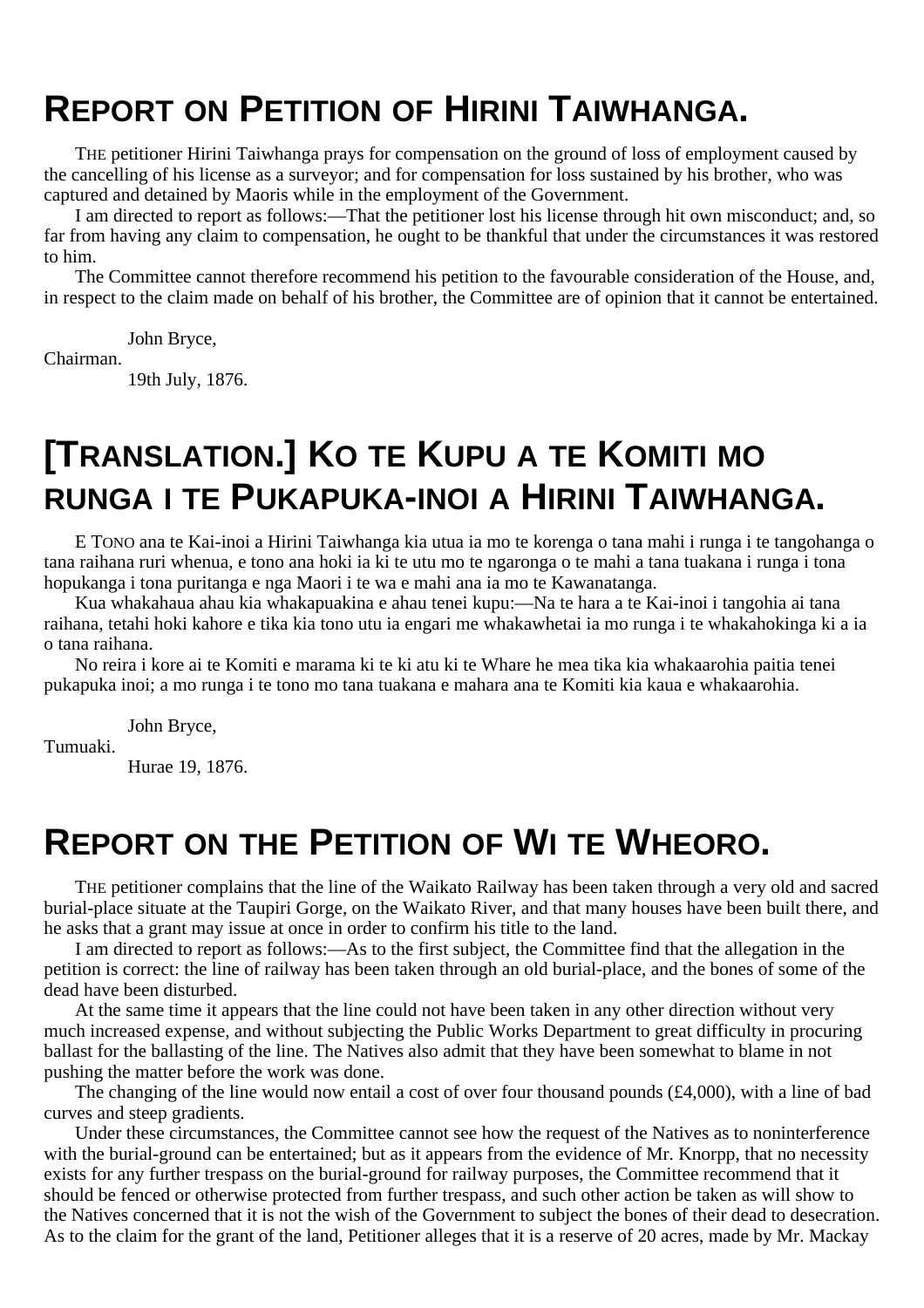some years ago in favour of Petitioner and his tribe. If the reserve made by Mr. Mackay and the burial-ground site be identical, the Committee can see no reason why a grant should not be issued, care being taken to protect the public interest in respect of the railway line.

John Bryce,

Chairman.

25th July, 1876.

#### **[TRANSLATION.] KO TE KUPU A TE KOMITI MO RUNGA I TE PUKAPUKA-INOI A WI TE WHEORO.**

E whakapuaki ana te Kai-inoi i tona pouri mo te whakahaerenga o te raina o te rerewe o Waikato i runga i tetahi urupa tawhito tapu rawa kei Taupiri i te awa o Waikato, mo te whakatunga hoki i nga whare maha ki reira, e tono ana hoki ia kia tere tonu te whakaputanga o te Karauna karaati hei whakatuturu i tono take ki taua whenua.

Kua whakahaua ahau kia whai kupu penei ki te whare:—

Mo runga i te kupu tuatahi kua kitea e te Komiti e tika ana te kupu i roto i te pukapuka-inoi; kua haere te raina o te rerewe i runga i tetahi urupa tawhito kua hurahia ake nga wheua o etahi o nga tupapaku.

Otira e kitea ana kua kore e taea te whakarere ke i te raina o te rerewe notemea he nui rawa atu to moni e pau he nui hoki te raruraru ki te tiki i nga kirikiri hei whakaoti i te raina. E whakaae ana ano nga Maori e ahua he ana ratou inahoki kihai i tere ta ratou tono i mua atu o te otinga o te mahi.

Mehemea ka kawea ketia te raina ka pau te moni neke ake i te wha mano pauna (£4,000), ka kino hoki nga kopikopikonga o taua raina ka ikeike nga pikitanga.

No runga i enei tikanga i kore ai te Komiti e marama kia whakaarohia te tono a nga Maori kia kaua e pokanoa ki runga ki taua urupa; engari e kitea ana i te korero a Mr. Knorpp i te aroaro o te Komiti kahore he tikanga e peka ke atu ai te rerewe ki runga ki taua whenua, e mea ana te Komiti me taiepa taua urupa me tiaki atu ranei kei pokanoa te tangata ki reira; me whakahaere ranei i tetahi tikanga e mohio ai nga tangata Maori e whai ritenga ana ki reira kahore te Kawanatanga e hiahia kia whakakinongia nga tupapaku Maori. Mo te kupu tono mo te Karauna Karaati o te whenua, e ki ana te Kai-inoi he porowhita e 20 eka i whakatakotoria e Te Make i mua mo te Kai-inoi ratou ko tona iwi, mehemea ko taua porowhita taua urupa e whakahuatia nei kahore he take, ki ta te Komiti titiro, e kore ai e whakaputaina te Karauna karaati, engari me tiaki te tikanga o te katoa mo runga i te raina o te rerewe.

John Bryce,

Tumuaki.

Hurae 25, 1876.

# **REPORT ON THE PETITION OF WIREMU TE TUHI AND OTHERS.**

PETITIONERS pray that Crown grants may be issued to them for land which was given them by the Government, in order that their title to the land may be definitely fixed.

I am directed to report as follows:—"That, in the opinion of this Committee, the grants, including a clause against alienation, ought to be issued as prayed for to the petitioners, without further delay."

John Bryce,

Chairman.

25th July, 1876.

# **[TRANSLATION.] KO TE KUPU A TE KOMITI MO**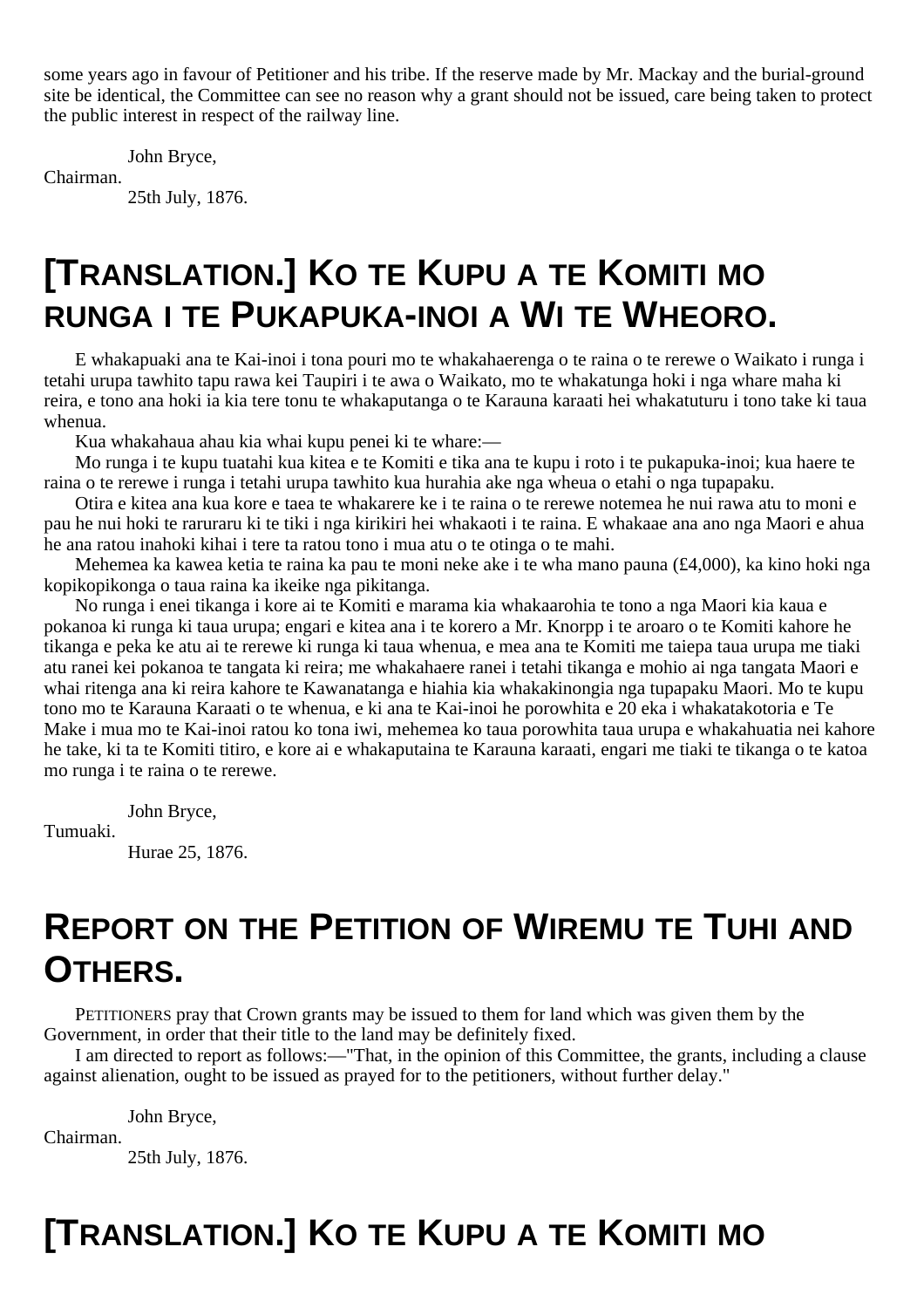#### **RUNGA I TE PUKAPUKA-INOI A WIREMU TE TUHI MA.**

E tono ana nga kai inoi kia whakaputaina ki a ratou he Karauna karaati mo etehi whenua i hoatu ki a ratou e te Kawanatanga kia tuturu ai ta ratou take ki reira.

Kua whakahaua ahau kia ki penei ahau ki te whare:—Ko te whakaaro a tenei Komiti me whakaputa nga Karauna karaati, me te kupu arai i te hoko i roto, i runga i te inoi a nga kai inoi inaianei tonu.

John Bryce,

Tumuaki.

Hurae 25, 1876.

#### **REPORT ON THE PETITION OF WI HAKIRO AND 336 OTHERS.**

PETITIONERS pray that Maoris be allowed to sit on juries, that all the laws be translated into Maori, that the number of Maori members in the House of Representatives be increased, and that greater facilities should be given them for the purchase of gunpowder.

I am directed to report as follows:—

That, in reference to the right of Maoris to sit on juries, the Committee are of opinion that "The Juries Act, 1868," makes ample provision for the existing state of things. These provisions had not however been brought into force, and cannot be brought into force until the Governor, in exercise of the powers vested in him by the Act, shall make certain rules and regulations. The Committee recommend that the provisions of the Act should be put in force, and Maoris be admitted to sit on juries in the limited number of cases specified by the Act.

The petitioners also ask that the laws should be translated into Maori. The Committee cannot recommend compliance with this request to the extent asked, but they are of opinion that all laws specially affecting Maoris should be printed in the Maori language, and be widely circulated amongst the Maori people.

In reference to the demand of the petitioners that the number of Maori members of the House should he increased, and that greater facilities should be given for the purchase of powder, the Committee consider that these are questions of policy upon which they are not called upon to pass an opinion.

John Bryce,

Chairman.

26th July, 1876.

#### **[TRANSLATION.]TE KUPU A TE KOMITI MO RUNGA I TE PUKAPUKA-INOI A WI TE HAKIRO ME ONE HOA 336.**

E TONO ana nga Kai-inoi kia tukua nga Maori kia noho i roto i nga Runanga tekaumarua (Huuri), kia whakamaoritia nga Tare katoa, kia whakatokomahatia nga mema Maori ki roto i te Whare o nga Rangatira i kowhiria i runga i te pooti a te Iwi a kia whakangawaritia ki a ratou nga ture mo te hoko paura.

Kua whakahaua ahau kia ki penei atu ki te Whare:—

Mo runga i te tikanga kia noho he Maori ki roto ki nga Runanga tekaumarua (Huuri) e whakaaro ana te Komiti kei "Te Ture mo nga Huuri, 1868," tetahi mana mo te ahua o taua mea inaianei. Ko taua tikanga kahore ano i whakaotia tuturutia a kahore e taea te whakaoti engari ma te Kawana i runga i te mana kua hoatu ki a ia e taua ture e hanga i etahi tikanga whakahaere. E mea ana te Komiti he mea tika kia whakahaeretia te mana e tau ana ki te Kawana i runga i taua Ture kia ahei ai te whakauru i nga Maori ki nga Runanga tekaumarua (Huuri) mo nga ahua whakawa e whakahuatia ana e te Ture e uru ai ratou.

E tono ana hoki nga Kai-inoi kia whakamaoritia nga Ture. Kahore e taea e te Komiti te ki he mea tika kia whakaaetia tenei tono katoa otira ki ta ratou mahara me ta ki te reo Maori me tuku ki nga wahi katoa nga Ture e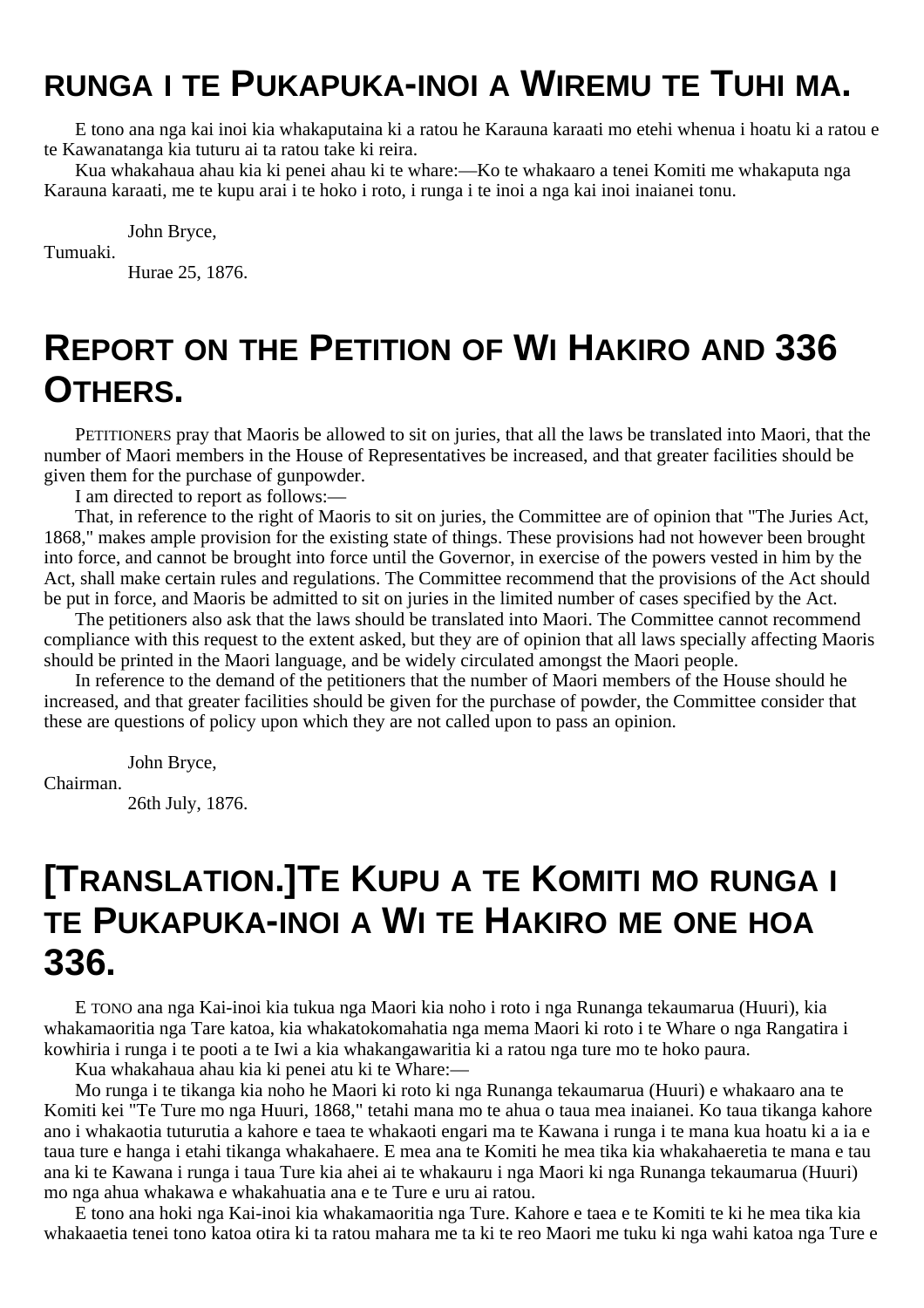tau ana ki nga Maori ake.

Mo runga i te tono a nga Kai-inoi kia whakatokomahatia nga mema Maori ki roto ki te Whare kia whakangawaritia nga Ture mo te hoko paura e mahara ana te Komiti he mea enei e uru ana ki nga tikanga nunui kahore e tonoa kia whai kupu ratou mo enei.

John Bryce,

Tumuaki.

Hurae 26, 1876.

#### **REPORT on PETITION of HORI TAUROA.**

PETITIONER prays for the issue of Crown grants for the site of a church at Waiuku, and for pieces of land adjoining the same. Also, for compensation for properly destroyed by soldiers during the war, and for a canoe at present in the possession of the Government.

I am directed to report as follows:—

In reference to the complaint by petitioner that another Native refuses to concur in a subdivision of trust lands at Waiuku, effected by Major Heaphy and Mr. Marshall, Native Interpreter, your Committee are of opinion that petitioner's complaint is reasonable, and that a Bill should be introduced to give effect to the arrangement made by Major Heaphy and Mr. Marshall, which arrangement appears to have received the almost unanimous consent of the Native owners.

Also, petitioner finds ground of complaint that a grant has not been issued to the Church of England for a church site sold or given by Natives to the church, and that a grant has not been issued to the petitioner and other Natives for other land adjoining the church site. The Committee have the honor to report that the sale of the church site by the petitioner appears to have been concurred in by the Government, and a Bill is now before the House providing for the issue of a grant

The Committee can see no objection to the carrying of the Bill into law. With reference to the other piece, the petitioner has not furnished the Committee with evidence sufficient to maintain his claim. Such evidence as the Committee have been able to take has been adverse to the petitioner's claim, and they cannot see their way to making any recommendation thereon.

In reference to that part of the petition which relates to the claim of petitioner and other Natives to compensation moneys expected to be paid for a large war canoe taken possession of by Colonial Forces during the Waikato war, the Committee beg to report that they have ascertained that it is not intended to pay any moneys whatever by way of compensation, and that the Government are quite willing to return the canoe in question to its owners.

The Committee are of opinion that the return of the canoe to the Native owners at the place from which it was taken, or as near there as practicable, should remove all just ground of complaint.

John Bryce, Chairman.

27th July, 1876.

## **[TRANSLATION.] KO TE KUPU A TE KOMITI MO RUNGA I TE PUKAPUKA-INOI A HORI TAUROA.**

E TONO ana nga Kai-inoi kia whakaputaina ki a ratou nga Karauna karaati mo te tunga whare karakia ki Waiuku me etahi piihi i te taha o taua tunga whare karakia.

E tono ana hoki ratou kia whakaeangia o ratou taonga i ngaro i nga hoia i te wa o te whawhai e tono ana hoki ki tetahi waka kei te Kawanatanga inaianei.

Kua whakahaua ahau kia ki penei ahau ki te Whare:—

Mo runga i te pouri a te kai-inoi mo te kore whakaae a tetahi tangata Maori ki te wehewehenga a Meiha Whiwhi raua ko Maiho kai whakamaori i etahi whenua Rahui i Waiuku e mahara ana to koutou Komiti e marama ana te tono a nga kai-inoi a me homai ki te Whare kia hanga tetahi Ture hei whakamana i te whakariteritenga a Meiha Whiwhi raua ko Maiho e kitea iho ana hoki i whakaaetia katoatia e nga tangata ma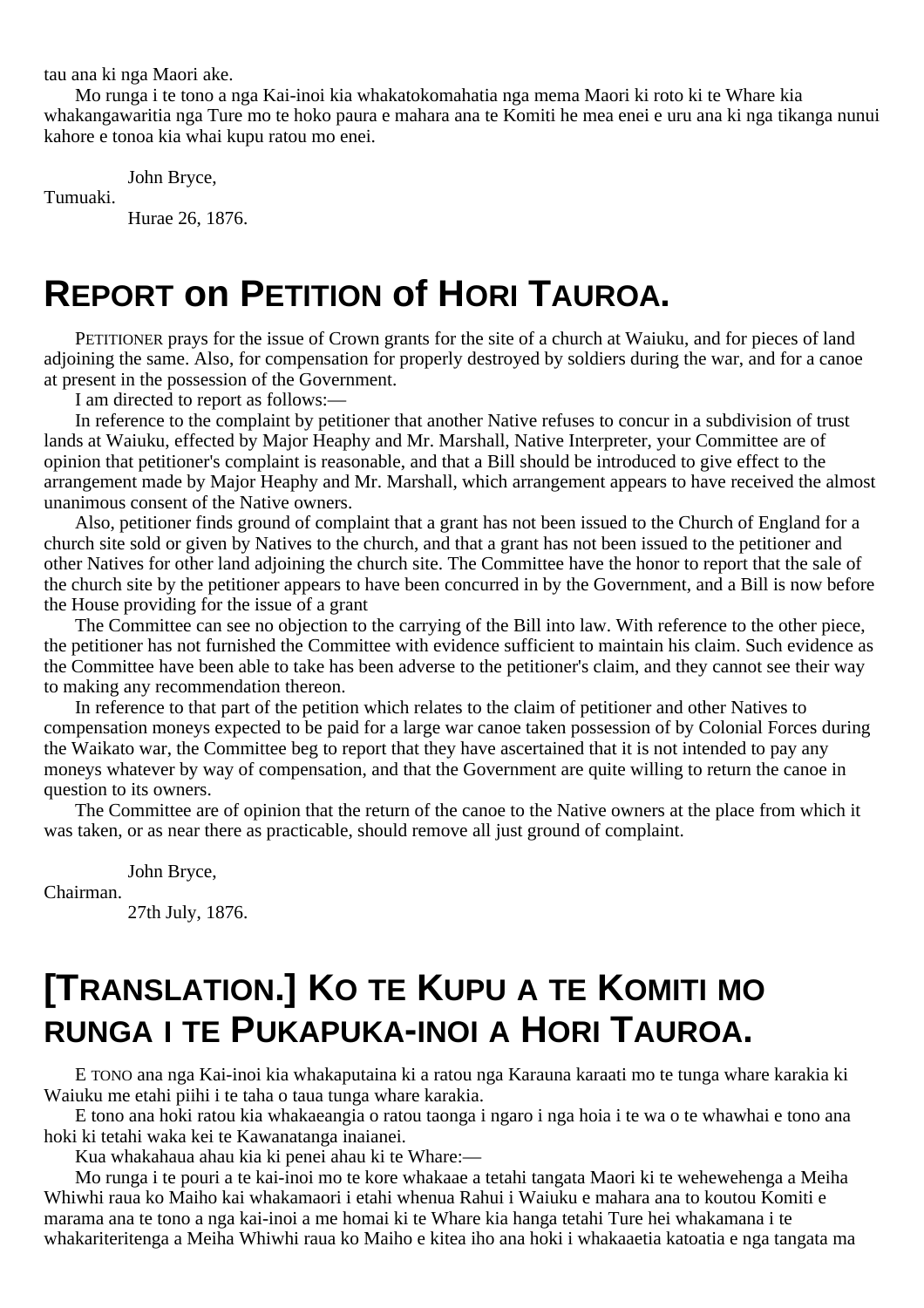ratou te whenua, ara i tata ki te katoatanga.

Tetahi tono i roto i te pukapuka-inoi mo te Karauna karaati ki te Hahi o Ingarangi mo tetahi tunga whare karakia i hokona i hoatu ranei e nga Maori ki te Hahi a kahore ano kia puta noa te Karauna karaati ki te Kai-inoi me etahi atu Maori mo etahi whenua e tata ana ki te tunga o te wharekarakia. E whakaaro ana te Komiti he mea whakaae te hokonga e nga Kai-inoi o te tunga o te wharekarakia e te Kawanatanga a kei te Whare tetahi Ture inaianei e mahia ana kia ahei ai te whakaputa i te Karauna karaati.

Kahore he he ki ta te Komiti whakaaro kia tine whakatuturutia tenei Ture. Mo te wahi i te taha, kahore i whakaaturia mai e te kai-inoi he korero hei whakatuturu i tana tono. Ko nga korero i korerotia ki te aroaro o te Komiti e ahua whakahe ana i te tono a te kai-inoi, a kahore ratou e marama ki te whakaaro i tetahi kupu mo reira.

Mo runga i tera wahi o te pukapuka-inoi e whai tikanga ana ki runga ki te tono a te kai-inoi me etahi atu tangata Maori mo te moni e whakaarohia ana kia utua mo tetahi waka-taua nunui i tangohia e nga hoia o te Koroni i te wa o te whawhai ki Waikato e mea ana te Komiti kua kimihia e ratou kahore e whakaarohia ana kia utua he moni mo taua waka, a e pai noa atu ana te Kawanatanga ki te whakahoki i taua waka ki nga tangata no ratou taua waka. E mahara ana te Komiti ma te whakahokinga o te waka ki te wahi i tangohia ai ki tetahi wahi ranei e tata ana ki reira ka kore atu ai nga putake pouri.

John Bryce,

Tumuaki.

Hurae 27, 1876.

#### **REPORT on PETITION of MAIHI P. KAWITI.**

THE petitioner prays that his pension, forty pounds (£40) a year, may be increased to two hundred and fifty (£250), and that it may continue to his children after him, on the grounds that he has, by selling land, building, &c., so benefited the white races as to warrant his petitioning in the above manner.

I am directed to report as follows:—That the Committee beg to recommend that the petition be referred to the Government, to take such action thereon as they may think meet.

John Bryce,

Chairman.

27th July, 1876.

## **[TRANSLATION.] TE KUPU A TE KOMITI MO RUNGA I TE PUKAPUKA-INOI A MAIHI P. KAWITI.**

E TONO ana te Kai-inoi kia nukuhia tona penihana e wha nei te kau pauna (£40), i te tau kia tae ra ano ki te rua rau me te rima tekau (£250); a kia mau tonu iho hoki ki ona uri. Te take o tana tono e ki ana ia nana te mahi hoko whenua, te whakatu whare, me etahi atu mea i whai painga ai te pakeha; koia ia i kaha ai ki te tuku mai i tana pukapuka-inoi.

Kua whakahaua ahau kia ki penei atu:—Ki te whakaaro o te Komiti me tuku te pukapuka-inoi ki te Kawanatanga kia waiho ma ratou te whakaaro ki te whakahaere i ta ratou e pai ai.

John Bryce,

Tumuaki.

Hurae 27, 1876.

#### **REPORT ON THE PETITION OF TE MOANANUI AND 60 OTHERS.**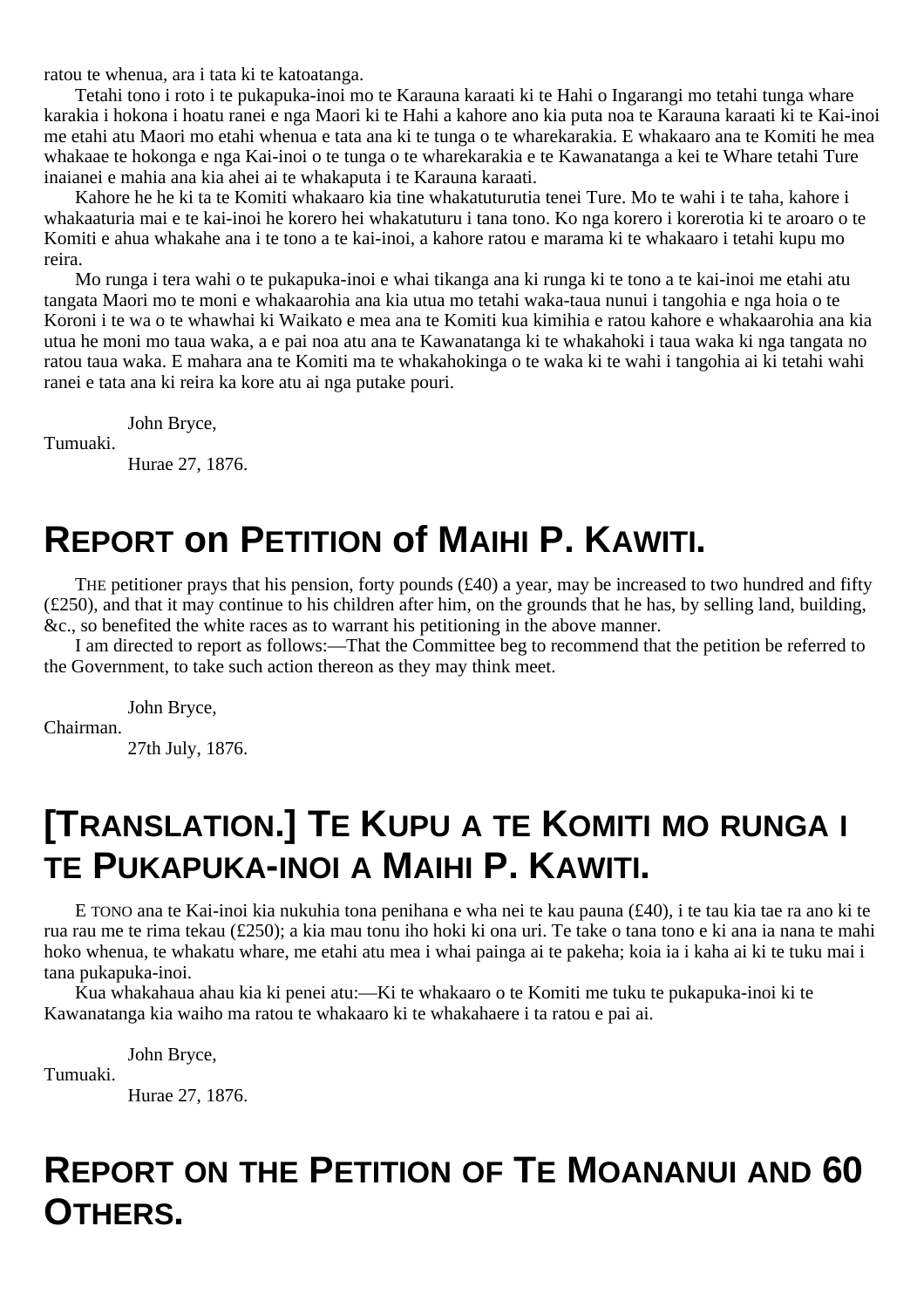PETITIONERS complain that miners' rights fees due to them are not regularly paid, and that they are not allowed to obtain certain moneys belonging to them.

I am directed to report as follows:—

The Committee find that, from the evidence taken by them, it would appear that the Natives have been misinformed as to the amounts coming to them under the agreement authorizing mining on the Thames Gold Fields.

The accounts appear to have been regularly kept, and no unreasonable delay appears to have taken place in the payment of moneys due.

The Committee would, however, recommend that Government should give full facilities for the inspection of the accounts by some competent person to be appointed or approved of by the Maoris.

John Bryce,

Chairman.

1st August, 1876.

#### **[TRANSLATION.]KO TE KUPU A TE KOMITI MO RUNGA I TE PUKAPUKA-INOI A TE MOANANUI ME ONA HOA E 60**

E KI ana nga Kai-inoi ko a ratou moni maina-raiti kahore e utua tikatia ana ki a ratou i nga ra i whakaritea ai a kahore e puta ana ki a ratou etahi moni a ratou.

Kua whakahaua ahau kia ki penei atu ki te Whare:—

I runga i nga kupu i whakina i te aroaro o te Komiti e mahara ana ratou kua korerotia hetia nga tikanga ki aua maori mo nga moni e puta ki a ratou i runga i te mana o te pukapuka whakaaetanga mo te keri koura ki Hauraki.

Ko nga pukapuka' moni e ahua tika ana te whakahaere a kahore i kitea tetahi whakaroanga take kore i te utunga o nga moni.

Engari e mahara ana te Komiti me whakatuwhera e te Kawanatanga tetahi tikanga kia ahei ai te tirotiro nga pukapuka moni e tetahi tangata tika e whakaturia ana e whakamana ana ranei e nga Maori.

John Bryce,

Tumuaki.

Akuhata 1, 1876.

## **REPORT on the PETITION of MEIHA KEPA.**

THE petitioner prays for the rehearing of a case decided on by the Native Lands Court, on the ground that the provisions of the law have not been complied with.

I am directed to report as follows:—

That the Committee are of opinion that the case of the petitioner should be re-heard before the Native Lands Court, and would recommend that the Governor should order such re-hearing accordingly.

Further, they recommend that great care should be taken to carry out in their integrity the provisions of section thirty-three (33) of "The Native Lands Act, 1873," in reference to surveying. The blocks referred to in the petition were only surveyed trigonometrically and without traversing the boundaries, and this disregard of the law appears to have been the main cause of dissatisfaction.

John Bryce,

Chairman.

8th August, 1876.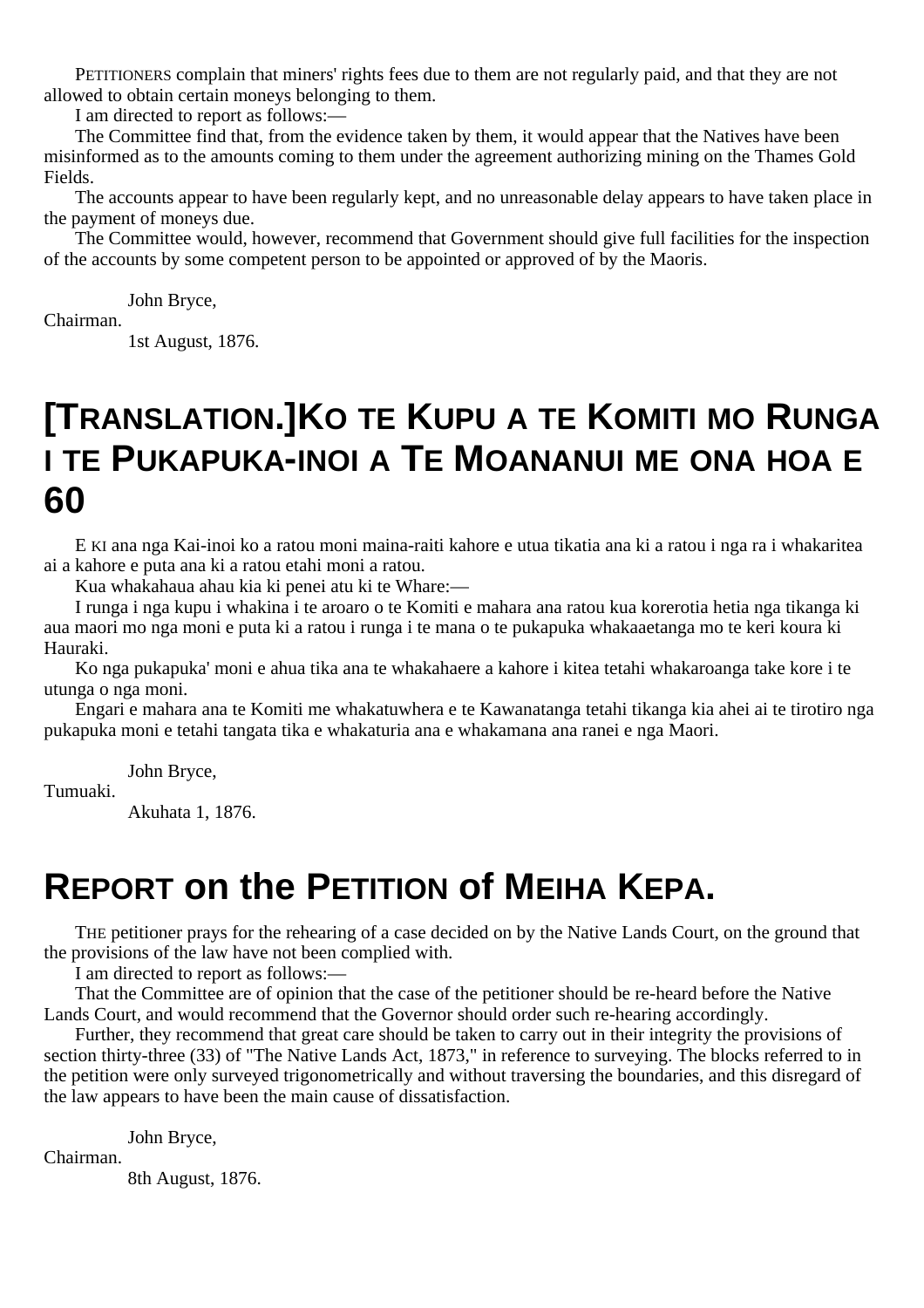# **[TRANSLATION.] TE KUPU A TE KOMITI MO RUNGA I TE PUKAPUKA-INOI A MEIHA KEPA.**

E TONO ana te Kai-inoi kia whakawakia tuaruatia tetahi whenua kua whakataua e te Kooti; te take i tonoa ai e ki ana ia kahore i rite nga tikanga o te Ture.

Kua whakahaua ahau kia ki penei atu ki te Whare:—

E whakaaro ana te Komiti me whakawa tuarua te tikanga a te Kai-inoi i te aroaro o te Kooti Whakawa Whenua Maori a e mea ana ratou kia tonoa atu ki te Kawana kia whakahaua e ia taua whakawa tuarua.

Tetahi kupu a te Komiti kia tino tupato te whakahaere te whakamana i nga tikanga o te tekihana tora tekau ma toru (33) o "Te Ture Whenua Maori, 1873," mo te ruritanga o nga whenua. Ko te ruritanga o nga whenua e whakahuatia ana i roto i te pukapuka-inoi he mea mahi kau i runga i te tikanga o nga teihana kahore i haerea nga rohe, ko tenei korenga whakamana i te Ture te take nui pea o to pouritanga.

John Bryce,

Tumuaki.

Akuhata 8, 1876.

# **REPORT ON THE PETITION OF ANARU MAKIWHARA AND 417 OTHERS.**

- Petitioners pray that the number of Maori members in the House of Representatives be increased.
- **•** That the Maori members of the Legislative Council be elected by the Maori people.
- **•** That Native Councils be established in the various districts of New Zealand.
- I am directed to report as follows:—
- **•** That as a Bill is now before the House having for its object an increase in the representation of the Native race, the Committee do not consider it necessary to make any recommendation on this point.
- **•** Inasmuch as the nomination of members to the Legislative Council rests with Ms Excellency the Governor, the Committee do not see their way to make any suggestion in reference to that part of the petition in which it is prayed that the Maori members of that body should be elected by the people.
- The Committee would beg to recommend to the favourable consideration of the House the request made in the petition for the establishment of Native Councils.

John Bryce,

Chairman.

9th August, 1876.

# **[TRANSLATION.]TE KUPU A TE KOMITI MO RUNGA I TE PUKAPUKA-INOI A ANARU MAKIWHARA ME ONA HOA 417.**

- **•** E tono ana nga Kai-inoi Ma whakatokomahatia nga Mema Maori ki roto ki te Runanga o nga Rangatira i kowhiria i runga i te pooti a te iwi.
- **•** Ko nga Mema Maori o te Runanga Whakatakoto Ture me whakatu e te Iwi Maori.
- **•** Me whakatu he Kaunihera Maori ki roto ki nga takiwa o Niu Tireni. Kua whakahaua ahau kia ki penei atu ki te Whare:—
- **•** Notemea he Pire kei te aroaro o te Whare inaianei tona tikanga he whakatokomaha i nga Mema Maori, kahore te Komiti e inahara Ma whai kupu ratou mo tenei.
- **•** Inahoki ko te mana mo te whakatu i nga Mema o te Runanga whakatakoto Ture kei te Kawana, kahore te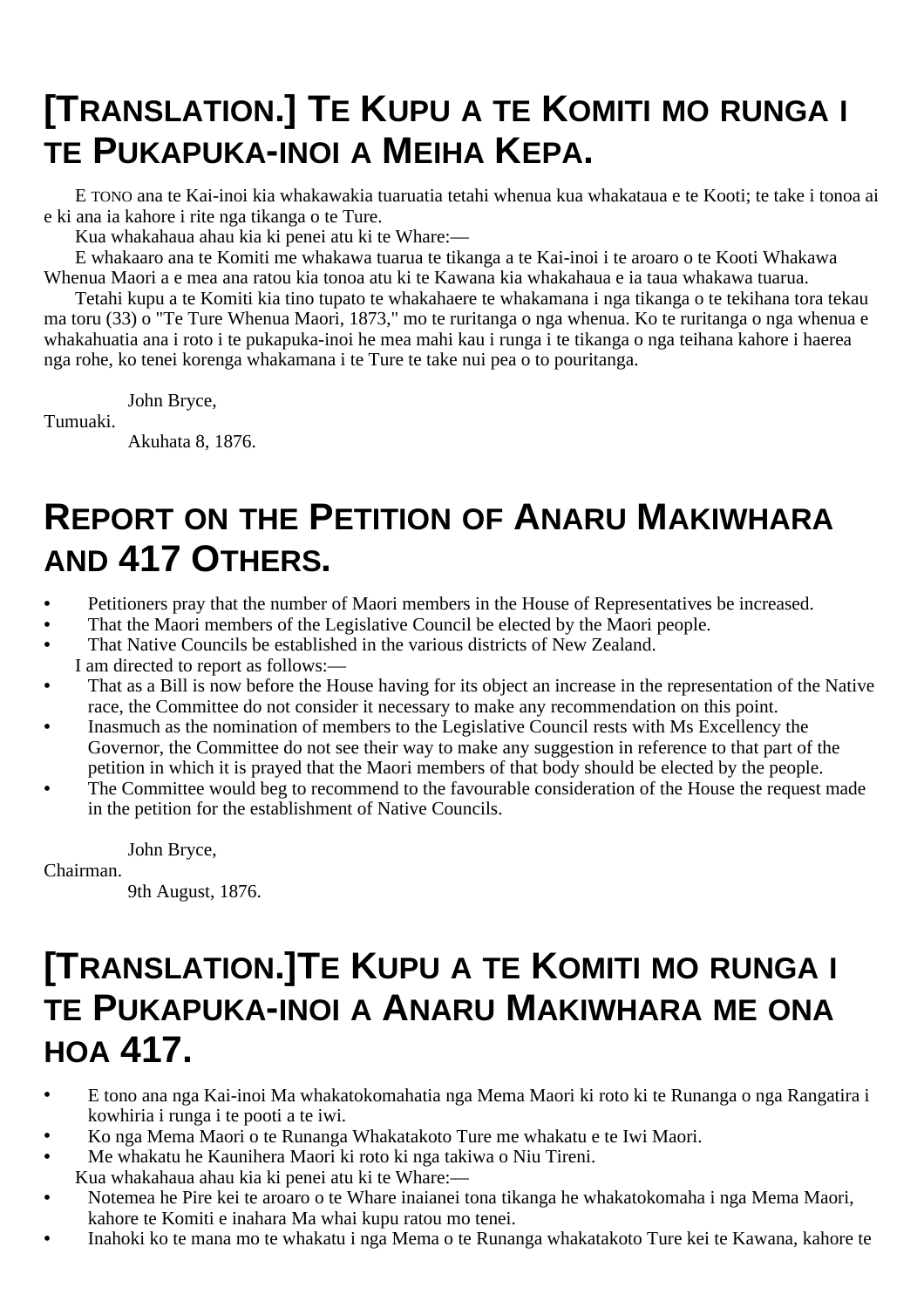Komiti e marama ki te whai kupu mo tera wahi o te pukapuka-inoi e tono nei kia whakaturia nga mema o reira e te iwi.

**•** E mea ana te Komiti me titiro pai e te Whare te tono i roto i te pukapuka-inoi Ma whakaturia he Kaunihera Maori.

John Bryce,

Tumuaki.

Akuhata 9, 1876.

# **REPORT ON THE PETITION OF MEHA TE MOANANUI AND 165 OTHERS.**

THE petitioners state that certain lands at Hauraki have been shut up by the Government, and that they suffer loss and inconvenience in consequence thereof.

They pray that the number of Maori members in the House of Representatives be increased, and that the Maori members of the Legislative Council be elected by the Maoris; they also pray that Maoris may be allowed to sit on juries, and cite a number of cases which they allege ought to have been tried by a mixed jury.

I am directed to report as follows:—

- That, in the opinion of this Committee, the system of dealing with Native lands, of which the present case is an example, is exceedingly unsatisfactory, and the whole subject requires the most serious consideration of the House.
- **•** That, as the subject of increased representation is now before the House, and will doubtless be fully considered, the Committee do not think it necessary to make any recommendation on the subject. And with reference to the prayer of the petitioners, that Maori members of the Legislative Council should be elected, the Committee do not see their way to making any suggestion, inasmuch as the power of nomination rests with the Governor.
- **•** In reference to the right of Maoris to sit on juries, the Committee are of opinion, that "The Juries Act, 1868," makes ample provision for the existing state of things.

These provisions had not however been brought into force, and cannot be brought into force until the Governor in exercise of the powers vested in him by the Act shall make certain rules and regulations.

The Committee recommend that the provisions of the Act should be put in force, and Maoris be admitted to sit on juries in the limited number of cases specified by the Act.

John Bryce,

Chairman.

9th August, 1876.

#### **[TRANSLATION.]KO TE KUPU A TE KOMITI MO RUNGA I TE PUKAPUKA-INOI A MEHA TE MONANANUI ME ONA HOA 165.**

E KI ana nga kai-inoi to etahi whenua koi Hauraki kua tutakina e te Kawanatanga a e mate ana ratou i tana tikanga.

E tonggo ana ratou kia whakatokomahatia nga mema ki roto ki te Runanga o nga Rangatira i kowhiria i runga i te pooti a te iwi a e mea ana ratou ko nga mema Maori o te Runanga Whakatakoto Ture ma te iwi e whakatu; e inoi hoki ana ratou kia tukua nga Maori kia noho i roto i nga Runanga tekaumarua (Huuri) a e whakaatu mai ana ratou i etahi whakawakanga i meatia e ratou kua tika kia whiriwhiria e te Huuri i uru tahi ai te Maori me te Pakeha.

Kua whakahaua ahau kia ki penei atu ki te Whare:—

**•** E whakaaro ana te Komita ko te tikanga whahahaere penei i nga whenua Maori ka nui te ahua raruraru a ko tenei mea katoa e tono ana kia tino whiriwhiria e te Whare.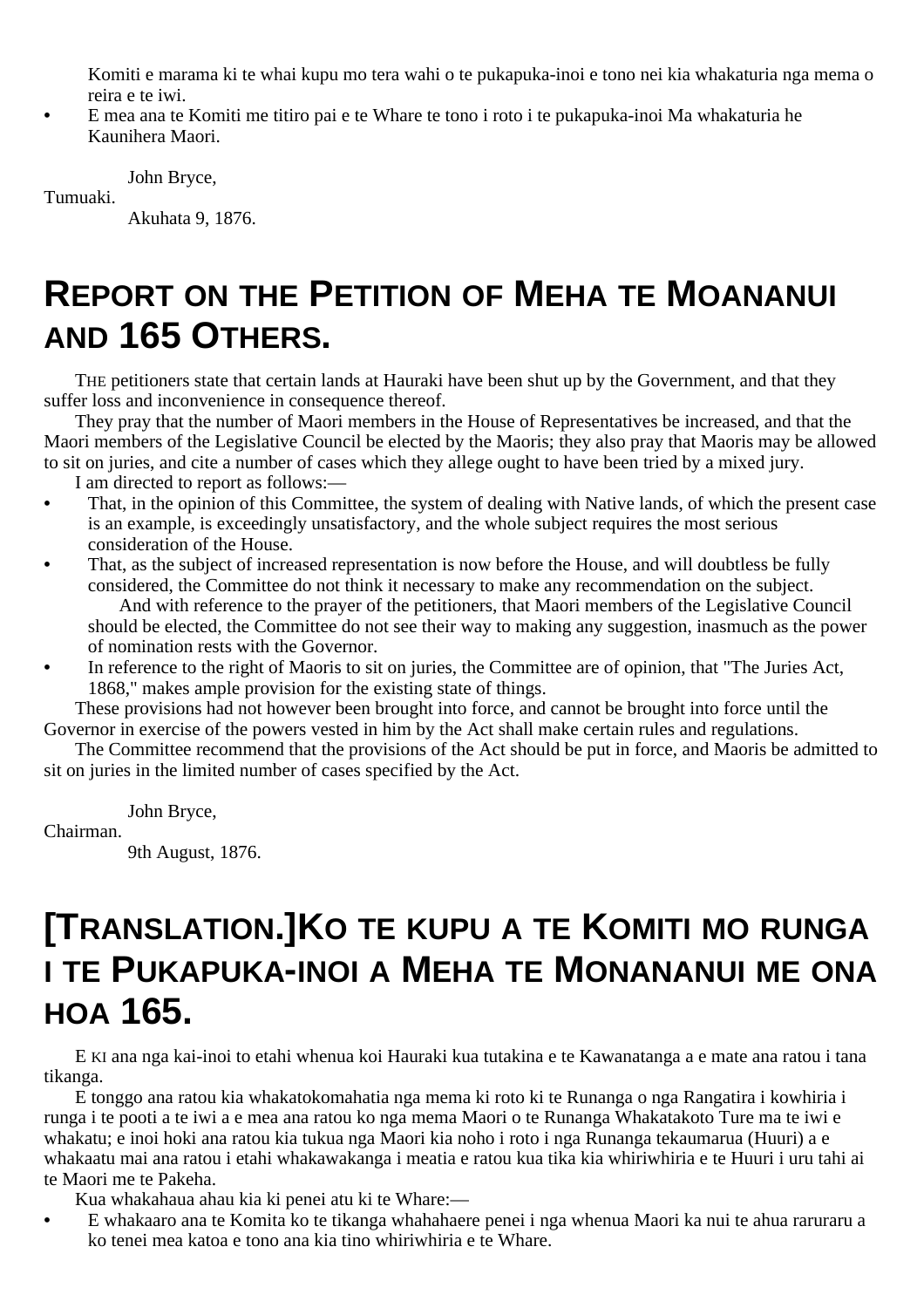**•** Notemea kei te aroaro o te Whare te korero mo te whakatokomaha i nga mema Maori ki reira ata whiriwhiria ai pea, kahore te Komiti e whakaaro he tino tikanga kia whai kupu ratou mo tenei.

A, mo runga i te inoi i roto i te pukapuka-inoi kia waiho ma te iwi e whakatu nga mema o te Runanga whakatakoto Ture, kahore te Komiti e marama ki te tohutohu atu i tetahi Kupu, inahoki ko te mana whakatu kei te Kawana.

**•** Mo runga i te tikanga kia noho he Maori ki roto ki nga Runanga tekaumarua (Huuri) e whakaaro ana te Komiti kei "Te Ture mo nga Huuri, 1868," tetahi mana mo te ahua o taua mea inaianei.

Ko taua tikanga kahore ano i whakaotia tuturutia a kahore e taea te whakaoti engari ma te Kawana i runga i te mana kua hoatu ki a ia e taua Ture e hanga i etahi tikanga whakahaere.

E mea ana te Komiti he mea tika kia whakahaeretia te mana e tau ana ki te Kawana i runga i taua Ture kia ahei ai te whakauru i nga Maori ki nga Runanga tekaumarua (Huuri) mo nga ahua whakawa e whakahuatia ana e te Ture e uru ai ratou.

John Bryce,

Tumuaki.

Akuhata 9, 1876.

#### **REPORT ON THE PETITION OF MATIAHA MOKAI AND 4 OTHERS.**

THE petitioners state that they hold a certificate under the Native Lands Act for a block of land in the District of the Wairarapa, called Ahikouka, and they pray for the issue of the Crown grant in terms of that certificate.

The Committee have thought it necessary to make very full inquiry into this case by the examination of two of the petitioners, and by taking the evidence of Ngatuere, the Native chief, whose opposition has been the cause of the non-issue of the Crown grant up to the present time.

Mr. Clarke, of the Native Office, and Mr. Karaitiana Takamoana, M.H.R., have also been examined.

I am directed to report as follows:—

That, in the opinion of the Committee, the danger of any trouble arising from the issue of the grant has been over-estimated by the Native Department.

The Committee recommend, therefore, that the grant should be issued in the terms of the certificate, and as required by law, without further delay.

John Bryce,

Chairman.

10th August, 1876.

#### **[TEANSLATION.]KO TE KUPU A TE KOMITI MO TE RUNGA I TE PUKAPUKA-INOI A MATIAHA MOKAI ME ONA HOA E 4.**

E KI ana nga Kai-inoi kei a ratou tetahi pukapuka Tiwhikete i whakaputaina i runga i te mana o Te Ture mo nga Whenua Maori mo tetahi piihi whenua kei Wairarapa tona ingoa ko Te Ahikouka, a e inoi ana ratou kia whakaputaina te Karauna karaati i runga i taua Tiwhikete.

I whakaaro te Komiti kia ata kimihia nga tikanga katoa o tenei mea whakarangona ana nga korero a nga tangata kai-inoi tokorua, whakarangona ana hoki nga korero a Ngatuere te rangatira Maori na tona pakeke ki te whakahe i kore ai e whakaputaina te Karauna karaati taea noatia tenei wa.

I pataia hoki a Te Karaka, o te Tari Maori, a Karaitiana Takamoana, M.H.R., hoki.

Kua whakahaua ahau kia ki penei atu ki te Whare:—

Ko te whakaaro o te Komiti, kua whakanuia e te Tari Maori te wehi kei tupu he raruraru i runga i te whakaputanga o te Karauna karaati koia i whakapuakina ai e te Komiti ta ratou whakaaro kia tere te whakaputa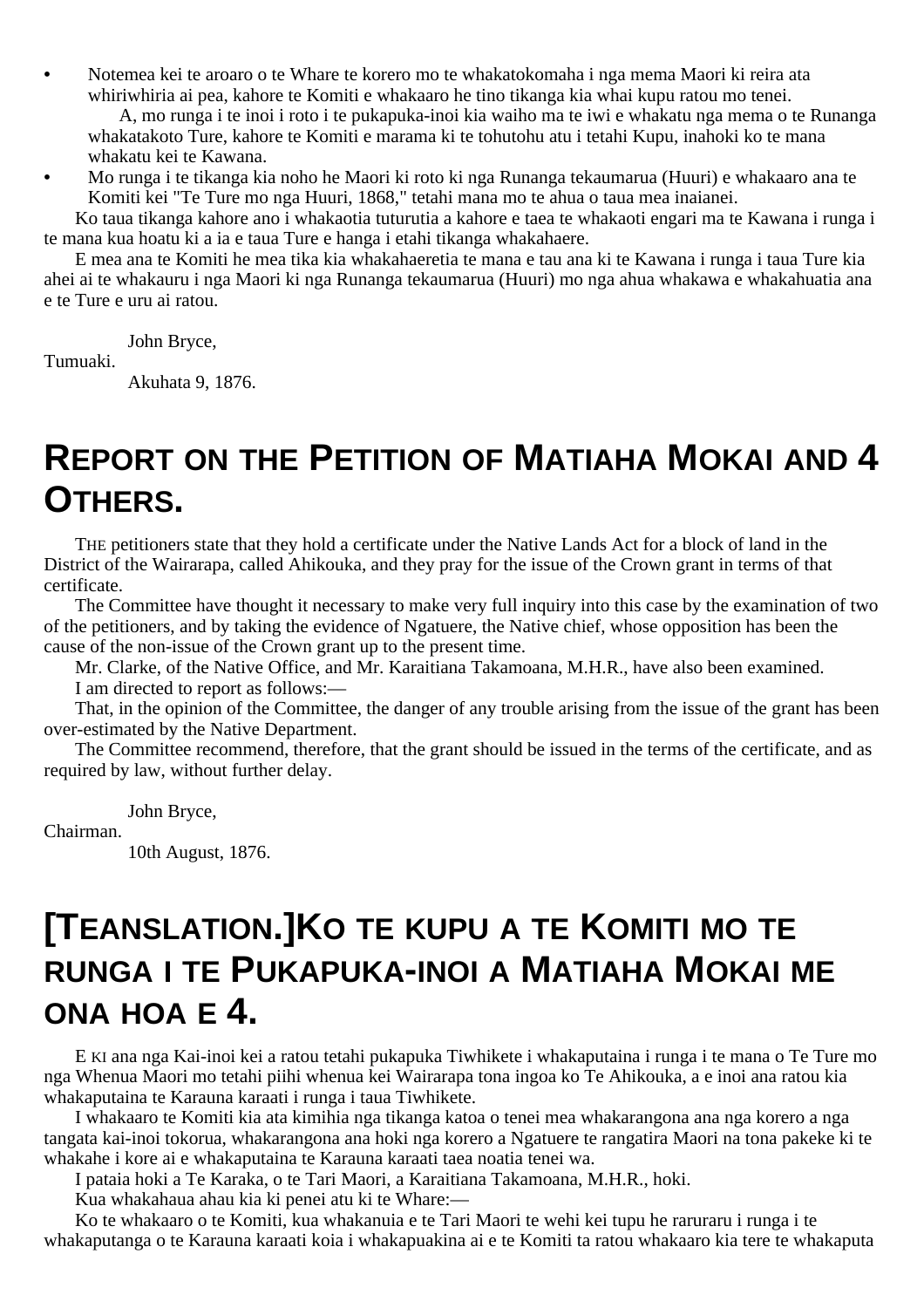te Karauna karaati i runga i te Tiwhikite i runga hoki i nga tikanga o te Ture.

John Bryce,

Tumuaki.

Akuhata 10, 1876.

## **REPORT ON THE PETITION OF FREDERIC SUTTON.**

THE Petitioner states that he has suffered loss in consequence of his not being able to recover his costs in an action which he gained against persons of the Native race, and prays that the law may be altered so as to render lands which have been Crown-granted to Maoris available for the recovery of costs in civil actions.

I am directed to report as follows:—

That, in the opinion of the Committee, the petitioner has not established a case of hardship in the instance cited, inasmuch as it appears, from evidence taken by the Committee, that a bond for the law expenses was taken or agreed to be taken before the appeal was heard. And the Committee are further of opinion that an alteration of the law, in the direction prayed for by the petitioner, would be productive of unfortunate results.

They therefore cannot recommend the prayer of the petitioner to the favourable consideration of the House.

John Bryce,

Chairman.

15th August, 1876.

## **[TRANSLATION.]KO TE KUPU A TE KOMITI MO RUNGA I TE PUKAPUKA-INOI A FREDERIC SUTTON (Pererika Tatana).**

E KI ana te kai-inoi kua pa ho mate ki a ia mo tana korenga kahore i taea e ia te whakaea ona moni i pau i tetahi whakawakanga i tu ai ia i he ai etahi tangata Maori e inoi ana ia kia whakarerea ketia te Ture kia ahei ai nga whenua kua Karauna karaatitia ki nga Maori hei taunga mo nga utu i roto i nga whakawa a tetahi tangata ki tetahi. Kua whakahaua ahau kia ki penei atu ki te Whare:—

Ki te whakaaro o te Komiti kahore i whakaturia e te kai-inoi te tika o te ki he mate tona i runga i tenei mea inahoki e kitea ana i runga i nga kupu i whakapuakina i te aroaro o te Komiti i whakaotia i whakaaetia ranei kia whakaotia tetahi Pukapuka whakaaetanga mo nga utu o te whakawa i mua o te whakarongonga o te korero tuarua. A e mahara ana hoki te Komiti mehemea ka whakarerea ketia te Ture kia whakaritea ki runga ki ta te kai-inoi e tono nei, he raruraru te putanga ake.

Koia ratou i kore ai e kaha ki te tono atu kia whakaarohia paitia e te Whare te tono a te kai-inoi.

John Bryce,

Tumuaki.

Akuhata 15, 1876.

#### **REPORT ON THE PETITION OF RAWIRI TE WANUI AND 14 OTHERS.**

THE petitioners state that a block of land containing 18,600 acres, situated in the Manawatu-Rangitikei District, was unjustly taken from them by the late Dr. Featherston, and they pray for the restoration of the same.

I am directed to report as follows:—

That it appears, from such evidence as the Committee have been able to obtain, that the case was fully heard at the Native Lands Court.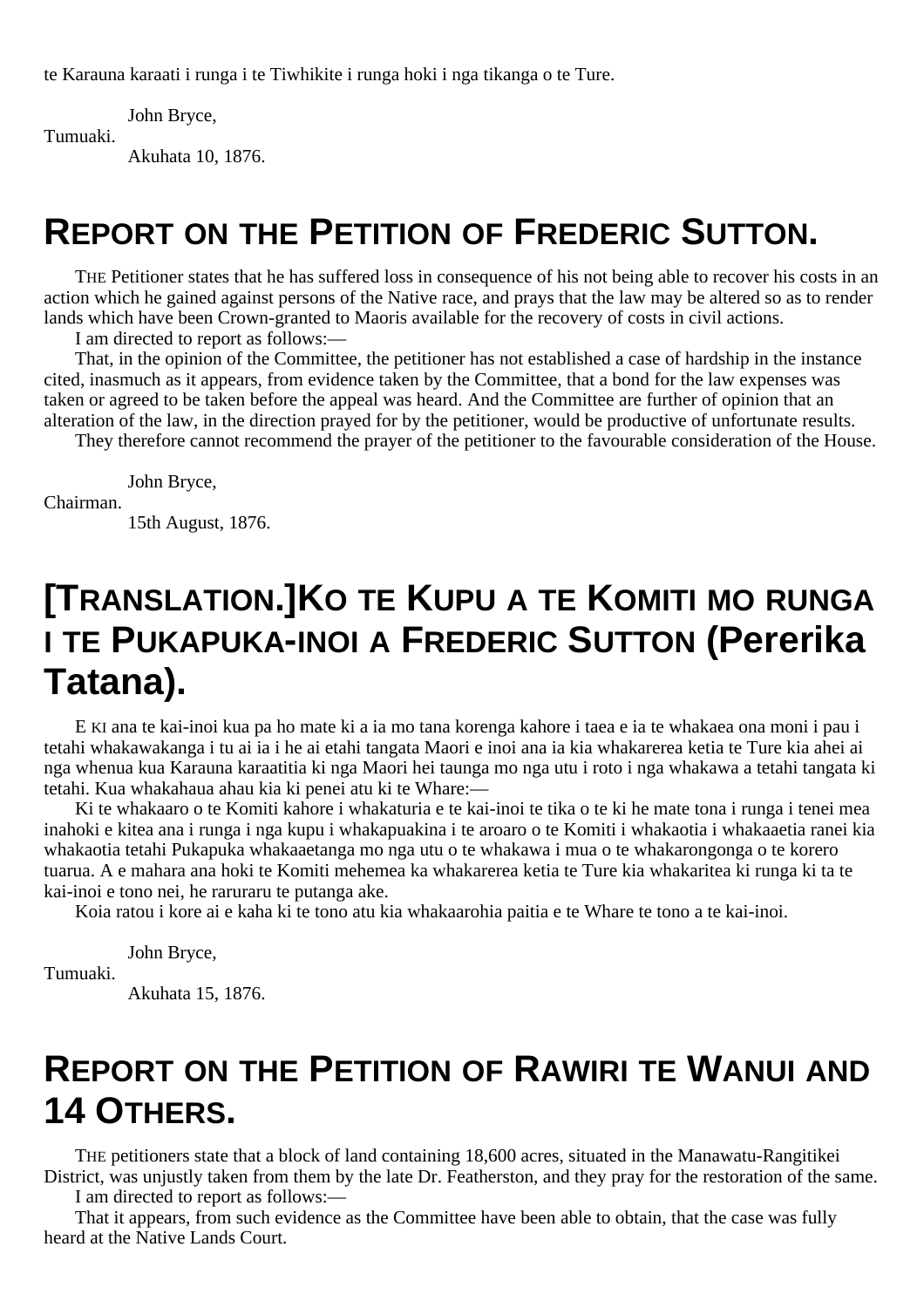The Committee do not see their way to recommend an alteration of the Court's decision.

John Bryce, Chairman.

15th August, 1876.

#### **[TRANSLATION.]KO TE KUPU A TE KOMITI MO RUNGA I TE PUKAPUKA-INOI A RAWIRI TE WANUI ME ONA HOA 14.**

E KI ana nga kai-inoi i tangohia hetia e Takuta Petatone i a ratou, tetahi whenua tona nui 18,600 eka kei waenga nui o Manawatu o Rangitikei a e inoi ana ratou kia whakahokia taua whenua ki a ratou.

Kua whakahaua ahau kia ki penei atu ki te Whare:—

E kitea ana i runga i nga korero i taea te tiki e te komiti i ata whakarangona nga tikanga o ta ratou tono i te aroaro o te Kooti Whakawa Whenua Maori.

Kahore te Komiti e kite i tetahi huarahi ma ratou i whakaarohia ai kia whakarerea ketia te whakataunga a te Kooti.

John Bryce,

#### Tumuaki.

Akuhata 15, 1876.

#### **REPORT ON THE PETITION OF MOROATI KIHAROA AND 7 OTHERS.**

PETITIONERS pray that inquiry be made into matters connected with the purchase (by the late Dr. Featherston) of certain land at Manawatu. They object to the sale, on the grounds that the land was not sold by its rightful owners.

I am directed to report as follows:—That this is one of the numerous petitions which have been referred to the Committee involving very complicated questions of Native title to land, and that the Committee does not feel competent to make any satisfactory recommendation on the subject, it being a question which should be dealt with by some legal tribunal, capable of making a full inquiry.

John Bryce,

Chairman.

23rd August, 1876.

## **[TRANSLATION.]KO TE KUPU A TE KOMITI MO RUNGA I TE PUKAPUKA-INOI A MOROATI KIHAROA ME ONA HOA E 7.**

E TONO ana nga kai-inoi kia kimihia te tikanga o te hokonga a Te Petatone, kua mate tata ake nei, i tetahi whenua kei Manawatu. E whakahe ana ratou ki te hako, e ki ana ratou ehara nga tangata nana i hoko i nga tangata no ratou te whenua.

Kua whakahaua ahau kia ki penei atu ki te Whare:—Ko tenei tetahi o nga pukapuka-inoi maha kua tukua mai ki te Komiti e whai tikanga ana ki etahi take raruraru o nga Maori ki te whenua a kahoro te Komiti e kaha ki te whai kupu marama mo tenei mea, he mea hoki tenei e tika ana kia kimihia e tetahi tikanga whakawa e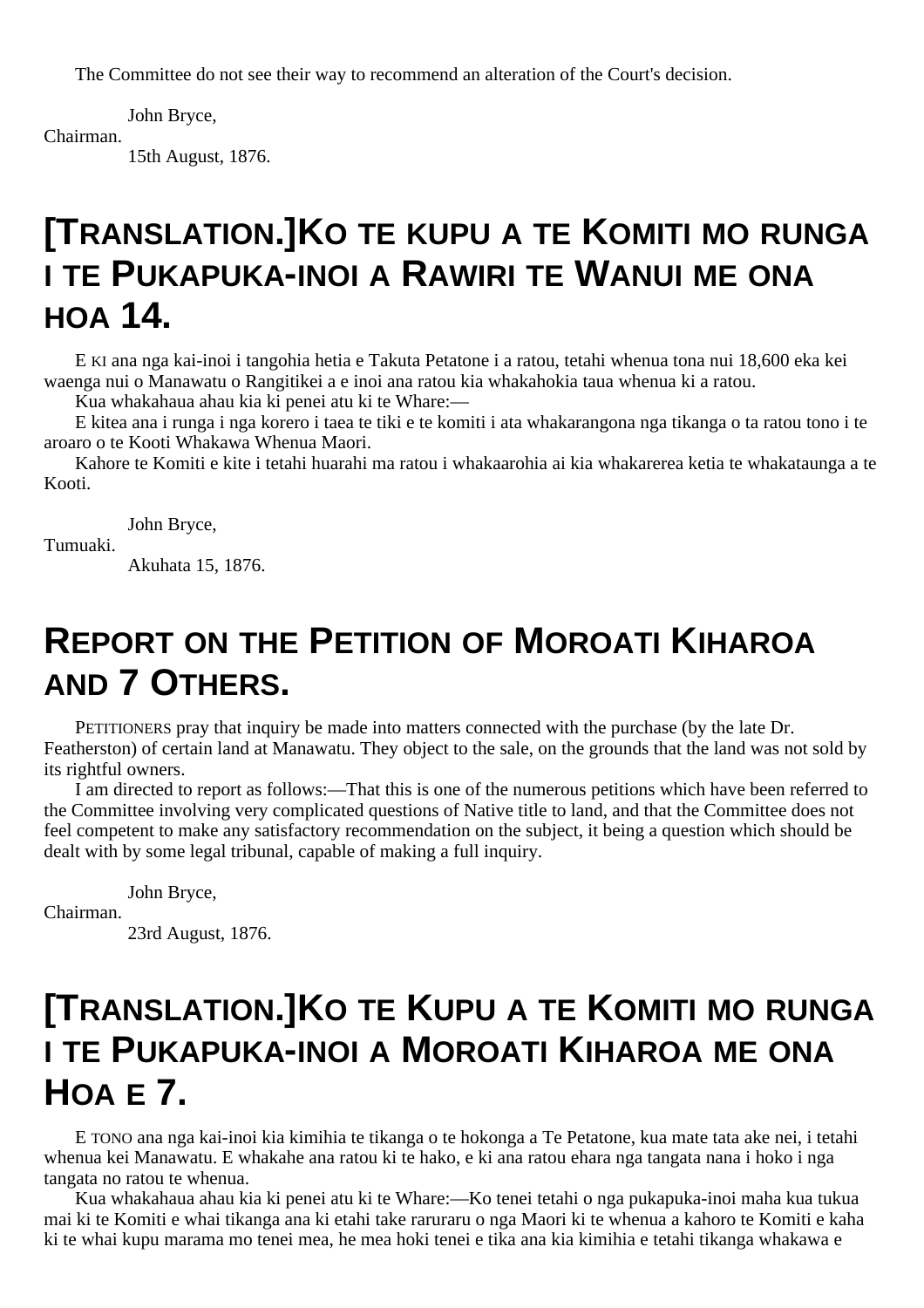kaha ana ki te kimi i nga putake katoa.

John Bryce,

Tumuaki.

Akuhata 23, 1876.

# **REPORT ON THE PETITION OF PITIHIRA TE KURU AND 35 OTHERS.**

THE petitioners state that their hapu did not join in the sale of the Rangitikei-Manawatu Block to Dr. Featherston, and did not receive any of the purchase-money thereof. They state that they have been unjustly deprived of a block of land in the Manawatu district, called Himatangi, and that they suffer undeserved wrong in consequence, as they have always lived on the land.

I am directed to report as follows:—That there appears to be no difficulty in the way of the petitioners' hapu receiving the land awarded to them by the Court which investigated their claim; but as their object is to obtain an additional quantity to that awarded, it would seem that this petition is virtually an appeal from the decision of the Court.

The Committee believe that it is not desirable that they should act in the capacity of a Court of Appeal from the Native Lands Court, inasmuch as it is manifestly impossible that they can take sufficient evidence or devote sufficient time to a single case to enable them to come to a satisfactory conclusion. In the present instance the Committee do not feel justified in making any recommendation to the House in favour of the petitioners which might be regarded by them as a re-opening of their claim.

John Bryce,

Chairman.

23rd August, 1876.

## **[TRANSLATION.]KO TE KUPU A TE KOMITI MO RUNGA I TE PUKAPUKA-INOI A PITIHIRA TE KURU ME ONA HOA E 35.**

E KI ana nga kai-inoi kihai ta ratou hapu i uru ki te hokonga o te whenua i waenganui o Manawatu o Rangitikei ki a Takuta Petatone a kahore i tangohia e ratou tetahi wahi o te moni utu mo reira. E ki ana ratou kua tangohia hetia i a ratou tetahi whenua kei te takiwa o Manawatu, ko Himatangi te ingoa, a e mate take kore ana ratou i runga i taua tikanga notemea i noho tonu ratou i runga i te whenua.

Kua whakahaua ahau kia ki penei atu ki te Whare:—Kahore he mea hei arai i te whakawhiwhinga o te hapu o nga kai-inoi ki te whenua i whakataua ki a ratou e te Kooti nana i kimi to ratou take, otira notemea ko ta ratou tono he mea kia apititia he whenua ki tera i whakataua ra ki a ratou ko to ahua o tenei pukapuka he tono kia whiriwhiria ano te whakataunga a te Kooti.

Ko te whakaaro o te Komiti ekore e marama kia noho ratou hei Kooti whiriwhiri i nga whakataunga a te Kooti Whakawa Whenua Maori notemea ekore rawa e taea e ratou te whakarongo i nga korero maha te whakapau ranei i te taima tika mo runga i te mea kotahi e ahei ai te whakatau marama. Mo tenei pukapuka-inoi kahore te Komiti e marama ki te whai kupu atu whakapai ki te Whare e maharatia ai e nga kai-inoi he whakatuwhera ano i a ratou tono.

John Bryce,

Tumuaki.

Akuhata 23, 1876.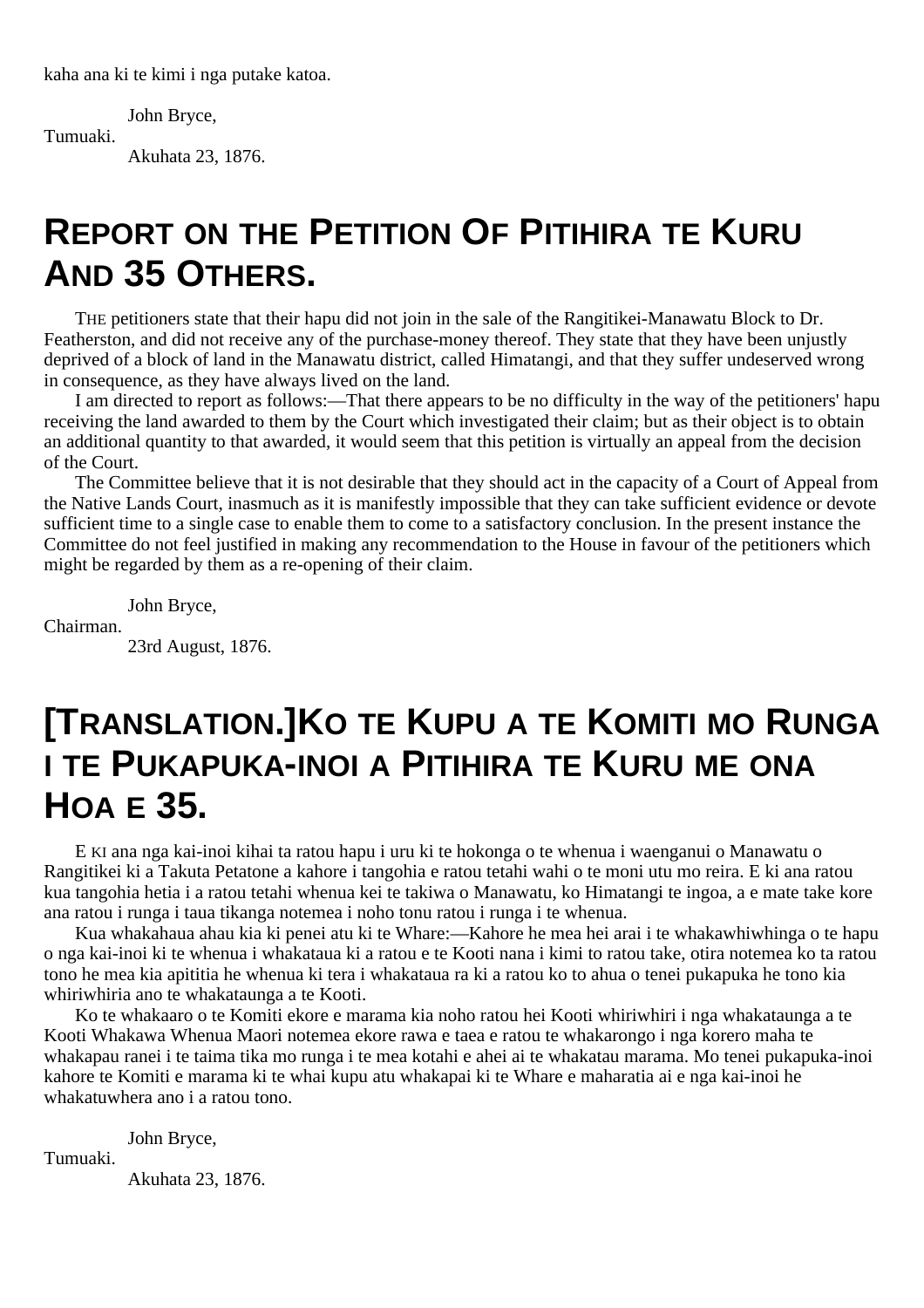#### **GENERAL REPORT.**

INASMUCH as most of the Maori Petitions which are being referred to this Committee are virtually in the nature of appeals from the decision of the Native Lands Court, and inasmuch as this class of petition is likely to be very numerous in the future, the Committee is of opinion that the establishment of a competent Court of appeal, the jurisdiction of which shall be confined exclusively to cases dealt with by the Native Lands Court, would enable such petitions as aforesaid to be dealt with much more intelligently than they can now be dealt with, and would be conducive to that fair and just redress of grievances which it is the desire of this Committee to see secured to the Maori race.

*Resolved*, therefore, that the Executive Government be recommended to take the matter into its favourable consideration, with a view of giving effect to the opinion of the Committee.

John Bryce,

Chairman.

23rd August, 1876.

## **[TRANSLATION.] HE KUPU TINANA NA TE KOMITI E TAU ANA KI TE NUINGA O NGA PUKAPUKA-INOI.**

NOTEMEA ko te nuinga o nga pukapuka-inoi a nga Maori e tukua ana ki tenei Komiti he tono kia whiriwhiria houtia etahi whakataunga a te Kooti Whenua Maori a notemea e maharatia ana he maha pea nga pukapuka-inoi e tukua mai mo taua mea, e whakaaro ana te Komiti me whakatu tetahi Kooti Whakaaro hei whiriwhiri hei whakatau i nga mea anake e mahia ana i te Kooti Whenua Maori kia ahei ai te ata titiro marire atu i aua pukapuka-inoi i runga i te tikanga marama atu i te tikanga o naianei kia taea ai te whakaoti pai te whakaoti tika i nga raruraru e maharatia ana e te Komiti kia whakamaramatia ki runga ki te taha Maori.

Koia i meatia ai me whiriwhiri pal e te Kawanatanga tenei mea kia ahei ai te whakatuturu te whakaaro o te Komiti.

John Bryce,

Tumuaki.

Akuhata 23, 1876.

#### **REPORT ON THE PETITION OF NAHONA AHUKARAMU AND 43 OTHERS.**

PETITIONERS pray that a medical man be appointed to the district extending from Whangaehu to Turakina and Rangitikei.

I am directed to report as follows:—That the subject of the petition is a matter for the considertion of the Government, and the Committee have no recommendation to offer.

John Bryce,

Chairman.

24th August, 1876.

#### **[TRANSLATION.]KO TE KUPU A TE KOMITI MO RUNGA I TE PUKAPUKA-INOI A NAHONA AHUKARAMU ME**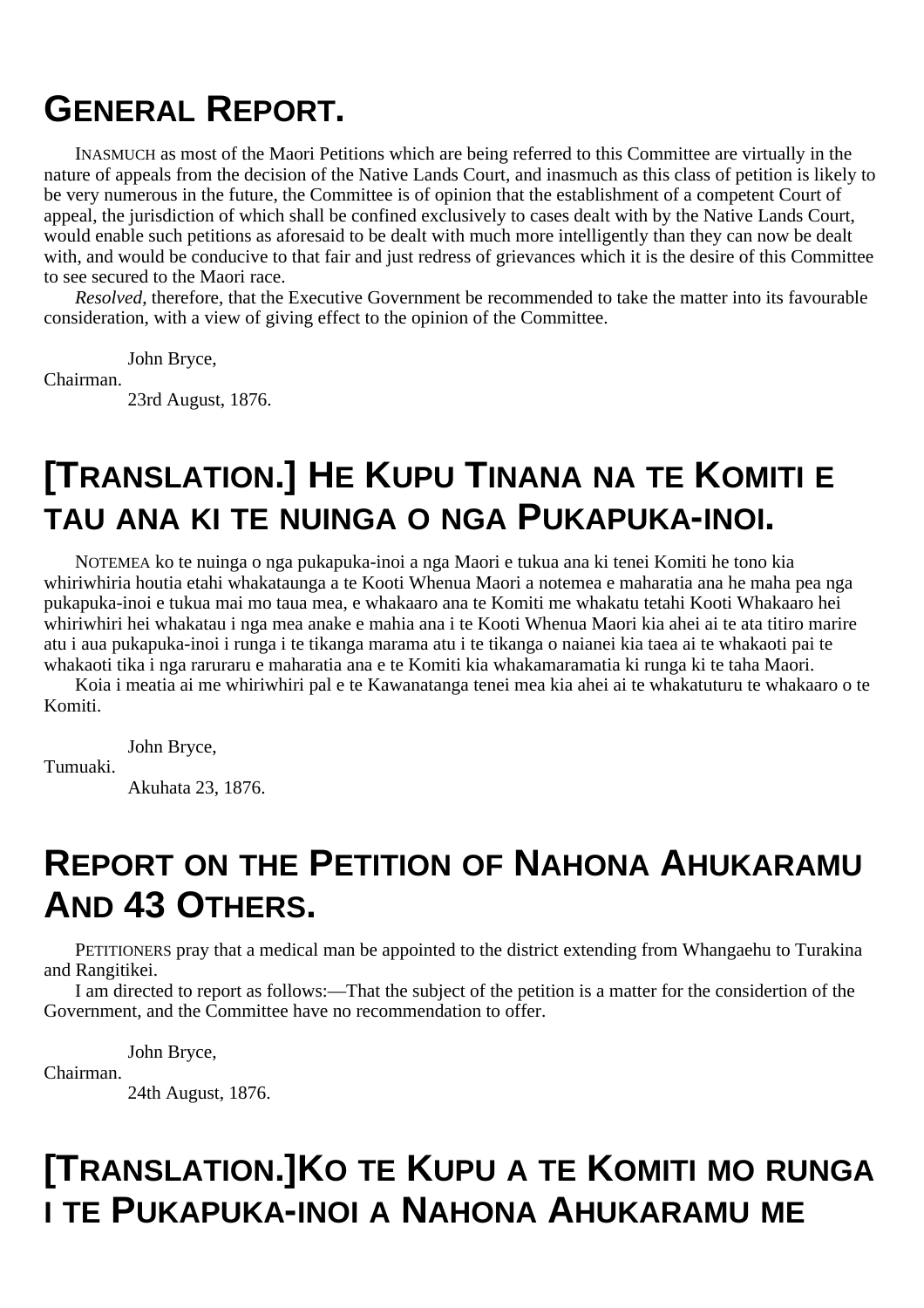## **ONA HOA 43.**

E TONO ana nga kai-inoi kia whakaritea tetahi takuta mo te Takiwa o Whangaehu tae noa ki Turakina ki Rangitikei.

Kua whakahaua ahau kia ki penei atu ki te Whare:—Ko te tikanga o tenei pukapuka-inoi he mea ma te Kawanatanga e titiro, kahore he kupu tohutohu a te Komiti.

John Bryce,

Tumuaki.

Akuhata 24, 1876.

#### **REPORT ON THE PETITION OF RAHERA TIWAIA.**

PETITIONER prays that two thousand (2,000) acres situated in the Waitotara district, and confiscated by the Government, may be restored to her, on the grounds that she has always been loyal, and that in the time of war she saved the lives of two Europeans.

I am directed to report as follows:—That, no evidence having been submitted in support of the allegations of the petition, the Committee are not prepared to report an opinion on the subject.

John Bryce,

Chairman.

24th August, 1876.

## **[TRANSLATION.] KO TE KUPU A TE KOMITI MO RUNGA I TE PUKAPUKA-INOI A RAHERA TIWAIA.**

E TONO ana te kai-inoi kia whakahokia ki a ia tetahi whenua e rua mano (2,000) eka te nui kei te takiwa o Waitotara i tangohia e te Kawanatanga mo te hara o te iwi, te take tono ai ia i piri pono tonu ia ki a te Kuini a i whakaorangia e ia nga pakeha tokorua i te wa o te whawhai.

Kua whakahaua ahau kia ki penei atu ki te Whare:—Notemea kahore i whakaaturia mai he korero hei whakakaha i nga kupu o te pukapuka-inoi, kahore te Komiti i marama ki te whakapuaki i tetahi whakaaro ma ratou mo tenei mea.

John Bryce,

Tumuaki.

Akuhata 24, 1876.

## **REPORT ON THE PETITION OF NATIVES OF THE NGATIRAUKAWA TRIBE.**

THIS is a petition from Rawiri Wanui and other members of the Ngatiraukawa tribe, and is somewhat vague in its terms; but it appears, from evidence taken by the Committee, that the Ngatiraukawa tribe wish certain lands to be included in their tribal boundaries, which were not included by the Court which adjudicated on the matter, in order that they may receive payment for the same.

I am directed to report as follows:—

That the Committee do not feel justified in making any recommendation to the House in favour of the petitioners, and beg to refer to their general Report, brought up on the 23rd August, on the subject of virtual appeals from the Native Lands Court.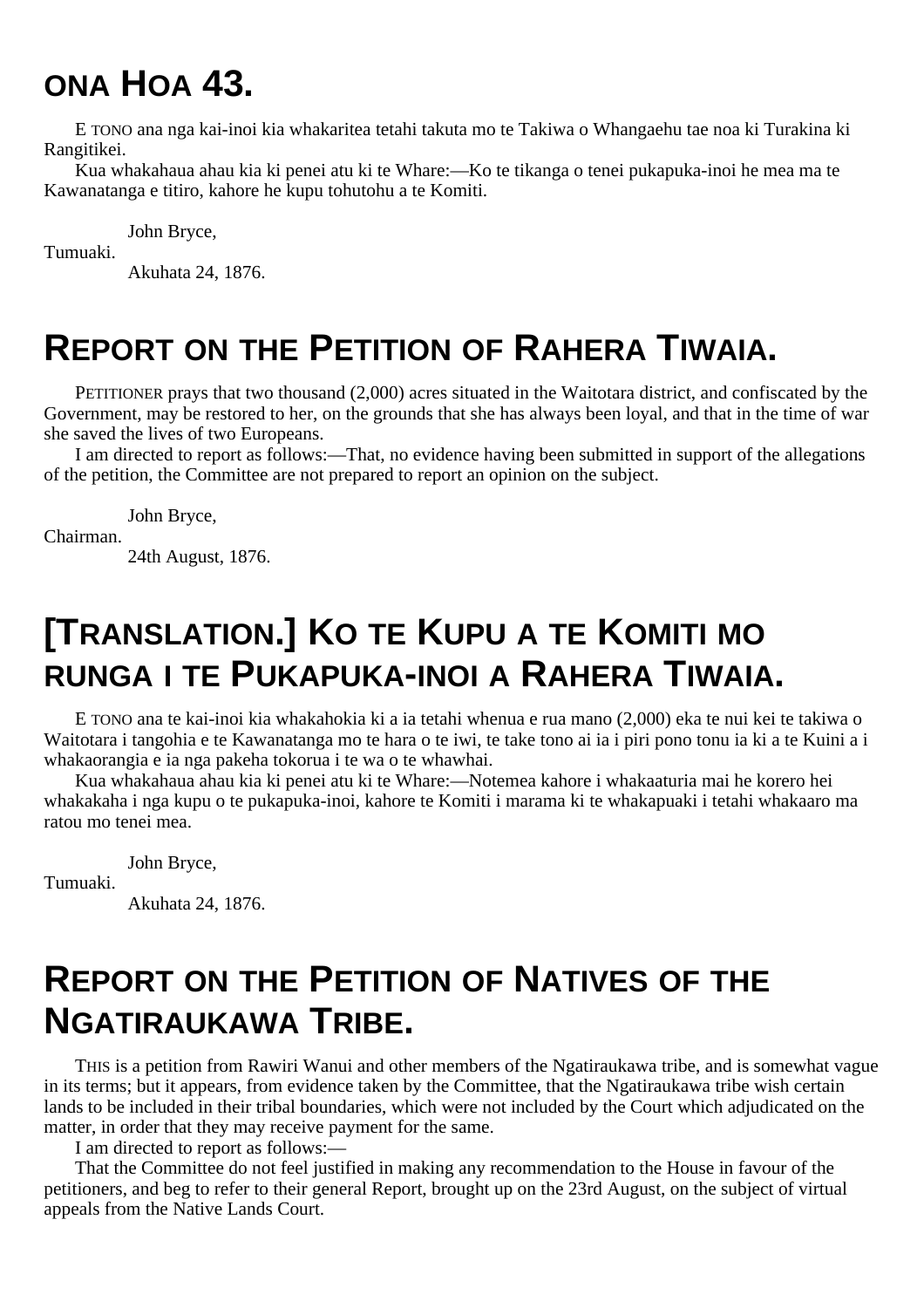John Bryce, Chairman. 5th September, 1876.

# **[TRANSLATION.] KO TE KUPU A TE KOMITI MO RUNGA I TE PUKAPUKA-INOI A NGATIRAUKAWA.**

NA Rawiri te Wanui ratou ko etahi o Natiraukawa tenei pukapuka-inoi, kahore i tino tuturu nga kupu o roto, engari e kitea ana i runga i nga kupu i korerotia i te aroaro o te Komiti e hiahia ana a Ngatiraukawa kia apititia etahi whenua ki roto ki to ratou rohe iwi, kihai nei aua whenua i apititia e te Kooti nana i whakawa, he mea kia utua ai ratou mo aua whenua.

Kua whakahaua ahau kia ki penei atu ki te Whara:—

Kahore te Komiti e marama ki te whai kupu tohutohu atu ki te Whare kia whakapaingia te tono a nga kai-inoi, na me titiro te Whare ki te kupu a te Komiti i whakaaturia ki te Whare i te 23 o Akuhata mo runga i nga tono e whakaarohia ana he tono kia whiriwhiria houtia nga whakataunga a te Kooti whakawa whenua Maori.

John Bryce,

Tumuaki.

Hepetema 5, 1876.

## **REPORT ON THE PETITION OF NATANAHIRA HURUPA AND 69 OTHERS.**

THE petitioners pray that the cattle of Europeans should be prevented from trespassing on their land at the Thames.

They also pray that the price of land should be increased to £5 per acre, and the price of kauri trees to £5 each.

I am directed to report as follows:—

That it appears, from statements made to the Committee, that the Provincial Impounding Act is somewhat defective; but otherwise the Committee have no opinion to report.

John Bryce,

Chairman.

5th September, 1876.

# **[TRANSLATION.]KO TE KUPU A TE KOMITI MO RUNGA I TE PUKAPUKA-INOI A NATANAHIRA HURUPA ME ONA HOA E 69.**

E TONO ana nga kai-inoi kia araia nga kau a nga Pakeha, kei pokanoa ki runga ki o nga Maori whenua i Hauruki.

E tono ana hoki ratou kia whakanuia te utu o nga whenua ki to £5 mo te eka, ko te utu o te koare kauri ki £5 mo te rakau kotahi.

Kua whakahaua ahau kia ki penei ki te whare:—

E kitea ana i runga i nga kupu i puakina ki te aroaro o te Komiti e ahua hapa ana te tare o te Porowini mo te pauna i runga i etahi tikanga, engari kahore he kupu ke atu ma te Komiti.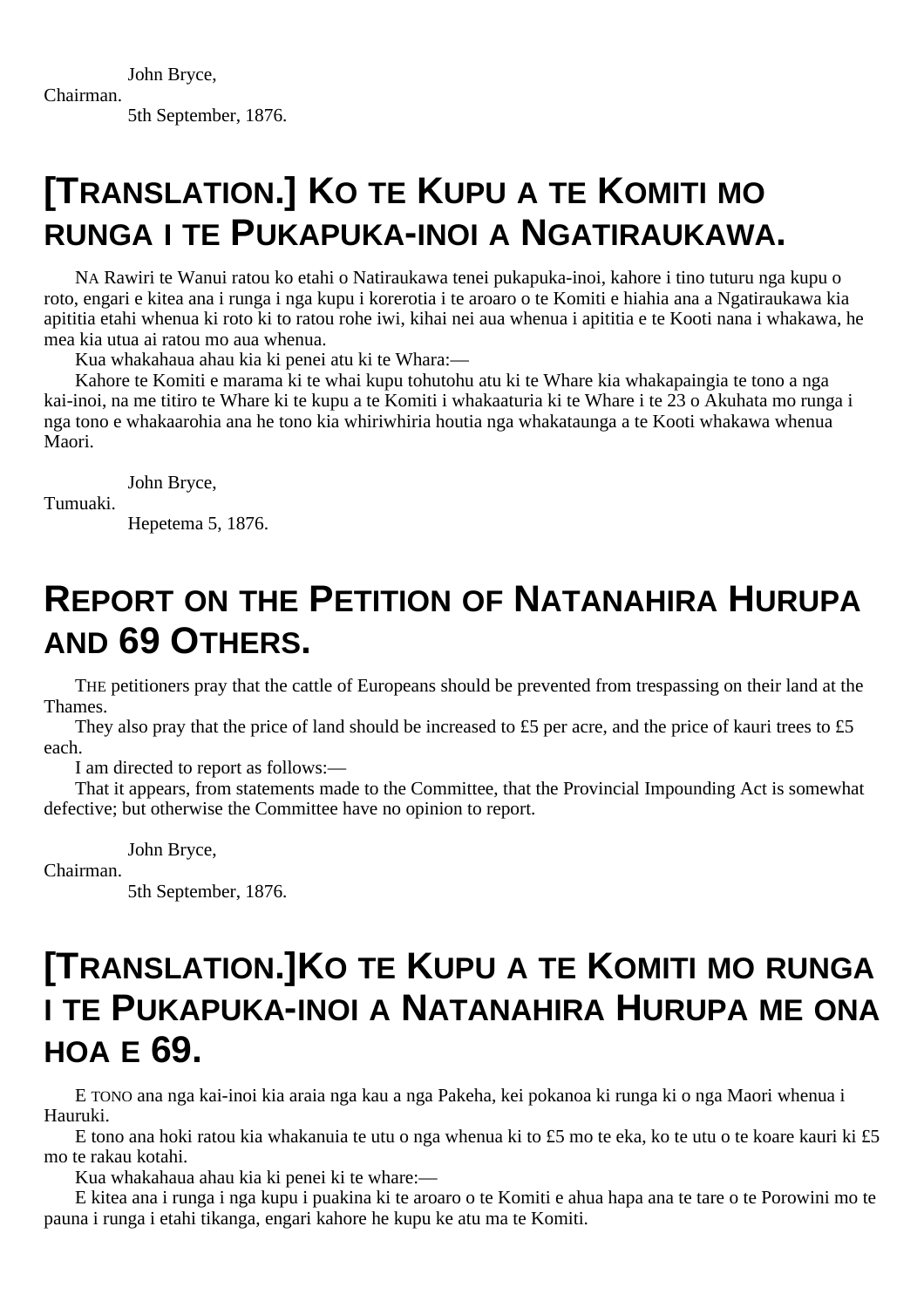John Bryce, Tumuaki.

Hepetema 5, 1876.

# **REPORT ON THE PETITION OF NIREAHA TAMAKI AND ANOTHER.**

PETITIONERS complain that certain lands situated near Woodville have been disposed of by Natives having no just claim to the same. They pray that the matter be investigated by the Parliament.

I am directed to report as follows:—

This petition is virtually an appeal from a decision of the Native Lands Court. The Committee have no opinion to report, but beg to refer to their general report, brought up on the 23rd August, 1876.

John Bryce,

Chairman.

September 6, 1876.

# **[TRANSLATION.] KO TE KUPU A TE KOMITI MO RUNGA I TE PUKAPUKA-INOI A NIREAHA TAMAKI ME TANA HOA.**

E KI ana nga kai-inoi ko etahi whenua e tata ana ki Woodville (Ngaawapurua) kua hokona e nga Maori kahore nei o ratou take tika ki reira. E tono ana ratou kia kimihia taua mea e te Paremete.

Kua whakahaua ahau kia ki penei atu ki te Whare:—

Ko te ahua o tenei pukapuka-inoi he tono kia whiriwhiria ano tetahi whakataunga a te Kooti whakawa whenua Maori. Kahore a te Komiti kupu mo tenei engari me titiro ki ta ratou kupu i hoatu ki te Whare i te 23 o Akuhata, 1876.

John Bryce,

Tumuaki.

Hepetema 6, 1876.

#### **REPORT ON THE PETITION OF HONE TAIAKE.**

THE petitioner states that a sum of money is owing to him for a block of land called Opuawhango, situated at the Bay of Islands, which was bought by Mr. Williamson, while Superintendent of Auckland. He alleges that his uncle Mokau owned the land, and that he (the petitioner) was duly enrolled as his successor. He also alleges that when he went to Auckland on a certain occasion, he found that Wiremu Kingi had personated his dead uncle, or had represented himself as his successor, and had in consequence received the money due to the petitioner.

I am directed to report as follows:—

That the only evidence the Committee have been able to procure conflicts to some extent with the allegations of the petition; but beyond this, the Committee have no opinion to report.

John Bryce,

Chairman.

6th September, 1876.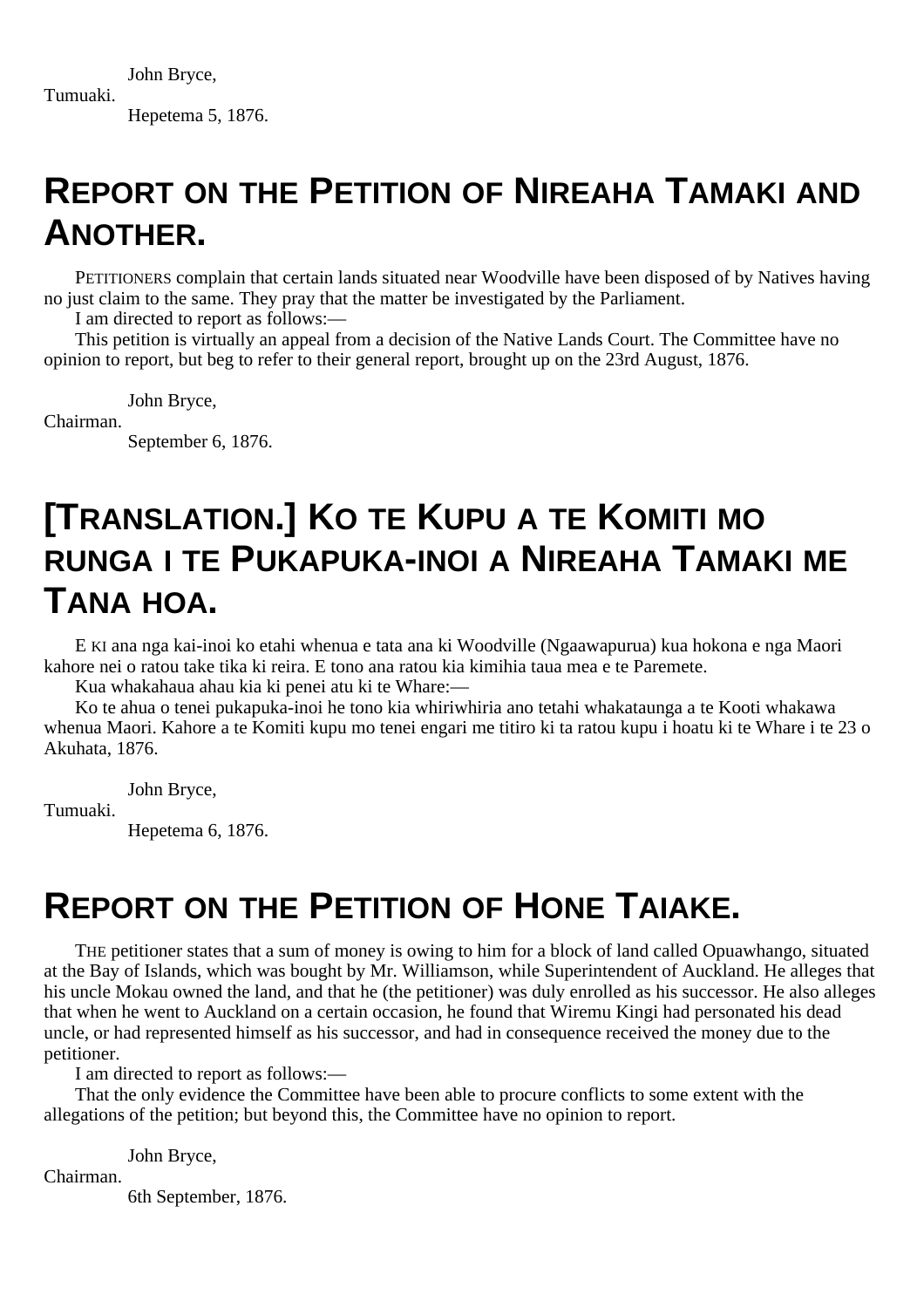# **[TRANSLATION.] KO TE KUPU A TE KOMITI MO RUNGA I TE PUKAPUKA-INOI A HONE TAIAKE.**

E KI ana te kai-inoi kei te toe kia utua ki a ia tetahi moni mo tetahi piihi whenua ko Opuawhango te ingoa, kei Tokerau, i hokona e te Wiremuhana i te wa ko ia te Huperitene o Akarana. E ki ana te kai-inoi no tona matua, no Mokau, te whenua a whakaturia ana ia ara te kai-inoi hei riiwhi mona. E ki ana hoki ia i tetahi haerenga ana ki Akarana ka kitea e ia kua ki a Wiremu Kingi ko ia a Mokau, ko ia ranei te tangata kua whakaturia hei riiwhi mo Mokau no reira i riro atu ai ki a ia te moni i tika kia utua ki te kai-inoi.

Kua whakahaua ahau kia ki penei atu ki te Whare:—

Ko nga korero i taea te korero ki te aroaro o te Komiti e ahua rere ke ana i nga korero i roto i te pukapuka inoi otira kahore he kupu ke atu a te Komiti.

John Bryce,

Tumuaki.

Hepetema 6, 1876.

## **REPORT ON THE PETITION OF WARETINI TUAINUKU AND 5 OTHERS.**

PETITIONERS pray that surveyors be sent to determine the boundaries of certain reserves at Horo-whenua set apart by the Government, and complain that their cultivations thereon have been disturbed by the Muaupoko.

I am directed to report that, in the opinion of the Committee, the attention of the Government should be given to this matter, in order that the grievances complained of in the petition be removed as soon as possible.

John Bryce,

Chairman.

6th September, 1876.

## **[TRANSLATION.]KO TE KUPU A TE KOMITI MO RUNGA I TE PUKAPUKA-INOI A WARETINI TUAINUKU ME ONA HOA E 5.**

E TONA ana nga kai-inoi kia tukua atu he kai-ruri ki te whakatuturu i nga rohe o etahi porowhita kei Horowhenua i whakaritea e te Kawanatanga, e ki ana hoki ratou ko o ratou mahinga kai kua whakararurarua e Muaupoko.

Kua whakahaua ahua kia ki penei atu ki te Whare:—E whakaaro ana te Komiti me titiro e te Kawanatanga tenei mea kia tere ai te kore atu nga mate e pouritia nei i roto i nga kupu o te pukapuka-inoi.

John Bryce,

Tumuaki.

Hepetema 6, 1876.

#### **REPORT ON THE PETITION OF H. M. RANGITAKAIWAHO AND 394 OTHERS.**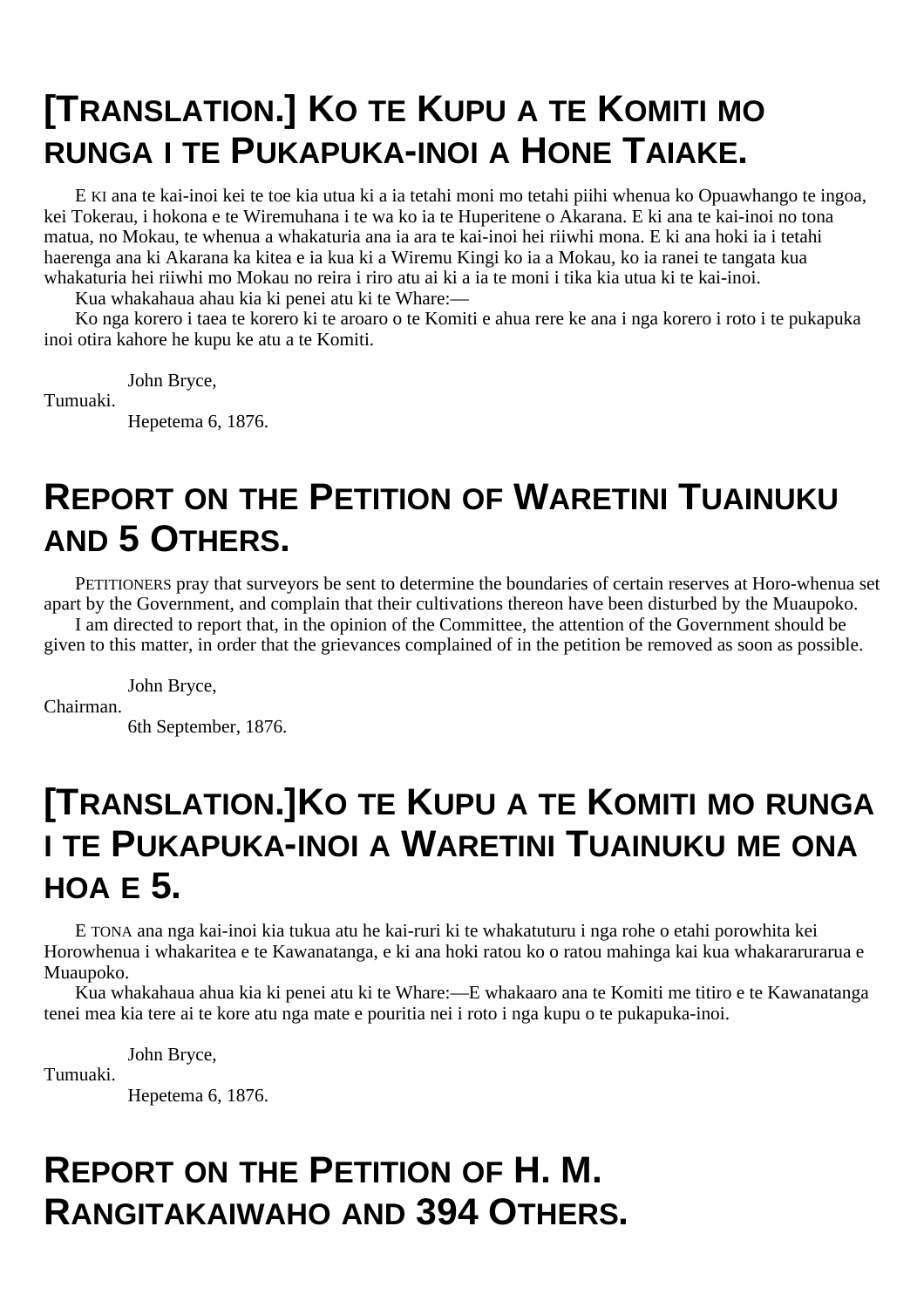THIS is a petition from the Natives of the Ngatikahungunu tribe on the East Coast of the North Island. The petitioners desire that publicity should be given to the fact of their allegiance to the Queen, and their faithfulness to Her laws.

The petitioners allege that there ought to be an annual assembly of Native chiefs from all the tribes, to discuss subjects of interest to the Native race, and to suggest subjects to be brought up before the General Assembly.

They also express an opinion that the existing Maori Representation Act should be repealed, with a view of passing another Act largely increasing the number of Maori members in the House of Representatives.

They state that the operation of the Native Lands Act is bad, and pray that attempts to purchase land under that Act by officers of the Government should cease; and they further pray that a better Act may be passed.

I am directed to report as follows:—

That this petition involves questions of public policy, many of which have a very important bearing upon the interests of the Maori race.

The Committee suggest that the petition be printed and circulated, and they recommend it to the favourable consideration of the Legislature.

John Bryce,

Chairman.

7th September, 1876.

## **[TRANSLATION.]KO TE KUPU A TE KOMITI MO RUNGA I TE PUKAPUKA-INOI A H. M. RANGITAKAIWAHO ME ONA HOA E 394.**

He pukapuka-inoi tenei na nga Maori o te iwi Ngatikahungunu e noho ana ki te taha ki te Rawhiti o Te Ika-a-maui. E hiahia ana nga kai-inoi kia panuitia nuitia ta ratou piri pono ki a te Kuini me ta ratou hapai i ana Ture.

E mea ana nga kai inoi kia tu i ia tau, i ia tau he huinga o nga rangatira Maori o nga iwi katoa ki te korero i nga mea e whai tikanga ana ki nga Maori ki te whakatakoto putake hei tukunga mai ki te Paremete. E whakapuaki ana hoki ratou i ta ratou whakaaro kia whakakorea atu te Ture e mana ana inaianei hei whakatu tangata Maori ki roto ki te Runanga, kia ahei ai te whakatuturu tetahi Ture hei whakatokomaha atu i nga mema Maori i roto i te Whare o nga Rangatiria i kowhiria i runga i te pooti a te Iwi.

E ki ana hoki ratou e kino ana nga whakahaeretanga o te Ture whenua Maori, a e mea ana me mutu te hoko whenua i runga i taua Ture e nga apiha o te Kawanatanga, a e inoi ana ratou kia whakatuturutia tetahi Ture hou.

Kua whakahaua ahau kia ki penei atu kia te Whare:—

He ritenga nui nga ritenga o tenei pukapuka-inoi he maha aua ritenga e tau nui ana ki nga tikanga o te taha Maori.

E mea ana te Komiti me ta tenei pukapuka-inoi me tukutuku atu kia kite te katoa a e tono atu ana ratou kia tirohia paitia e te Paremete te pukapuka-inoi.

John Bryce,

Tumuaki.

Hepetema 7, 1876.

#### **REPORT ON THE PETITION OF IHAIA TAINUI AND ANOTHER.**

PETITIONERS complain that certain reserves situated at Greymouth were given up to the Government on certain conditions, which they allege have not been complied with.

They think that the Government have not managed their affairs properly, inasmuch as they have expended sums of money accruing from these reserves on Government works.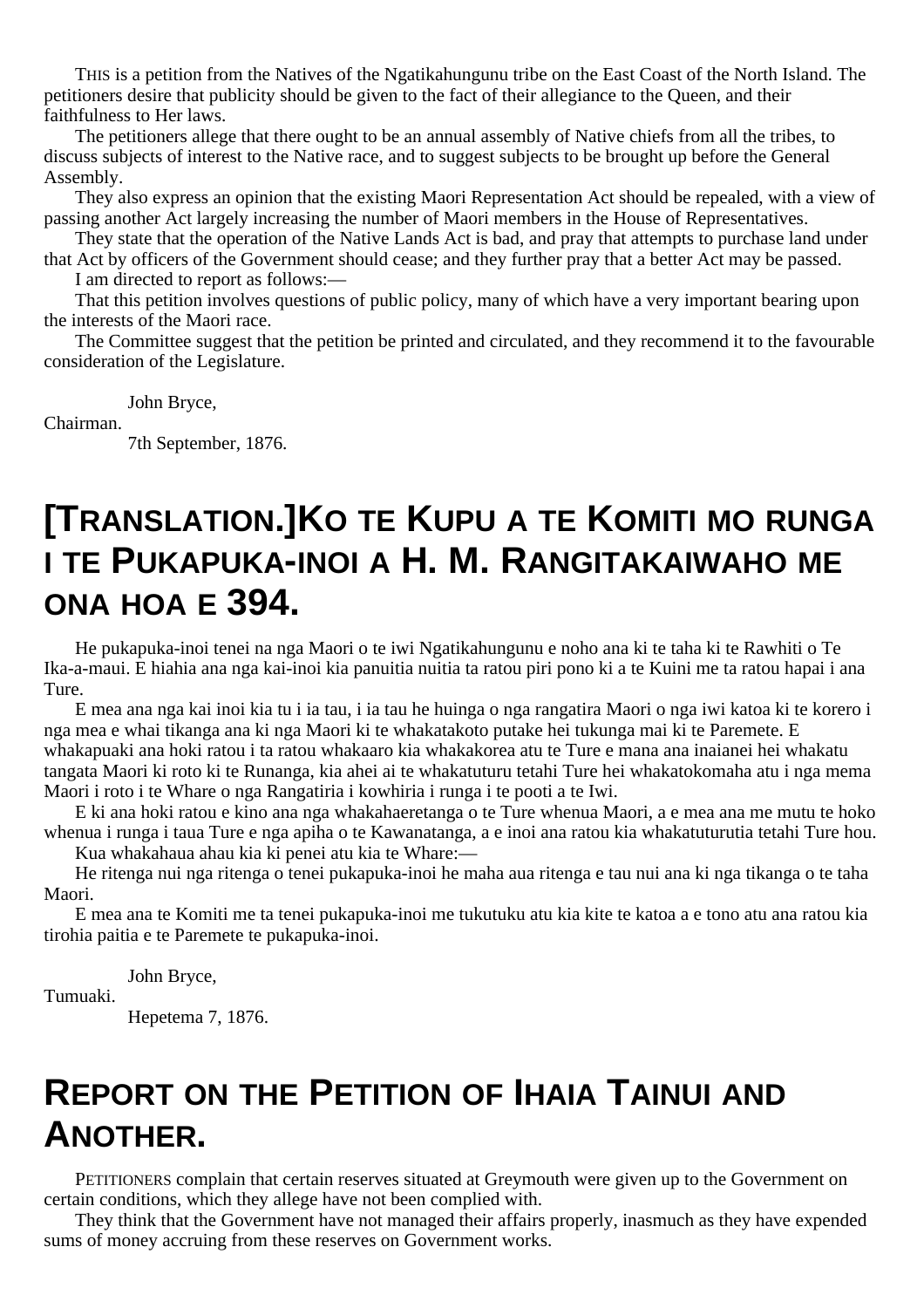They pray that they may be allowed to apply to the Native Lands Court to have their title investigated, with a view to the issue of Crown grants to individuals. They further pray that their land may be given back to them, and that they may receive compensation for the construction of roads and railway lines on their lands.

I am directed to report as follows:—That, in the opinion of the Committee, the petitioners in this case do not appear to have any good ground of complaint, and that the reserve in question seems to be fairly and judiciously administered on behalf of the Natives concerned.

The Committee is further of opinion that the law which enables the Governor to sell such reserves should be amended, so as to provide that no such sale should be effected without a special Act of the Legislature in such cases.

John Bryce,

Chairman.

12th September, 1876.

#### **[TRANSLATION.] KO TE KOPU A TE KOMITI MO RUNGA I TE PUKAPUKA-INOI A IHAIA TAINUI ME TETAHI ATU.**

E KI ana nga kai-inoi ko etahi whenua porowhita kei Arahura i tukua ki te Kawanatanga i runga i etahi tikanga e kiia ana e ratou kahore i whakamana.

E mahara ana ratou kahore i whakahaerea paitia e te Kawanatanga o ratou tikanga notemea kua whakapaua etahi moni e tupu ake ana i enei porowhita mo nga mahi Kawanatanga.

E inoi ana ratou ki tukua ratou kia tono ki te Kooti Whakawa Whenua Maori kia kimihia to ratou take ki reira kia ahei ai te whakaputa he Karauna karaati ki ia tangata. E inoi ana hold ratou kia whakahokia to ratou whenua ki a ratou kia utua hoki ratou mo te hanganga rori rerewe hoki i runga i to ratou whenua.

Kua whakahaua ahau kia ki penei atu ki te Whare:—Ki te whakaaro o te Komiti kahore he take tika a nga kai-inoi mo to ratou pouritanga a e maharatia ana e whakahaeretia tikatia paitia ana hoki taua whenua porowhita mo nga Maori e whai tikanga ana ki reira.

E whakaaro ana hoki te Komiti ko te Ture e whakamana nei i te Kawana ki te hoko i aua tu porowhita, me whakatikatika kia whakaritea ai kia kaua e taea he hoko pera engari me matua hanga e te Paremete tetahi Ture mo aua hoko.

John Bryce,

Tumuaki.

Hepetema 12, 1876.

## **REPORT ON THE PETITION OF HOANI ENOKA AND 10 OTHERS (No. 1).**

THIS is a petition from members of the Rangitane tribe, complaining that moneys accruing to them from a reserve called Pukatea is paid to other people.

I am directed to report as follows:—That the allegation of the petitioners, that the reserves referred to in the petition were made for the exclusive benefit of the Rangitane tribe, is not borne out by the evidence taken by the Committee. The Committee cannot therefore recommend the prayer of the petition to the favourable consideration of the House.

John Bryce,

Chairman.

12th September, 1876.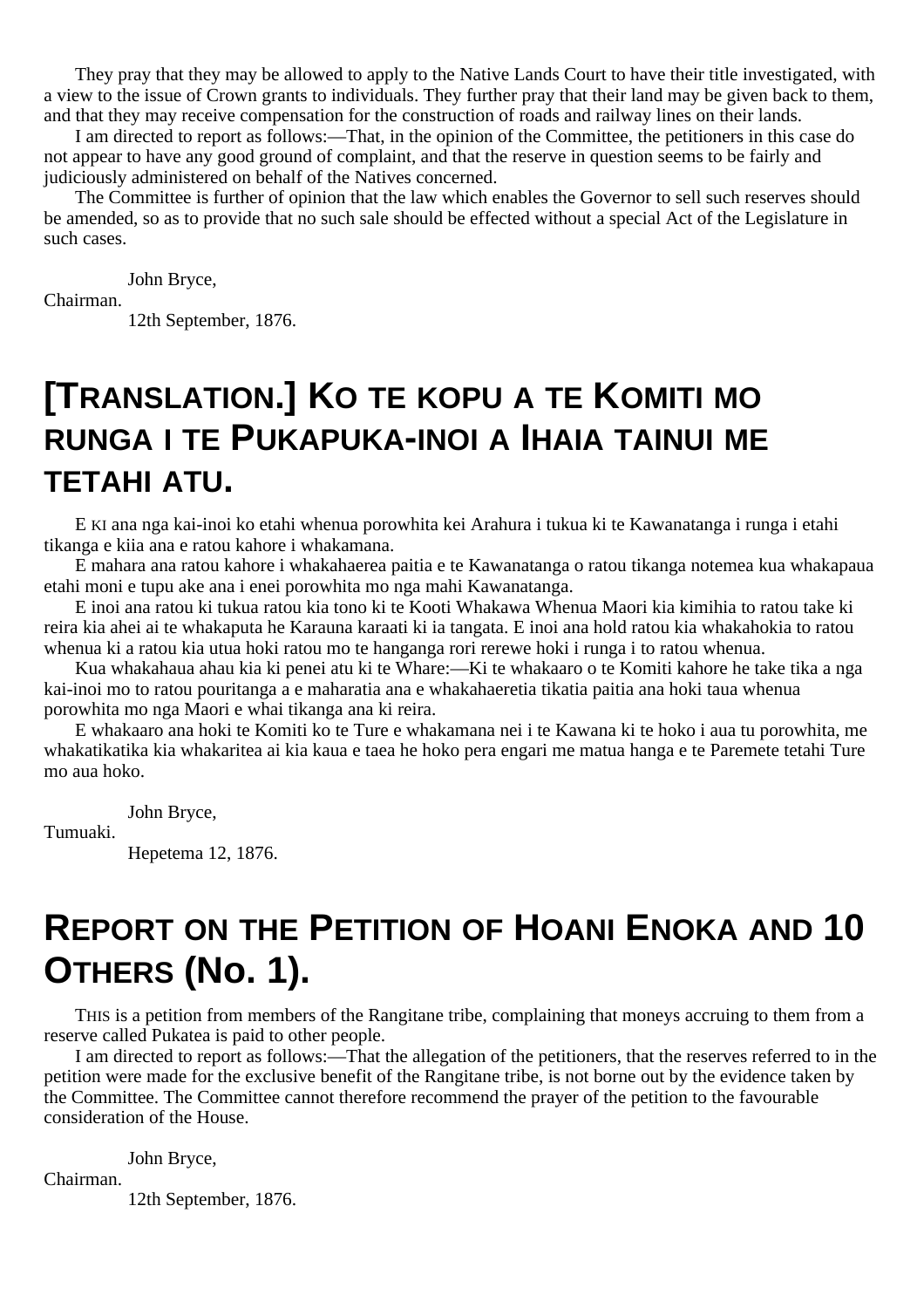# **[TRANSLATION.]KO TE KUPU A TE KOMITI MO RUNGA I TE PUKAPUKA-INOI A HOANI ENOKA ME ONA HOA 10.**

HE pukapuka-inoi tenei na etahi tangata o te iwi Rangitane e whakaatu ana i to ratou pouri mo te utunga ki nga tangata ke o nga moni e puta ana mo ratou i tetahi porowhita ko Pukatea te ingoa.

Kua whakahaua ahau kia ki penei atu ki te Whare:—Ko nga kupu a nga kai-inoi e ki nei i whakaritea aua porowhita e whakahuatia ana i roto i te pukapuka inoi mo ratou ake mo Rangitane kihai i mana i runga i nga korero i rangona i te aroaro o te Komiti. Koia i kore ai te Komiti e kaha ki te whai kupu ki te Whare kia whakaarohia paitia te tono a nga kai-inoi.

John Bryce,

Tumuaki.

Hepetema 12, 1876.

## **REPORT ON THE PETITION OF HOANI ENOKA AND 10 OTHERS (No. 2).**

PETITIONERS pray that confirmation be given to their title to land alleged by them to have been promised to their tribe (the Rangitane) by the Native Minister.

I am directed to report as follows:—That such evidence as the Committee have been able to obtain goes to show that no such promise as that referred to in the petition was ever made, and the Committee cannot therefore recommend the prayer of the petitioners to the favourable consideration of the House.

John Bryce,

Chairman.

12th September, 1876.

#### **[TRANSLATION.]KO TE KOPU A TE KOMITI MO RUNGA I TE PUKAPUKA-INOI A HOANI ENOKA ME ONA HOA 10.**

E TONO ana nga kai-inoi kia whakatuturutia to ratou take ki etahi whenua e kiia ana i whakaaetia mo to ratou iwi (mo Rangitane) e te Minita mo te taha Maori.

Kua whakahaua ahau kia ki penei atu ki te Whare:—Ko nga kupu i taea te whakapuaki ki te aroaro o te Komiti e whakaatu ana kahore kau he kupu whakaae pera me tera i kiia ra, koia hoki i kore ai te Komiti e ki atu kia whiriwhiria paitia e te Whare te inoi a nga Kai-inoi.

John Bryce,

Tumuaki.

Hepetema 12, 1876.

# **REPORT NO. 2 ON THE PETITION OF FREDERICK SUTTON.**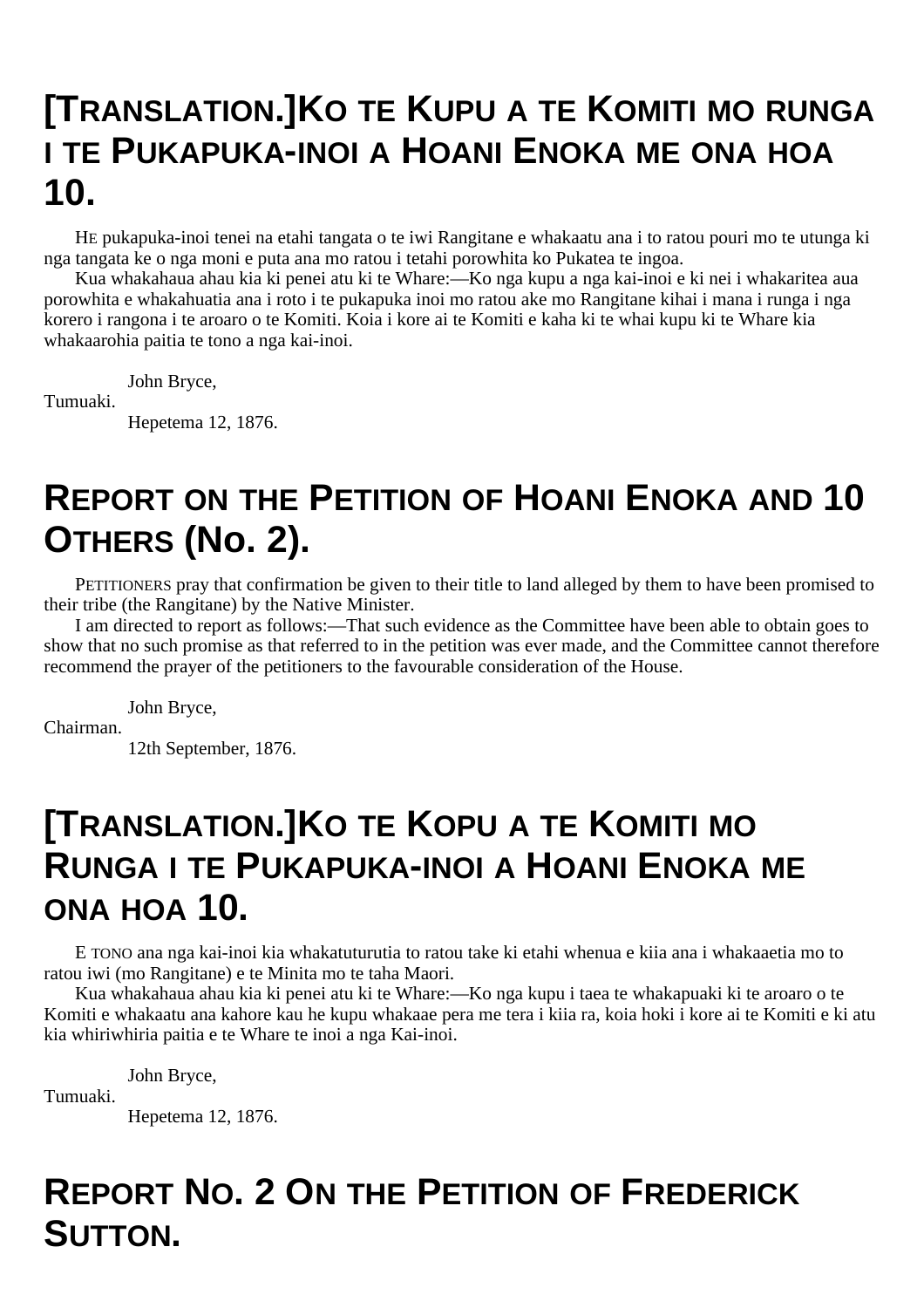PETITIONER prays that his petition, No. 29, already reported on to the House, should be reconsidered by the Native Affairs Committee.

I am directed to report as follows:—That the Committee have already during the present session reported on the case of the petitioner, and they see no reason for again reporting on the subject.

John Bryce,

Chairman.

13th September, 1876.

# **[TRANSLATION.]KO TE KUPU NAMA 2 A TE KOMITI MO RUNGA I TE PUKAPUKA-INOI A PERERIKA TATANA (FREDERICK SUTTON.)**

E TOKO ana te kai-inoi kia whiriwhiria ano e te Komiti mo nga mea Maori tana pukapuka-inoi, Nama 29, kua oti ano te whai kupu e te Komiti.

Kua whahahaua ahau kia ki penei atu ki te Whare:—Kua whai kupu ano to Komiti i tenei nohoanga ano o te Runanga mo te tono a te kai-inoi a kahore e kitea e ratou he take i whai kupu ai ano ratou.

John Bryce,

Tumuaki.

Hepetema 13, 1876.

## **REPORT ON THE PETITION OR HOANI TURI TE WHATAHORO AND ANOTHER.**

PETITIONERS state that land belonging to them was included in land sold by the Government to Robert Bidwill, of Pihautea, Wairarapa. They pray that the matter be investigated, with a view to the recovery of their land.

I am directed to report as follows:—That it appears probable, from evidence taken by the Committee, that an error has been committed in surveying the boundary of the land referred to in the petition. The Committee recommend that an inquiry be made by the Government, without unnecessary delay, with a view to a remedy being provided, in case it should be proved that injury has been inflicted on the petitioners.

John Bryce,

Chairman.

22nd September, 1876.

## **[TRANSLATION.] KO TE KUPU A TE KOMITI MO RUNGA I TE PUKAPUKA-INOI A HOANI TURI TE WHATAHORO ME TETAHI**

E KI ana nga kai-inoi kua riro tetahi whenua o ratou ki roto ki tetahi whenua i hokona e te Kawanatanga ki a Robert Bidwill, o Pihautea, Wairarapa, e inoi ana ratou kia kimihia tana tikanga kia taea ai te whakahoki i ta ratou whenua ki a ratou.

Kua whakahaua ahau kia ki penei atu ahau ki te Whare:—E kitea ana i runga i nga kupu i whakina i te aroaro o te Komiti he he pea kei te ruritanga o te rohe o te whenua e whakahuatia ana i roto i te pukapuka-inoi. E mea ana te Komiti kia kimihia e te Kawanatanga te tikanga, a kia kaua e whakaroaina noatia, kia ahei te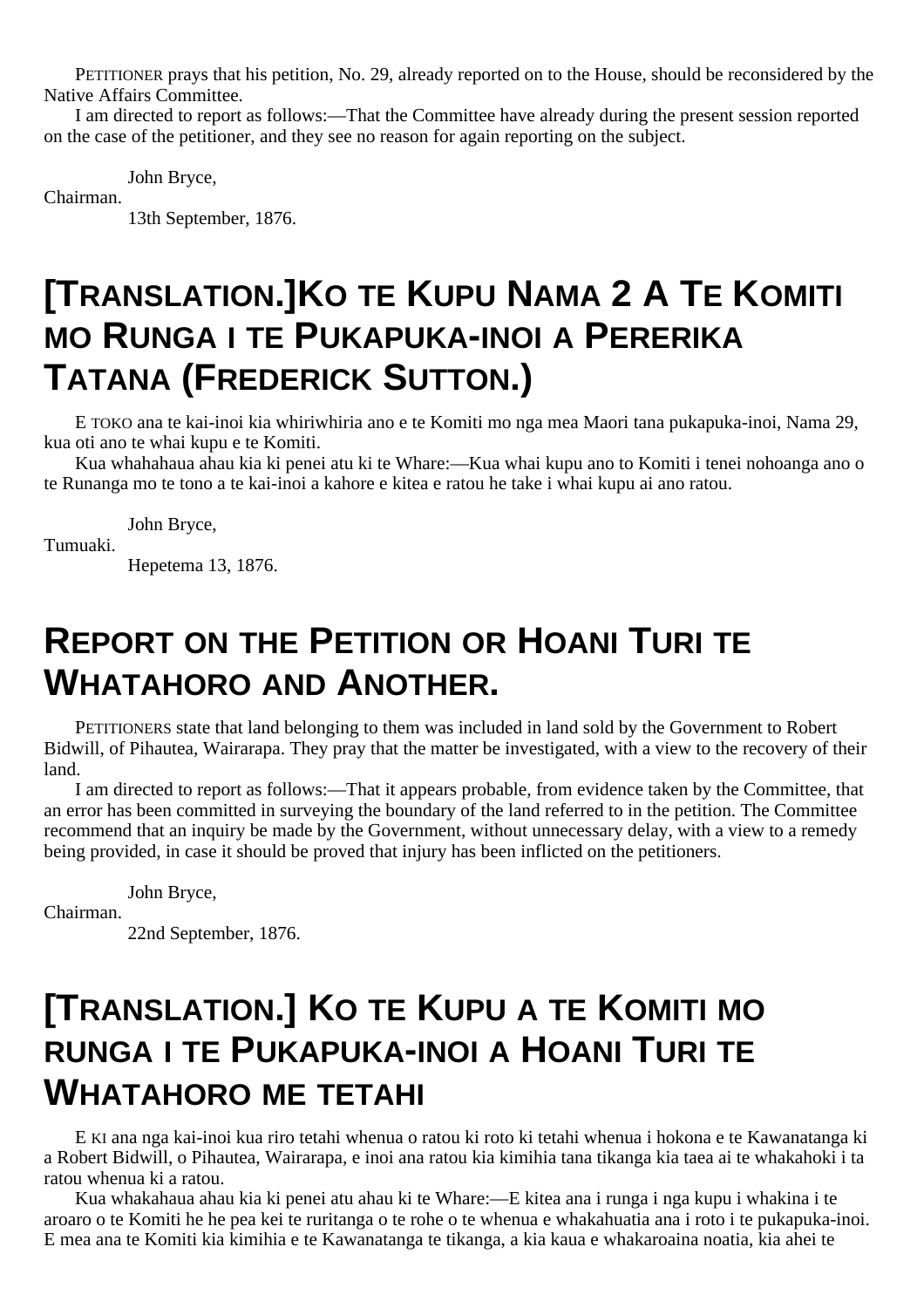whakarite he whakaoranga mehemea ka kitea kua pa he mate ki nga kai-inoi.

John Bryce,

Tumuaki.

Hepetema 22, 1876.

## **REPORT ON THE PETITION OF JAMES NELSON WILLIAMS.**

THE petitioner states that he is the agent of Frederick and William Nelson, who, in 1867, leased certain lands, situated in the Province of Hawke's Bay, from Natives to whom it had been Crown-granted in 1866. He also states that one of the grantees, Karama Pohatu, died before he could execute the lease, and that his successor, Peni te Ua, refuses to recognize the lease so far as his individual share is concerned, although the rent has been duly and regularly paid to him.

The petitioner alleges that prior to the passing of "The Native Lands Act, 1869," the lease in question was perfectly good and valid, but that, owing to the retrospective effect of the 12th section of the said Act, the legal position of the lessees has been questioned, and that he has been informed that legal proceedings will be taken by Peni te Ua, the successor of Karama Pohatu, to eject the lessees from the original share of Karama Pohatu.

The petitioner submits that, as the legal position of Frederick and William Nelson was perfectly good and valid prior to the passing of "The Native Lands Act, 1869," measures ought to be taken to set at rest any doubts which may have arisen as to the effect of the 12th section of the said Act, and prays accordingly.

I am directed to report as follows:—That it does not appear that the time has arrived when the interference of the Legislature can be fairly demanded by the petitioner, inasmuch as it does not appear that the law as it stands does prejudicially affect the title set forth, and it is desirable that such matters should be left to be determined by the ordinary tribunals.

John Bryce,

Chairman.

26th September, 1876.

## **[TRANSLATION.] KO TE KUPU A TE KOMITI MO RUNGA I TE PUKAPUKA-INOI A JAMES NELSON WILLIAMS.**

E KI ana to Kai-inoi ko ia te kai-whakahaere mo Frederick Nelson raua ko William Nelson na raua nei i riihi i te tau 1867, i nga Maori i Karauna karaatitia ai i te tau 1866, etahi whenua kei te Porowini o Hawke's Bay.

E ki ana hoki ia i mate tetahi o nga tangata o te Karauna karaati, ara a Karamoa Pohatu i te wa kahore ana i taea e ia te tuhi i tona ingoa ki te riihi, a ko tona riiwhi ko Peni te Ua kahore e whakaae ana ki tana riihi mo te wahi e whai tikanga nei ia ahakoa utua tonutia te moni o te reti ki a ia i nga wa tika.

E ki ana te Kai-inoi i tika tonu i whai mana tonu tana riihi i mua atu o te whakatuturutanga o "Te Ture Whenua Maori, 1869," otira no te hokinga o te mana o te 12 o nga rarangi o taua Ture ki mua e kiia ana kei te awangawanga te tu i runga i ta to Ture a nga tangata kei a raua te riihi a kua kiia atu ki a ia tera e mahia i runga i te Ture he tikanga e Peni te Ua te riiwhi o Karamoa Pohatu hei pana i nga tangata i a raua te riihi i runga i te wahi i a Karamoa Pohatu i mua.

E ki ana te Kai-inoi notemea i tika tonu i whai mana tonu te tu a Frederick Nelson raua ko William Nelson i runga i te tikanga o te Ture i mua atu o te whakatuturutanga o "Te Ture Whenua Whenua Maori, 1869," me hanga he tikanga hei whakakahore i nga awangawanga mehemea kua puta ake mo te ritenga o te mana o taua rarangi 12 o taua Ture a e inoi ana ia mo taua mea.

Kua whakahaua ahau kia ki penei atu ki te Whare:—Kahore e kitea ana kua taea te wa e marama ai kia tono te Kai-inoi kia whai tikanga te Paremete, notemea kahore e kitea ana e whai tikanga whakahe ana te Ture inaianei ki te paanga kua whakaaturia mai, a ko te mea marama kia waiho ana tu mea kia whakaotia e nga ritenga whakawa.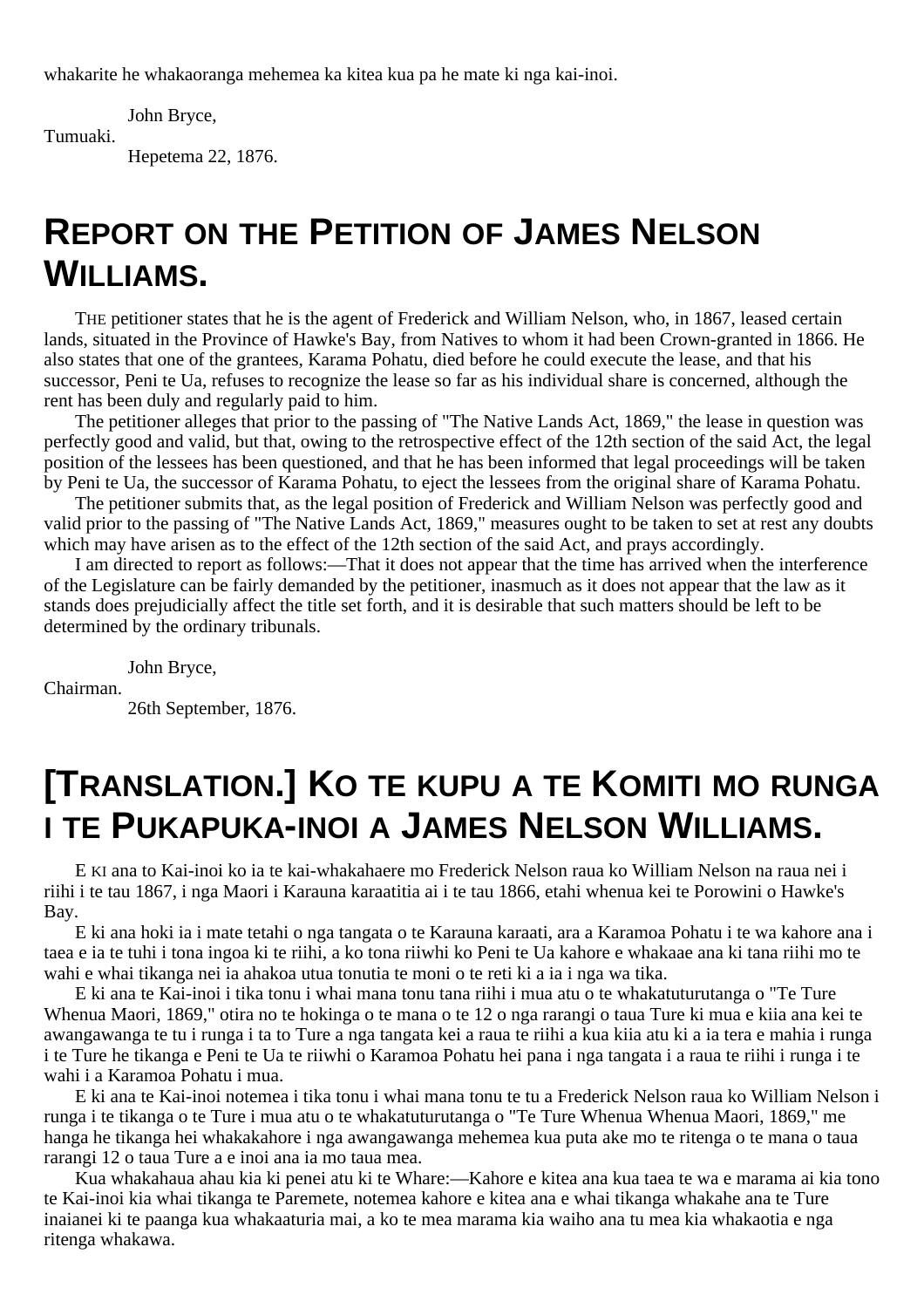John Bryce,

Tumuaki.

Hepetema 26, 1876.

## **REPORT ON THE PETITION OF TAPA TE WAERO, A CHIEF OF THE NGARAURU TRIBE.**

THE petition consists of 27 clauses, in which is set forth the proceedings and conduct of the Ngarauru tribe between the years 1865 and 1875.

The petitioner describes the claims of his hapu to certain confiscated lands near the Waitotara River, and the acts of ownership which he and his friends have peformed.

He alleges that although his tribe joined Titokowaru in 1868, in his war against the Europeans, they did so under compulsion, and that they succeeded in saving the lives of several Europeans on that occasion; and that, moreover, their offence of fighting against the Queen was atoned for subsequently by serving with the Europeans against Te Kooti.

The petitioner states that a few months ago he took possession of land at Okotuku, near his old cultivation, and that proceedings were taken against him in the Supreme Court at Wanganui for doing so.

On that occasion the Judge recommended him not to take the law into his own hands, and that pursuant to that advice he now petitions Parliament, and prays that a searching inquiry be made into his case.

The Committee have taken the evidence of the petitioner on the allegations of the petition, and have also examined Wi Parata, the Hon. Wi Tako, Major Kemp, the Hon. Sir Donald McLean, and Captain Wray, the Commissioner for Confiscated Lands at Patea.

I am directed to report as follows:—That the Committee recommend that inquiry be instituted into the ease of the petitioner, with a view to ascertaining whether the allegation made by him, that his hapu have not been provided with land in the Waitotara district on which to settle, is or is not correct. And further, if it should appear that the original intention of the Government to provide sufficient land for the settlement of the Ngarauru tribe, near their old cultivations, has not been carried out in respect to this particular hapu, the Committee recommend that land be provided for the settlement of the petitioner's hapu as far as practicable, in accordance with such original intentions.

John Bryce,

Chairman.

27th September, 1876.

## **[TRANSLATION.] KO TE KUPU A TE KOMITI MO RUNGA I TE PUKAPUKA-INOI A TAPA TE WAERO, HE RANGATIKA NO NGARAURU.**

E RUA tekau ma whitu nga rarangi o tenei pukapuka-inoi e whakaaturia ana i roto nga whakahaere me nga mahi a te iwi Ngarauru i waenganui o nga tau 1865, 1875.

E whakaaturia ana e te kai-inoi nga take o ratou ko tona hapu ki etahi whenua e tata ana ki te awa o Waitotara, i tangohia mo te hara o te iwi, e whakaaturia ana hoki nga tikanga mahi a ratou ko ona hoa.

E ki ana ia ahakoa i uru tahi tona iwi ki a Titokowaru i te tau 1868, i tana whawhai ki nga Pakeha, he mea whakawehiwehi i uru ai, a i whakaorangia e ratou etahi Pakeha i taua wa; ai murua ta ratou hara whawhai ki a te Kuini i runga i ta ratou urunga tahitanga ki nga Pakeha ki te whawhai ki a Te Kooti.

E ki ana te kai-inoi i nohoia e ia i roto i nga marama kua pahure tata atu nei tetahi whenua kei Okotuku e tata ana ki ana mahinga kai o mua a i tu te whakawa mona i roto i te Hupirimi Kooti ki Whanganui mo taua mahi ana.

I taua wa i ki te Kai-whakarite Whakawa ki a ia kia kaua ia e pokanoa ki te tango i te Ture ki roto ki ona ringaringa, a i runga i taua kupu tohutohu kua tuku pukapuka-inoi mai ia ki te Paremete a e inoi ana ia kia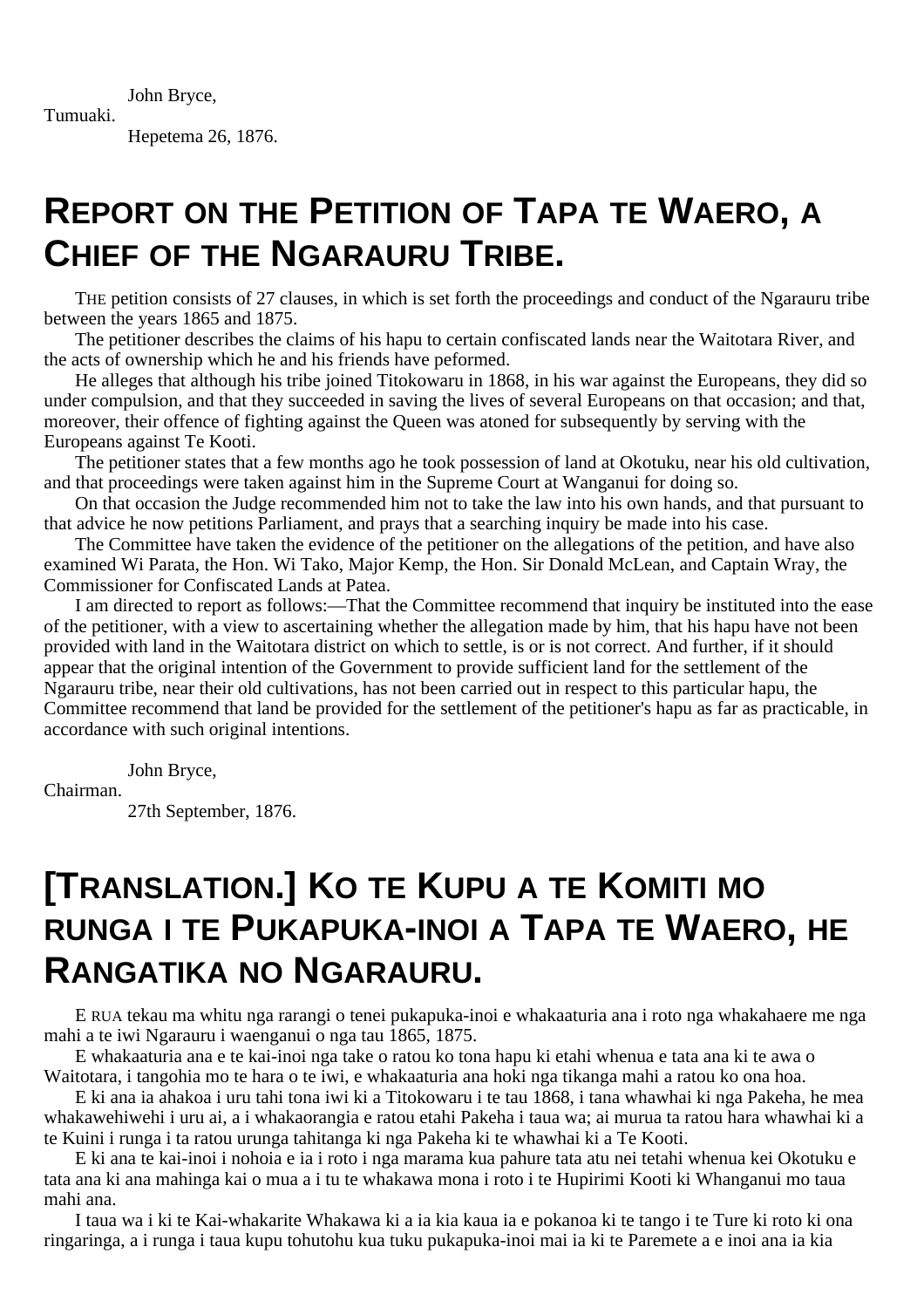kimihia rawatia te tikanga mona.

Kua whakarangona e te Komiti nga korero a te kai-inoi mo runga i nga kupu o te pukapuka-inoi, kua uiuia hoki a Wi Parata, a Wi Tako, a Meiha Keepa, a Ta Tanara Makarini, me Kapene Rei, te Komihana whakahaere o Patea mo nga whenua i tangohia mo te hara o te iwi.

Kua whakahaua ahau kia ki penei atu ki te Whare:—Ki te mahara a te Komiti me kimi to tikanga mo te kai-inoi kia kitea ai mehemea e tika ana ranei, e he ana ranei ana kupu e ki nei kahore tona hapu i whakawhiwhia ki tetahi whenua i Waitotara hei kainga nohoanga mo ratou. A mehemea ka kitea kahore ano kia whakaritea ki runga ki tenei hapu te whakaaro tuatahi o te Kawanatanga kia whakaritea he whenua e tika ana hei nohoanga mo Ngarauru ki tetahi wahi tata ki a ratou mahinga o mua e whakaaro ana te Komiti kia whakaritea he whenua hei nohoanga mo te hapu o te kai-inoi mehemea ka taea i runga i aua whakaaro tuatahi.

John Bryce,

Tumuaki.

Hepetema 27, 1876

## **REPORT ON THE PETITION OF PAURINI TE RANGIWHAKARURUA AND 64 OTHERS.**

THE petition does not complain of any particular grievance, hut suggests a number of alterations in the law, which, in the opinion of petitioners, are desirable and necessary.

The main points are that a legal status and legal powers should be given to the various tribal Committees to investigate land disputes and other similar causes of trouble.

They also suggest restrictions on the credit to be given by Europeans to persons of the Native race; alteration of the law of imprisonment for debt; of the law empowering the seizure of lands and goods for debt; and in respect of a number of other matters.

I am direct to report as follows:—The Committee do not consider the petition is one meant to be investigated by them, but rather an expression of the opinion of the tribe to which petitioners belong, in respect of a number of matters of public policy affecting Native interest.

The Committee, therefore, are unable to make any specific report on the petition to the House, but would recommend that the petition, with its numerous original and amusing suggestions, be referred to the Government for its consideration.

John Bryce,

Chairman.

27th September, 1876.

# **[TRANSLATION.]KO TE KUPU A TE KOMITI MO RUNGA I TE PUKAPUKA-INOI A PAURINI TE RANGIWHAKARURUA ME ONA HOA E 64.**

KAHORE e whakaaturia ana i roto i te pukapuka-inoi tetahi mate kia whakaorangia engari e tohutohu mai ana kia whakarerea ketia etahi o nga tikanga o te Ture e maharatia ana e nga kai-inoi he mea marama kia whakarerea ketia.

Ko nga tino kupu kia whakamana e te Ture nga Komiti o nga iwi kia ahei ai ratou ki te kimi i nga take raruraru e tau ana ki nga whenua, me etahi atu take raruraru.

E ki ana hoki ratou me whakamutu te tuku nama a nga Pakeha ki nga Maori, me whakarere ke te Ture e mana ana kia hereherea te tangata mo te nama, me whakarere ke te Ture e mana ai te tango i nga whenua i nga taonga hei utu nama, he maha atu hoki a ratou kupu tohutohu.

Kua whakahaua ahau kia ki penei atu ki te Whare:—Kahore te Komiti e whakaaro ko tenei pukapuka-inoi he mea ma ratou e kimi, engari he whakaatu mai i nga mahara o te iwi o nga kai-inoi mo etahi tikanga e tau ana ki nga Maori.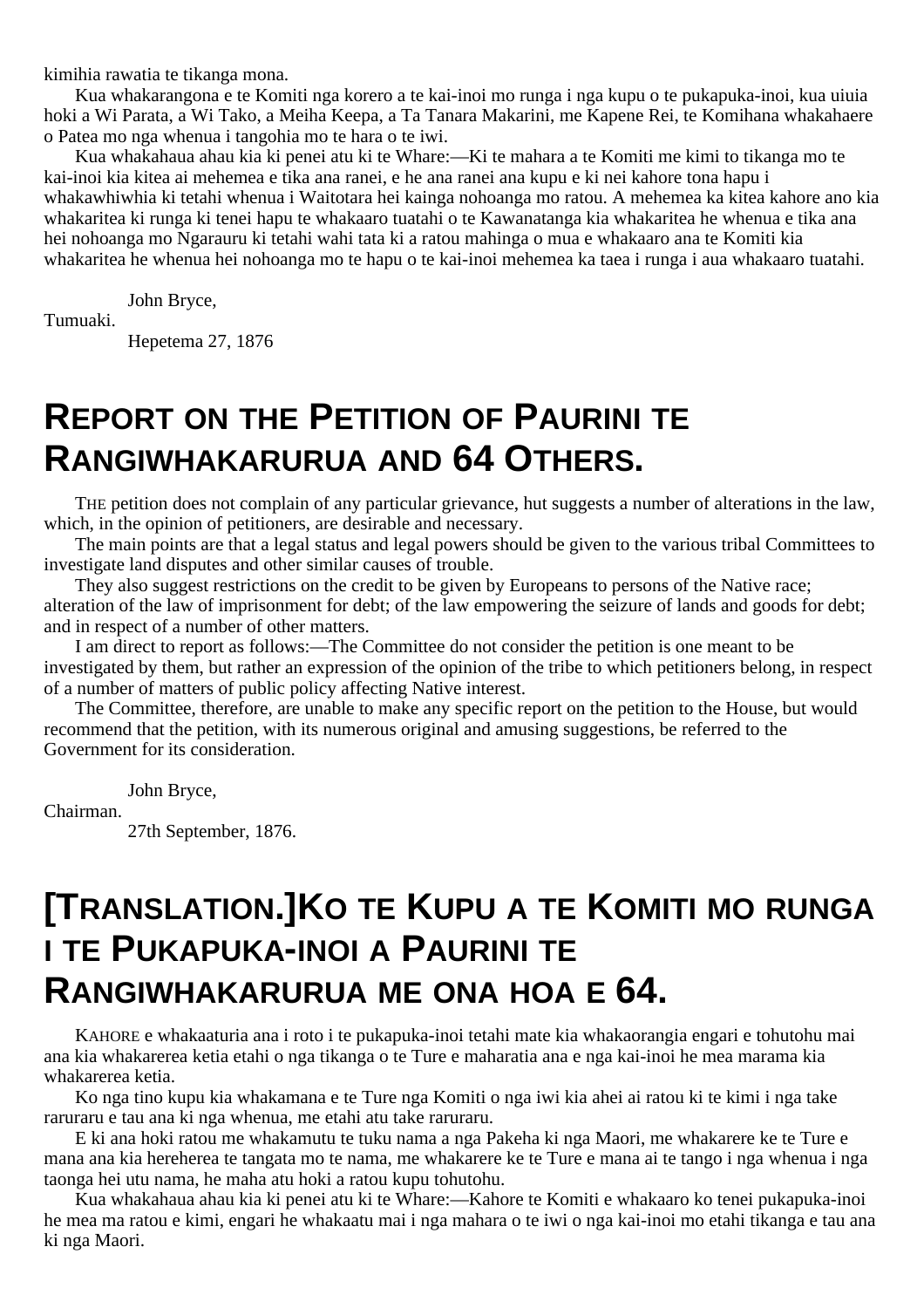No reira e kore e taea e te Komiti te whakapuaki i tetahi kupu tuturu ma ratou ki te Whare mo tenei pukapuka-inoi, engari e mea ana ratou me tuku atu tana pukapuka-inoi, me ana tohutohu maha me ana kupu whakangahau, ki to Kawanatanga ma ratou e titiro iho.

John Bryce,

Tumuaki.

Hepetema 27, 1876.

#### **REPORT OF THE GOLD FIELDS COMMITTEE. REPORT ON THE PETITION OF W. H. TAIPARI.**

THE Petitioner makes application for the sum of five thousand pounds (£5,000) for finding, giving information of, and opening a payable gold field in the Province of Auckland.

I am directed to report as follows:—"That the Committee are of opinion that the five thousand pounds (£5,000) reward offered by the Provincial Government of Auckland having been distributed (after full inquiry by a Special Commission appointed for that purpose) to the Petitioner and others, no claim now exists against the Government."

Vincent Pyke,

Chairman.

Tumuaki.

23rd July, 1876.

## **[TRANSLATION.]KO TE KUPU A TE KOMITI MO RUNGA I TE PUKAPUKA INOI AW. H. Taipari.**

E TONO ana te Kai-inoi ki te moni e rima mano pauna (£5,000) mo tana kitenga, whakinga, whakatowheratanga hoki i tetahi whenua koura whai ritenga i te Porowini o Akarana.

Kua whakahaua ahau kia ki penei ki te Whare:— "E whakaaro ana te Komiti notemea ko te rima mano Pauna (£5,000) i whakaaria e te Porowini o Akarana kua wehewehea (i muri o te ata kimihanga a tetahi Komihana i whakaturia mo taua mea) ki te Kai-inoi me etahi atu kahore e ahei tetahi tono ma ratou inaianei ki te Kawanatanga."

Vincent Pyke,

Hurae 25, 1876.

#### **REPORT on the PETITION of MANIHERA TE RANGITAKAIWAHO and Others of WAIRARAPA.**

THIS is a petition from Natives of the Wairarapa, complaining that their lake, Wairarapa, has been improperly purchased by the Government Commissioners, inasmuch as the majority of the chiefs and their hapus objected to the sale of the same. They state that, in land sales, this lake has always been set aside as a reserve for the Natives.

I am directed to report as follows:—That the Committee are satisfied, from the evidence they have taken, that the majority of the owners of the lake have not joined in the sale, and they are of opinion that it would have been better that the title should have been investigated by the Native Lands Court, previous to the completion of the purchase; and the Committee are further of opinion that the petitioners, and any other Natives who may allege a claim, ought to have an opportunity of proving their title, if they are able to do so, before the Native Lands Court.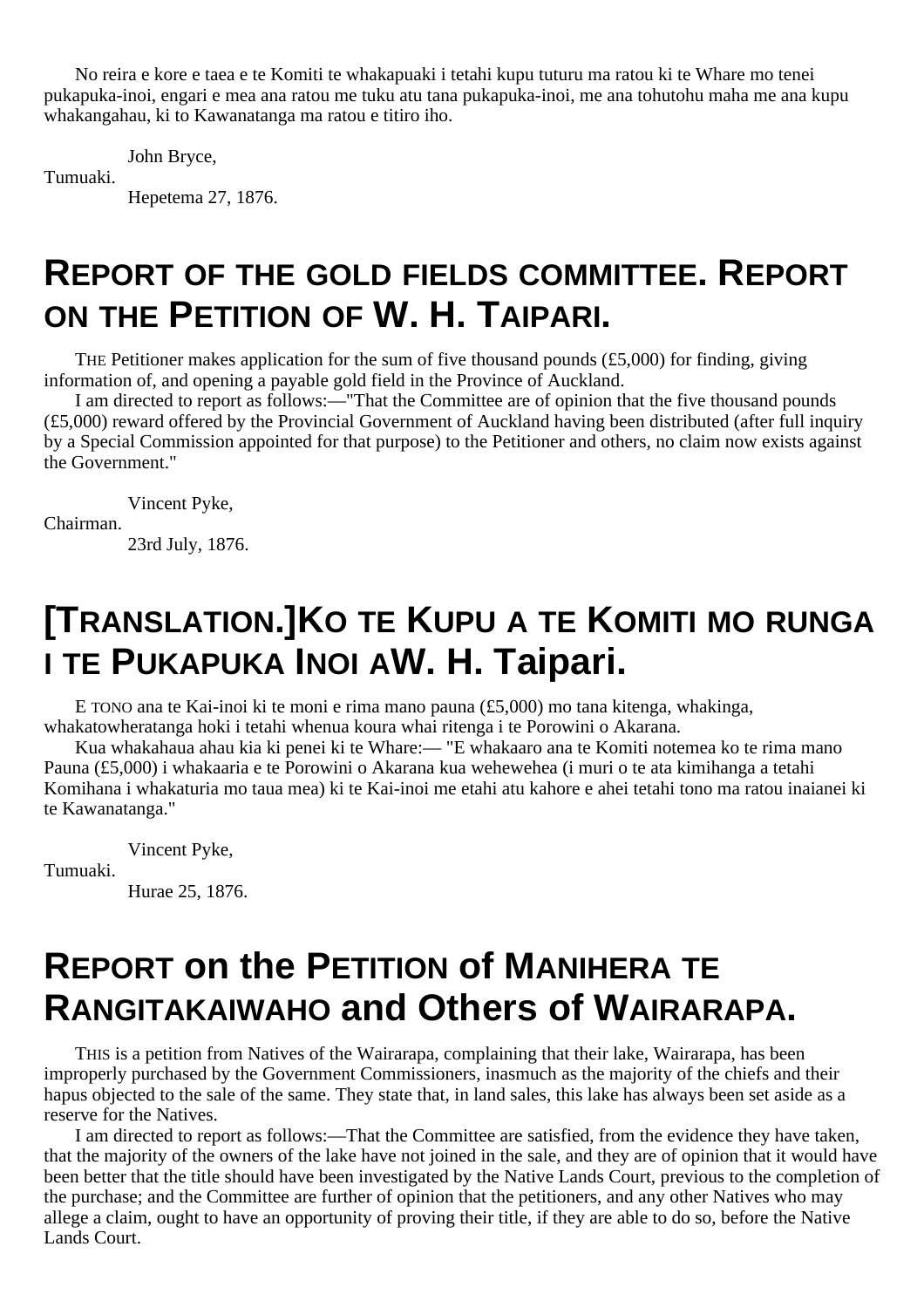John Bryce, Chairman. 29th September, 1876.

# **[TRANSLATION.] KO TE KUPU A TE KOMITI MO RUNGA I TE PUKAPUKA-INOI A MANIHERA TE RANGITAKAIWAHO MA O WAIRARAPA.**

HE pukapuka-inoi tenei na nga tangata o Wairarapa he whakaatu i to ratou pouri mo te hokonga hetanga o to ratou roto i Wairarapa e nga Komihana o te Kawanatanga inahoki i whakahe te nuinga o nga rangatira me o ratou hapu ki taua hoko. E ki ana ratou, i wehea i kapea tonutia taua roto i nga wa o nga hokonga whenua katoa hei wahi porowhita mo nga Maori.

Kua whakahaua ahau kia ki penei atu ki te Whare:—E marama ana te Komiti i runga i nga korero kua whakarangona e ratou kahore i uru te nuinga o nga tangata no ratou te roto ki te hoko, a e whakaaro ana te Komiti he mea pai mehemea i whakawakia e te Kooti Whakawa Whenua Maori te take o nga tangata ki taua roto i mua atu o te whakaotinga o te hoko; a e whakaaro ana hoki te Komiti he mea tika kia tukua ki nga Kai-inoi ki etahi atu Maori ranei e ki ana e whai take ana ki reira tetahi takiwa hei whakatuturutanga i to ratou take, mehemea ia ka taea e ratou te whakatuturu, i te aroaro o te Kooti Whakawa Whenua Maori.

John Bryce,

Tumuaki.

Hepetema 29, 1876.

## **REPORT on the PETITION of APERAHAMA TUPOU and 65 Others.**

PETITIONERS complain that their land has not been managed properly; that land has been taken from them to pay for food for other people.

They state that they did not sign the deed opening the gold field at Ohinemuri, and they pray that their affairs may be properly and fairly considered.

I am directed to report as follows:—That a similar petition was presented last year, and the then Native Affairs Committee recommended that facilities should be given to enable the titles of the Native claimants to the lands in dispute to be investigated by the Native Lands Court.

This recommendation does not, however, appear to have been acted upon, although applications have been sent in by some of the petitioners.

This Committee is of opinion that the recommendation of the Native Affairs Committee of last year meets all the circumstances of the case. The petitioners will be quite satisfied to refer their claims to the Court.

This Committee further recommends that no unnecessary delay should be allowed to take place in the holding of the Court, as by holding such Court, and ascertaining according to law who the persons are who are entitled to the lands in dispute, all existing causes of complaint and trouble will be removed.

John Bryce,

Chairman.

29th September, 1876.

# **[TRANSLATION.]KO TE KUPU A TE KOMITI MO RUNGA I TE PUKAPUKA-INOI A APERAHAMA TUPOU ME ONA**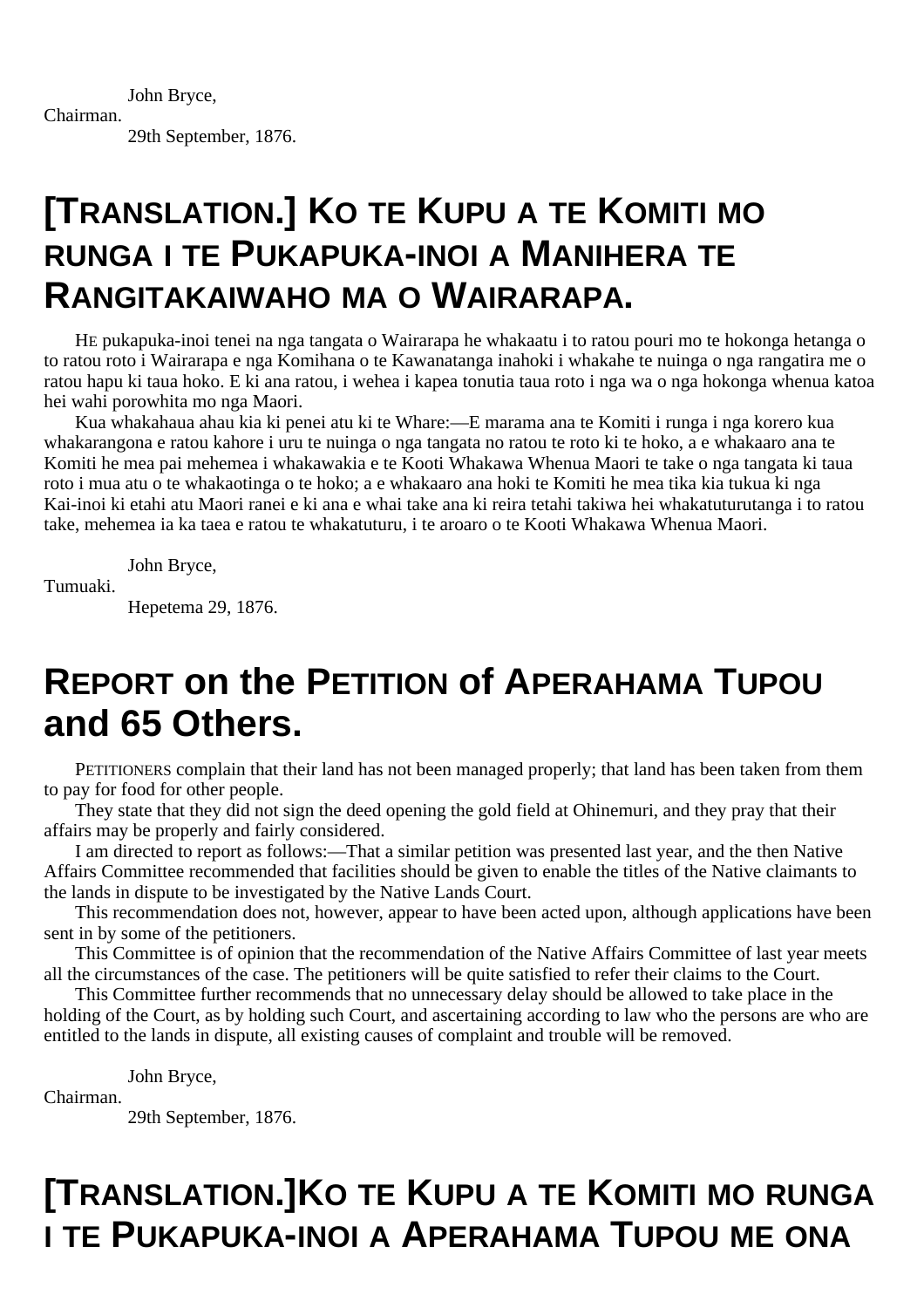# **HOA E 65.**

E KI ana nga kai-inoi kahore i tika te whakahaeretanga o o ratou whenua; a kua tangohia he whenua i a ratou hei utu kai ma etahi.

E ki ana ratou kahore ratou i tuhi i o ratou ingoa ki te pukapuka o te whakatuwheratanga o te whenua-koura i Ohinemuri, a e inoi ana ratou kia whiriwhiria tikatia paitia hoki o ratou tikanga.

Kua whakahaua ahau kia ki penei atu ki te Whare:—I tukua mai tetahi pukapuka-inoi penei me tenei i tera tau a ki ana te Komiti mo nga mea Maori o reira kia whakawateatia he takiwa kia ahei ai te whakawakanga o nga take o nga tangata e ki ana no ratou te whenua e tautohetia nei, ki te aroaro o te Kooti Whakawa Whenua Maori.

Otira kahore pea i mahia he tikanga i runga i taua kupu, ahakoa nga tono a etahi o nga kai-inoi.

E whakaaro ana tenei Komiti ka rite katoa nga tikanga o tenei mea e te kupu a te Komiti mo nga mea Maori o tera tau. Ka marama noa iho te ngakau o nga kai-inoi mehemea ka tukua a ratou tono ki te Kooti.

E mea ana hoki te Komiti kia kaua e tukua he takiwa roa Ma pahure mua mai o te tunga o te Kooti, notemea ma te Kooti kia turia, kia kimihia hoki i runga i te tikanga o te ture ko wai ma ranei nga tangata no ratou nga whenua e tautohetia ana, ka kore katoa ai nga take pouri raruraru hoki.

John Bryce,

Tumuaki.

Hepetema 29, 1876.

#### **REPORT on PETITION of TAMATI PAETAI and 13 Others.**

THIS petition has reference to an old land claim, which many years ago was dealt with by the Land Claims Settlement Court, a Crown grant being ordered to issue in favour of a European named McCaskill.

The petitioners, while admitting the original sale to the European, allege that he has taken into his survey a piece of land which was not comprised in the original purchase.

I am directed to report as follows:—The Committee finds itself entirely unable to investigate the merits of the petition, and can only refer it to the Government to take action. It may be possible to deal with this case under the provisions of "The Native Land Act, 1873," having reference to old land claims; but, if not, the Committee would recommend that the Government should direct inquiry to be made in the locality in which the land is situated, by some officer of the Government resident there.

John Bryce,

Chairman.

6th October, 1876.

# **[TRANSLATION.]KO TE KUPU A TE KOMITI MO RUNGA I TE PUKAPUKA-INOI A TAMATI PAETAI ME ONA HOA 13.**

KO te tikanga o tenei Pukapuka-inoi mo tetahi take whenua tawhito i mahia i mua noa atu e te Kooti Whakariterite Take Whenua, i kiia kia whakaputaina he Karauna karaati ki tetahi pakeha ko McCaskill te ingoa.

E whakaaetia ana ano e nga kai-inoi te hoko o mua ki te pakeha, otira e ki ana ratou kua tangohia e ia ki roto ki tana ruri tetahi piihi whenua kihai i uru ki te hoko tawhito.

Kua whakahaua ahau kia ki penei atu ki te Whare:—Kahore rawa te Komiti e kaha ki te kimi i nga tikanga o te Pukapuka-inoi heoi ano te mea e taea ko te tuku atu ki te Kawanatanga ma ratou e mahi. Tera pea ka taea te whakahaere he tikanga mo tenei mea i runga i nga ritenga o "Te Ture Whenua Maori, 1873," e tau ana ki nga take whenua tawhito; engari ki te kore tena e taea, e mea ana te Komiti me tono ki te Kawanatanga kia kimihia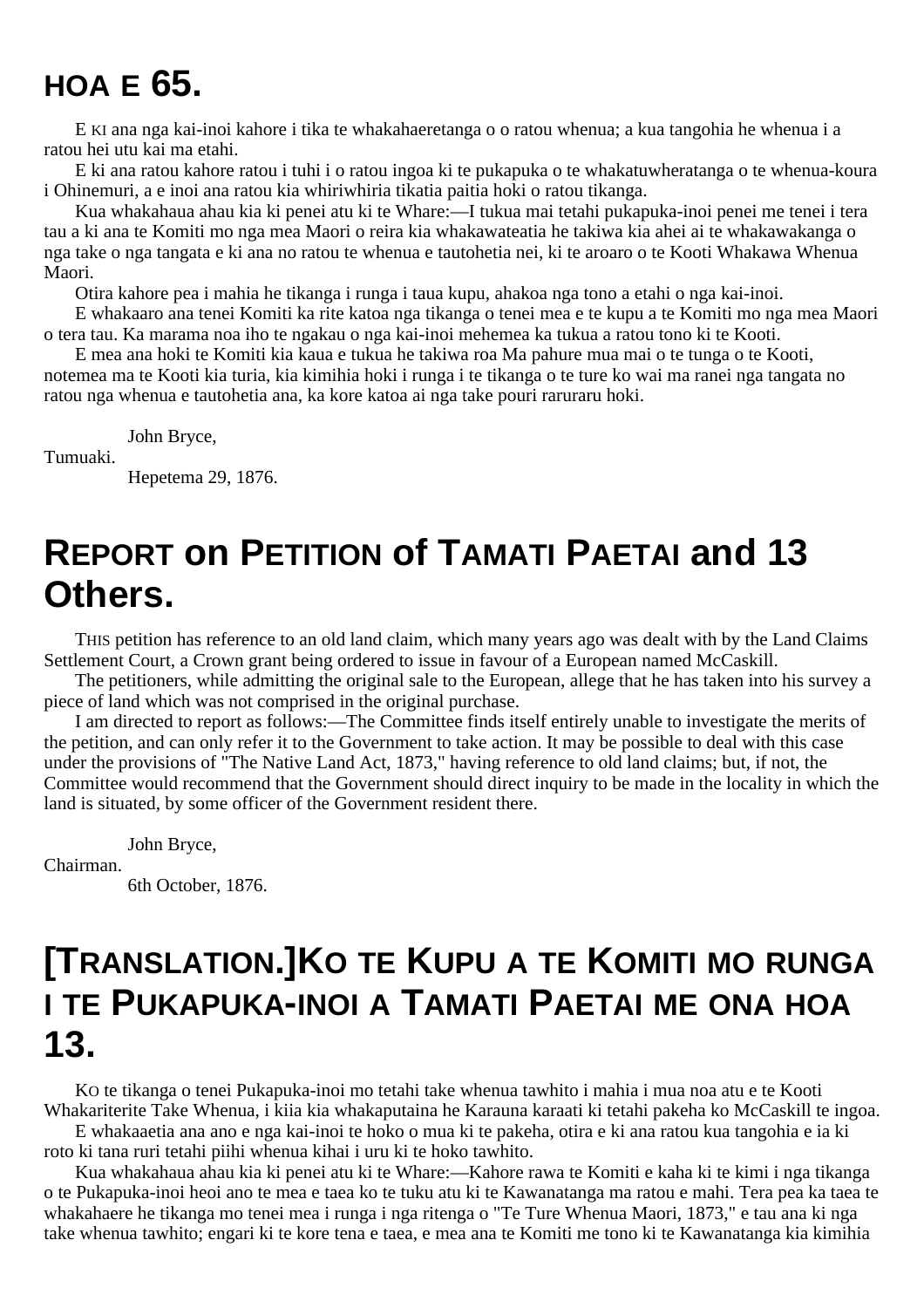nga tikanga, i reira ano i te wahi e takoto ai te whenua, e tetahi apiha o te Kawanatanga e noho ana ki reira.

John Bryce,

Oketopa 6, 1876.

# **REPORT on PETITION of TUKUKINO and 113 Others.**

THE petitioners state that certain land belonging to them at Ohinemuri has been wrongly included in land sold to one Mr. Thorpe, and that they did not appear to oppose the sale, because they did not know it was being made.

This appears to be the revival of an old dispute, the correspondence and documents concerning which have been submitted to the Committee; but no new evidence has been produced.

I am directed to report as follows:—The Committee are absolutely unable to determine whether or not there exist good grounds for the claim advanced by the petitioners, and can only recommend that inquiry be made by the Government through their officers residing in the district, with the view of ascertaining whether a real grievance exists.

John Bryce,

Chairman.

Tumuaki.

6th October, 1876.

## **[TRANSLATION.]KO TE KUPU A TE KOMITI MO RUNGA I TE PUKAPUKA-INOI A TUKUKINO ME ONA HOA 113.**

E KI ana nga kai-inoi kua whakaurua hetia tetahi whenua no ratou kei Ohinemuri ki roto ki te whenua i hokona ki a Mr. Thorpe, a kahore ratou i tae atu ki te whakahe i te hoko notemea kahore ratou i mohio e hokona ana.

Ko te ahua o tenei mea he whakahou i tetahi tautohe tawhito, kua whakaaturia nga pukapuka me nga reta ki te Komiti engari kahore he kupu hou i puta.

Kua whakahaua ahau kia ki penei atu ki te Whare:—Kahore rawa te Komiti e kaha ki te ki tuturu mehemea he take tika kahore ranei mo te tono a nga kai-inoi, heoi ano te kupu ma te Komiti he ki atu kia kimihia e te Kawanatanga ki a ratou apiha e noho ana ki taua takiwa, kia kitea ai mehemea e tika ana te pouritanga o nga kai-inoi.

John Bryce,

Tumuaki.

Oketopa 6, 1876.

# **REPORT ON PETITION (No. 1) of NATIVES of the NGATITOA TRIBE.**

THE petitioners claim to be entitled by right of conquest to a block of land called Tararua.

That the block has not yet been passed through the Native Lands Court.

I am directed to report as follows:—

That any claims which the petitioners may have on the block of land, according to Native custom, can be brought before the Native Lands Court, which is the proper tribunal for ascertaining the ownership to Native lands.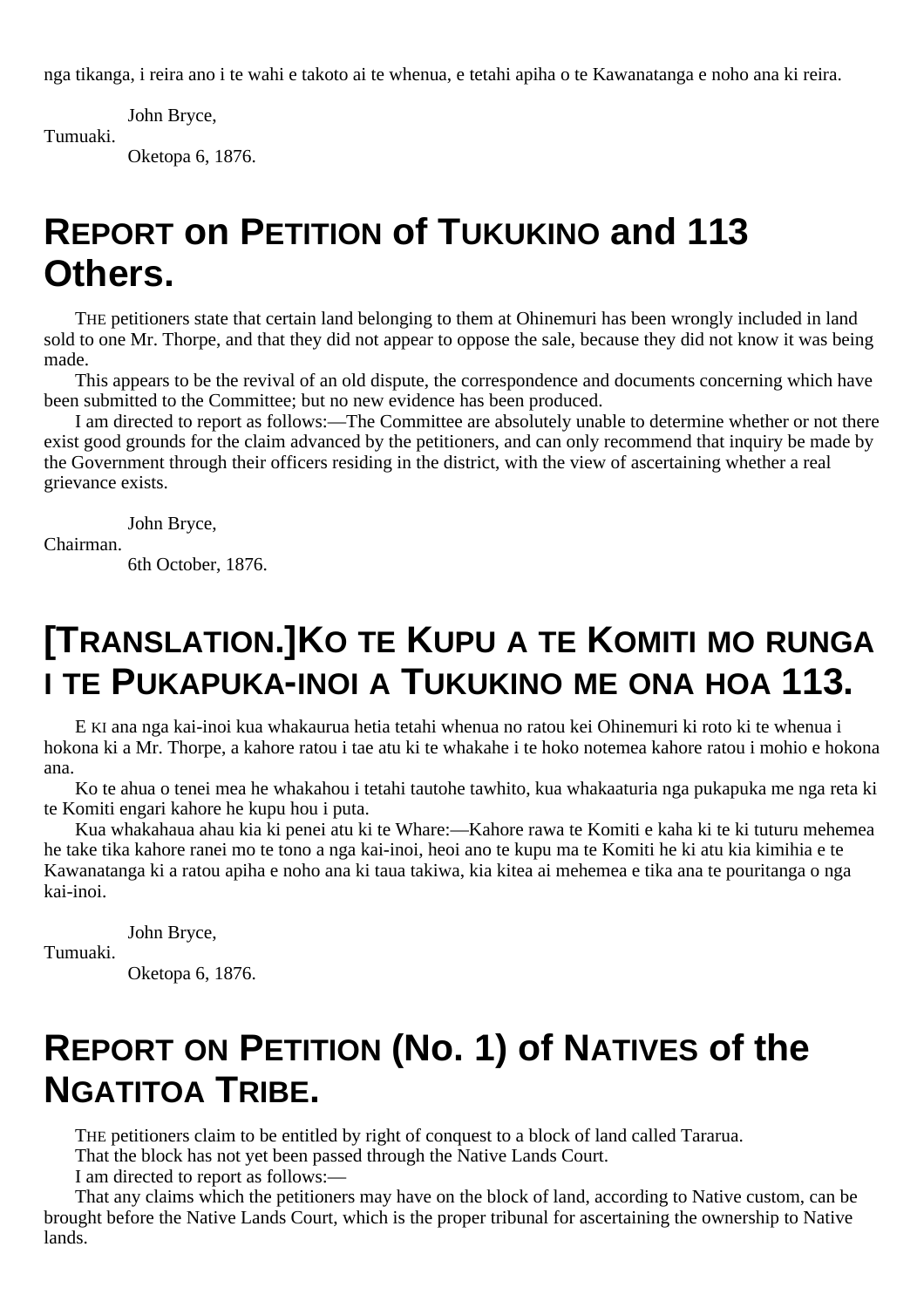That this Committee cannot entertain applications from Natives to decide disputes in reference to lands held under Native title.

John Bryce,

Chairman.

6th October, 1876.

## **[TRANSLATION.]KO TE KUPU A TE KOMITI MO RUNGA I TE PUKAPUKA-INOI (NAMA 1) a Ngatitoa.**

E KI ana nga kai-inoi e whai take ana ratou i runga i te rau o to ratou patu ki tetahi whenua ko Tararua te ingoa.

Ko taua whenua kahore ano kia whakawakia e te Kooti Whakawa Whenua Maori.

Kua whakahaua ahau kia ki penei atu ki te Whare:—

E taea ana e nga kai-inoi o ratou take, me he take o ratou i runga i te tikanga Maori, te kawe ki te aroaro o te Kooti Whakawa Whenua Maori, ko tera te huarahi tika hei kimihanga i nga take whenua Maori.

Kahore tenei Komiti e titiro i nga tono a nga Maori kia whakataua e ratou nga tautohe e tau ana ki nga whenua e takoto ana i runga i te take Maori.

John Bryce,

Tumuaki.

Oketopa 6, 1876.

# **REPORT on PETITION of NATIVES of WANGAEHU.**

THE principal prayer of this petition is, that Sir Donald McLean, his officers and commissioners, should be overthrown, and the petitioners give a variety of reasons why their prayer should be agreed to.

I am directed to report as follows:—That the Committee do not think it necessary to offer an opinion on the matter.

John Bryce,

Chairman.

6th October, 1876.

## **[TRANSLATION.] KO TE KUPU A TE KOMITI MO RUNGA I TE PKAPUKA-INOI A NGA TANGATA O WHANGAEHU.**

KO TE tino kupu inoi o tenei pukapuka-inoi kia turakina atu a Ta Tanara Makarini me ana apiha me ana Komihana, a e whakaatu ana nga kai-inoi i etahi take e whakaaetia ai ta ratou inoi.

Kua whakahaua ahau kia ki penei atu ki te whare:—Kahore te Komiti e whakaaro he mea tenei e whai kupu ai ratou.

John Bryce,

Tumuaki.

Oketopa 6, 1876.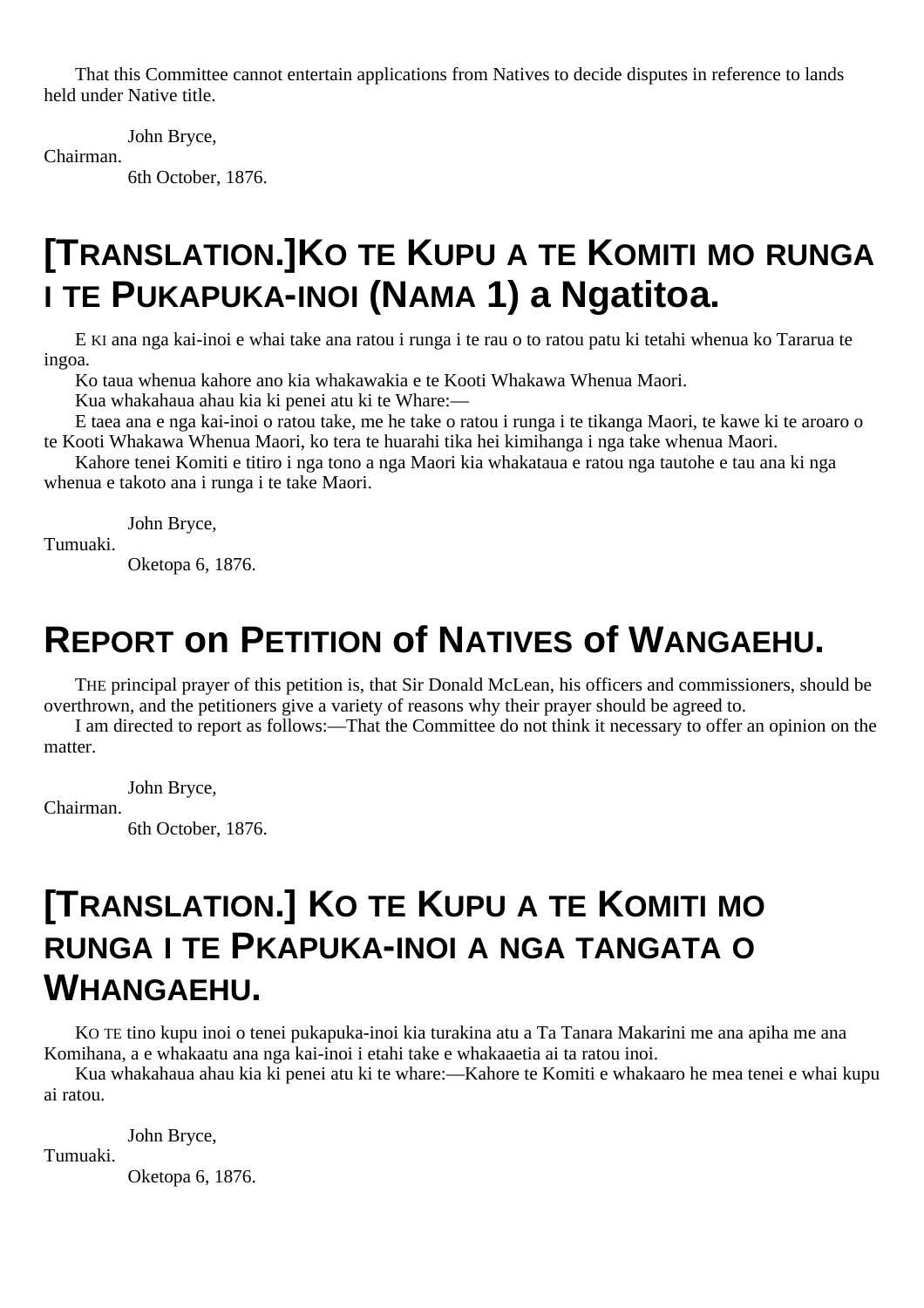## **REPORT on PETITION of IHAKARA TUKUMARU and 2 Others.**

THE petitioners state that at the time of the purchase of the Rangitikei-Manawatu Block, promises of reserves were made by the late Dr. Featherston and Mr. Buller, and that these promises have not been fulfilled. I am directed to report as follows:—That, in the absence of evidence, the Committee have no opinion to

offer.

John Bryce, Chairman. 6th October, 1876.

# **[TRANSLATION.] KO TE KUPU A TE KOMITI MO RUNGA I TE PUKAPUKA-INOI A IHAKARA TUKUMARU ME ONA HOA TOKORUA.**

E KI ana nga kai-inoi, i te wa i hokona ai te whenua i waenganui o Rangitikei o Manawatu i whakaaetia etahi porowhita e Te Petatone raua ko Te Pura, a kahore ano ki ea noa aua kupu.

Kua whakahaua ahau kia ki penei atu ki te Whare:—He kore korero whakatuturu i kore ai te Komiti e whai kupu.

John Bryce,

Tumuaki.

Oketopa 6, 1876.

# **REPORT on PETITION of UTIKU MARUMARU and 97 Others.**

PETITIONERS complain that they have been deceived as regards the sale of certain lands situated in the Rangitikei-Manawatu District, and that reserves which they have been promised have been kept back. They pray that investigation be instituted in the matter.

I am directed to report as follows:—That, in the absence of evidence, the Committee have no opinion to offer.

John Bryce,

Chairman.

6th October, 1876.

# **[TRANSLATION.]KO TE KUPU A TE KOMITI MO RUNGA I TE PUKAPUKA-INOI A UTIKU MARUMARU ME ONA HOA E 97**

E KI ana nga kai-inoi kua tinihangatia ratou i runga i te hokonga o etahi whenua kei te takiwa o Rangitikei o Manawatu, a ko nga porowhita i whakaaetia mo ratou kua puritia. E tono ana ratou kia kimihia te tikanga.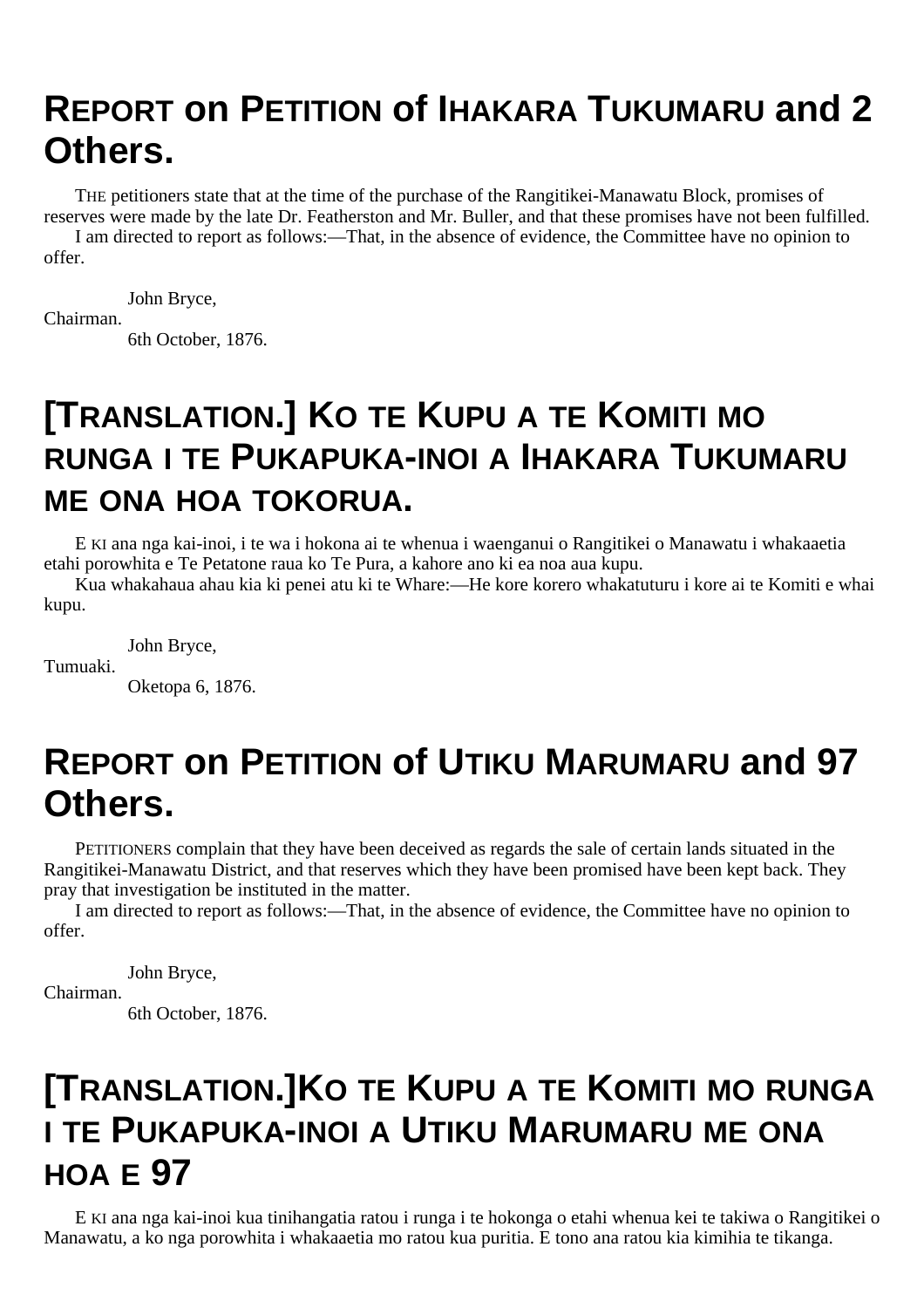Kua whakahaua ahau kia ki penei atu ki te Whare:—He kore korero whakatuturu i kore ai te Komiti e whai kupu.

John Bryce,

Tumuaki.

Oketopa 6, 1876.

# **REPORT on PETITION of KARAIPI TE PUKE and 2 Others, and from all the HAPU of NGATIKIKOPIRI.**

PETITIONERS pray that inquiry be made into matters connected with certain reserves at Waiwiri, between Manawatu and Otaki, in the Province of Wellington.

They assert that the land was not properly surveyed, and pray that the right amount of land be given to them.

I am directed to report as follows:—That, in the absence of evidence, the Committee have no opinion to offer.

John Bryce,

Chairman.

6th October, 1876.

# **[TRANSLATION.]KO TE KUPU A TE KOMITI MO RUNGA I TE PUKAPUKA-INOI A KARAIPI TE PUKE ME ONA HOA E 2 ME TE HAPU KATOA O NGATIKIKOPIRI.**

E INOI ana nga kai-inoi kia kimihia nga tikanga o etahi porowhita kei Waiwiri i waenganui o Manawatu o Otaki i te Porowini o Werengitanga.

E ki ana ratou kahore i ruritia tikatia te whenua, a e inoi ana ratou kia hoatu ki a ratou te wahi tika o te whenua.

Kua whakahaua ahau kia ki penei atu ki te Whare:—He kore kororo whakatuturu i kore ai te Komiti e whai kupu.

John Bryce,

Tumuaki.

Oketopa 6, 1876.

#### **REPORT on PETITION of MEHA TE MOANANUI and 140 Others.**

THE petitioners complain that miners' rights and gold fields rents at Ohinemuri are kept back for goods supplied to them by the Government; that their lands are locked up by the Government; that the cattle of Europeans continually trespass on their lands; and that Mr. Mackay's men are surveying land without the consent of the owners thereof.

I am directed to report as follows:—That the miners' rights referred to in the petition are retained by the Government to recoup the cost of goods supplied and money advanced by virtue of an agreement made between the Government and the Native owners. The Committee are of opinion that the petitioners have little cause of complaint, except in the matter of cattle trespassing on their land, which is due to the defective character of the Provincial Impounding Act.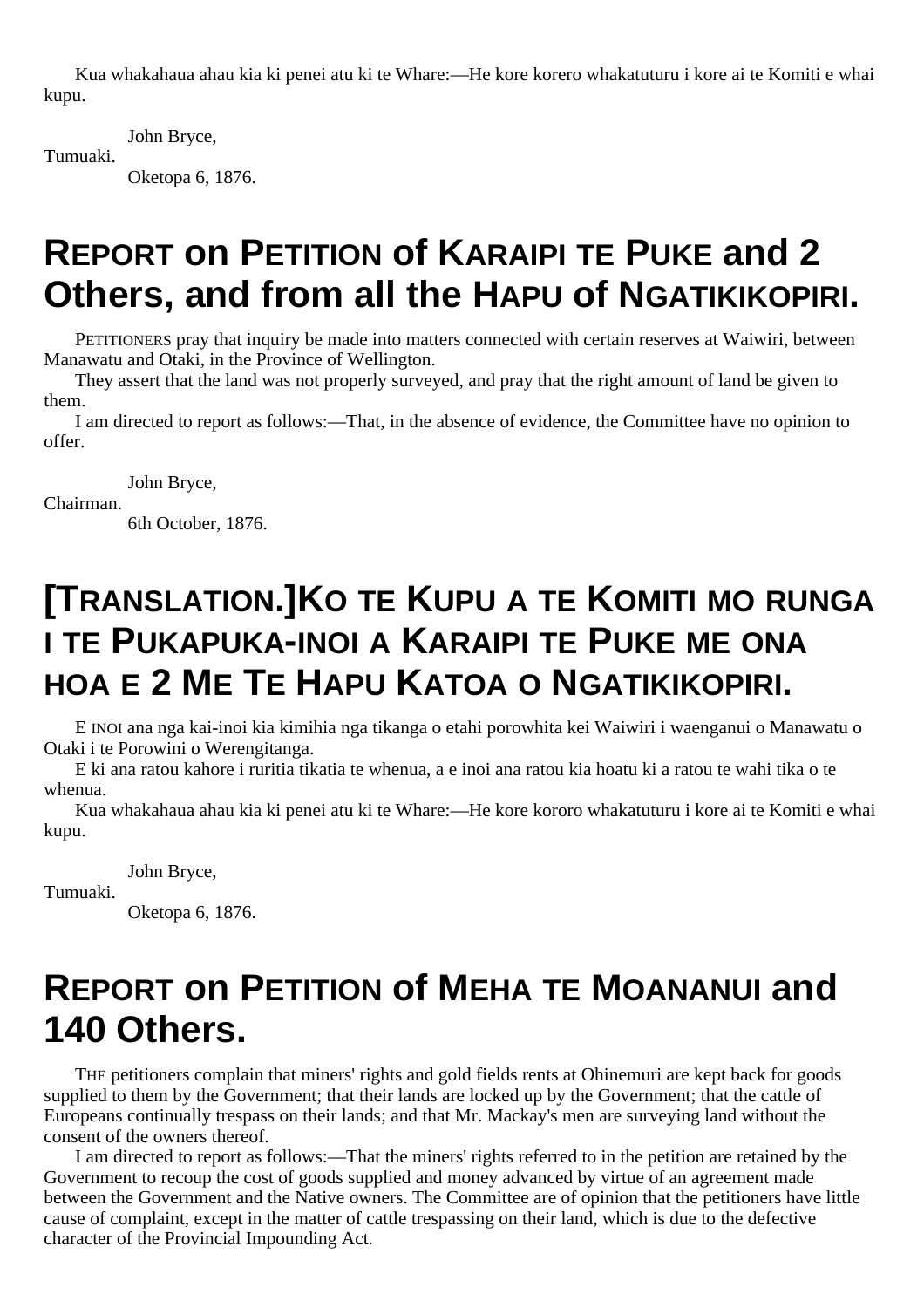John Bryce, Chairman. 16th October, 1876.

## **[TRANSLATION.]KO TE KUPU A TE KOMITI MO NGA MEA MAORI MO RUNGA I TE PUKAPUKA-INOI A MEHA TE MOANANUI ME ONA HOA 140.**

E KI ana nga kai-inoi ko nga maina raiti me nga reti o nga whenua koura ki Ohinemuri e puritia ana mo nga taonga i tukua ki a ratou e te Kawanatanga; ko o ratou whenua e herea ana e te Kawanatanga; ko nga kau a nga pakeha e pokanoa tonu ana ki runga ki nga whenua o nga maori; a e ruri whenua ana nga tangata a te Make i te mea kahore nga tangata no ratou e whenua i whakaae.

Kua whakahaua ahau kia ki penei atu ki te Whare:—Ko nga maina raiti e whakahuatia ana i roto i te pukapuka-inoi e puritia ana e te Kawanatanga hei whakaea i nga taonga me nga moni i tukua i runga i te mana o tetahi pukapuka whakaaetanga a te Kawanatanga ratou ko nga Maori no ratou te whenua. E whakaaro ana te Komiti he iti rawa te take pouri a nga kai-inoi haunga ia te pokanoa a nga kau ki runga i o ratou whenua na te hapa o etahi tikanga o te Ture mo nga pauna o te Porowini o Akarana.

John Bryce,

Tumuaki.

Oketopa 16, 1876.

## **REPORT on PETITION of MEIHANA TAIPU and 10 Others.**

THIS petition refers to certain land situated at Porirua, which has been Crown-granted to one Ellison in consideration of an old land purchase made in 1837.

The petitioners state that they claim the land because they are not aware that their father, the owner thereof, ever consented to its sale, and they ask that the deed be laid on the table of the House.

I am directed to report as follows:—That the subject-matter of this petition has been investigated on several occasions by Commissioners, European and Maori, appointed for the purpose, and on two previous occasions before Committees of the House of Representatives, which made very full inquiry into the matter, and in 1869 reported as follows:—

"A Crown grant for 388 acres (part of 2,000 acres which Rangihaeata sold to Ellison by deed dated 6th December, 1837) was signed by the Governor on the 20th June, 1863. An inquiry into the circumstances and validity of this and other purchases made by Ellison was begun by Mr. Commissioner Spain in 1843. That inquiry was continued by Mr. McLean in 1852, and a third and final inquiry was undertaken in 1862, by Major Edwards and George Swainson, Commissioner of Native Reserves in the Province of Wellington, with whom was associated Tamihana te Rauparaha; and it was in pursuance of the report of these three Commissioners that the Crown grant for 388 acres was issued by the Governor. The Committee examined Mr. Swainson and Tamihana te Rauparaha, and also Matene te Whiwhi (Rangihaeata's nephew) upon the various points connected with the sale and award to Ellison; they have found no reason whatever to question the propriety and fairness of the recommendation of the Commissioners in his favour, and which the Crown grant confirmed. The Committee direct me to report that, concurring with the tenor of the report above quoted, they cannot recommend the House to interfere in any way with the decision arrived at in the year 1862."

It is now impossible to obtain as full evidence as has been obtained on former inquiries, and this Committee see no reason to differ from the report as quoted above.

John Bryce,

Chairman.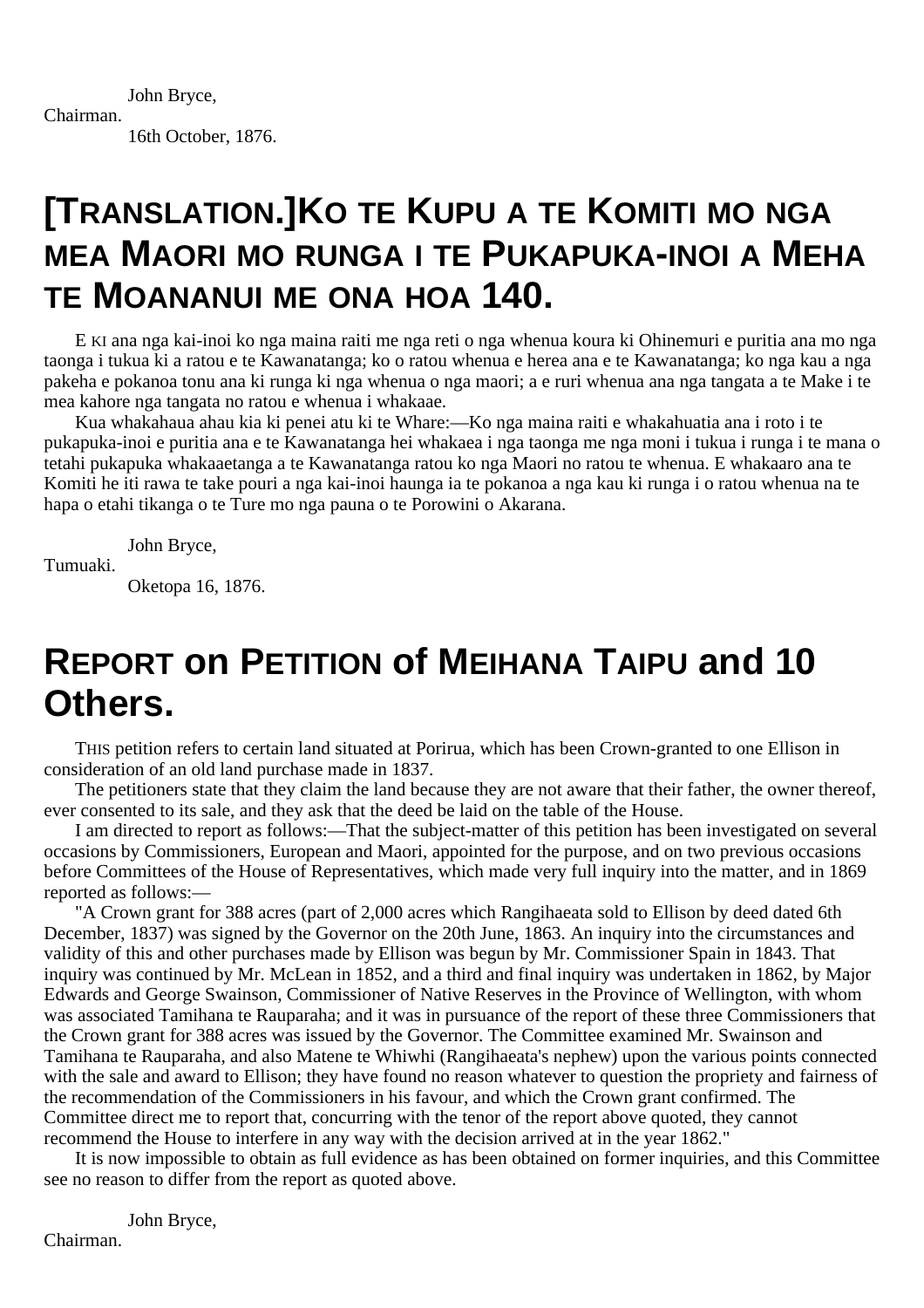## **[TRANSLATION.]KO TE KUPU A TE KOMITI MO RUNGA I TE PUKAPUKA-INOI A MEIHANA TAIPU ME ONA HOA 10.**

Ko tenei pukapuka-inoi mo tetahi whenua kei Porirua, kua Karauna Karaatitia ki tetahi tangata ko Eritana (Ellison) te ingoa hei whakarite i tetahi hoko tawhito ana i te tau 1837.

E ki ana nga kai-inoi no ratou te whenua, inahoki kahore ratou e mohio ana i whakaae to ratou papa, te tangata nona te whenua, ki te hokonga, a e tono ana ratou kia whakatakotoria te pukapuka tutu ki te aroaro o te Whare.

Kua whakahaua ahau kia ki penei atu ki te Whare:—Ko nga tikanga o tenei pukapuka-inoi kua ata kimihia i etahi wa e etahi Komihana, Pakeha Maori hoki i whakaturia mo taua mea, a e rua hoki nga kimihanga i te aroaro o nga Komiti o te Whare, oti katoa ana nga putake te whiriwhiri, a ko ta ratou kupu tenei i te tau 1869:—

"I te 20 o Hune, 1863, ka tuhia e te Kawana tona ingoa ki te Karauua karaati mo nga eka 388 (he wahi tenei no nga eka e 2,000 i hokona e Te Kangihaeata ki a Eritana i te 6 o nga ra o Hepetema, 1837). I kimikimihia nga tikanga o tenei me etahi atu whenua i hokona e Eritana, e Te Peina Komi-hana i te tau 1843; no te tau 1852 ka kimikimihia a no e Te Makarini; a no te tau 1862 katahi ka ata kimikimihia ka whakaotia e Meiha Erueti, e Te Wetini Komihana mo nga Whenua Rahui i te Takiwa ki Werengitana, ko Tamihana te Rauparaha to raua hoa Maori, a i runga i te kupu a aua tangata ka whakaputaina e Te Kawana te Karauna Karaati mo nga eka e 388. Kua pataia e te Komiti a Te Wetini, a Tamihana te Rauparaha, a Matene te Whiwhi hoki (te iramutu o Te Rangihaeata) mo runga i te hokonga me te tukunga o tetahi wahi ki a Eritana; a kahore he take i kitea e ratou e whakahe ai ratou ki te tika o te kupu a aua tangata a Meiha Erueti ma, mo taua tangata mo Eritana, i whakatuturutia e te Karauna Karaati. E whakahau ana te Komiti ki au kia ki atu au e rite ana to ratou whakaaro ki nga kupu kua tuhia i runga ake nei a ekore ratou e tono ki te Runanga Nui kia whai ritenga mo te mea i whakatuturutia i te tau 1862."

Na ekore rawa e taea inaianei te whakatepe i nga korero kia rite ki era kimikimihanga o mua a kahore tenei Komiti i kite i tetahi take hei whakarerenga ketanga i te Kupu kua tuhia i runga ake nei.

John Bryce,

Tumuaki.

Oketopa 18, 1876.

# **REPORT on PETITION (No. 3) of Natives of NGATITOA TRIBE.**

THE petitioners allege that an error has been committed in the surveying of a boundary line of their land near Porirua, which would have the effect of depriving them of a portion of their property.

I am directed to report as follows:—That the Committee are of opinion that an inquiry into the matter ought to be made by the Government.

John Bryce, Chairman. 18th October, 1876.

## **[TRANSLATION.]KO TE KUPU A TE KOMITI MO RUNGA I TE PUKAPUKA-INOI (NAMA 3) A NGATITOA.**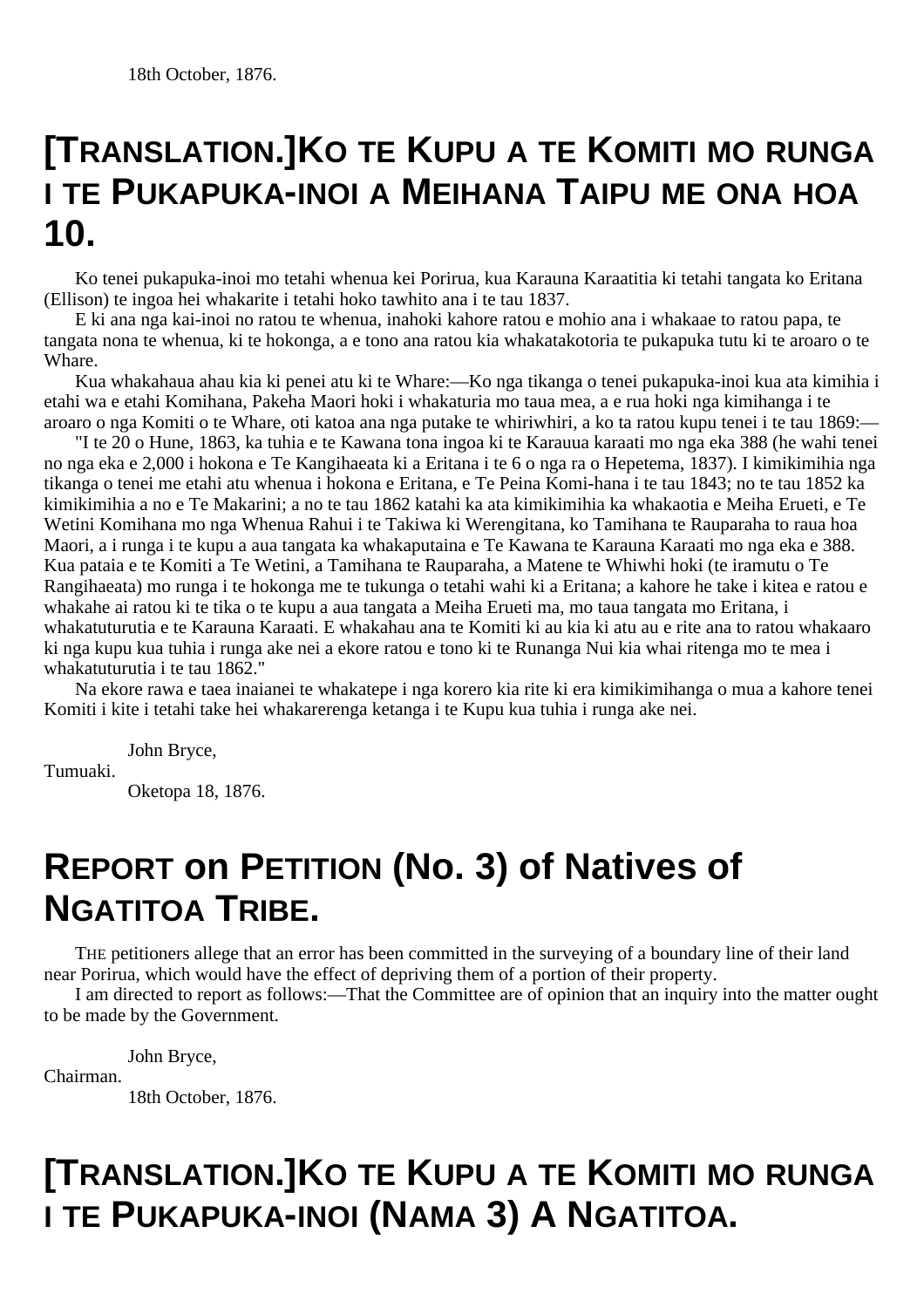E KI ana nga Kai-inoi kua he te ruritanga o tetahi rohe o to ratou whenua e tata ana ki Porirua no reira ka riro atu tetahi wahi o to ratou whenua.

Kua whakahaua ahau kia ki penei atu ki te whare:—E whakaaro ana te Komiti ma te Kawanatanga e kimi te tikanga o te nei mea.

John Bryce,

Tumuaki.

Oketopa 18, 1876.

# **REPORT on PETITION (No. 2) of HIRINI TAIWHANGA.**

THIS petition is merely a second edition of a petition from the same person, presented and reported on during the present session.

I am directed to report as follows:—The Committee have no recommendation to make, other than that contained in their previous report.

John Bryce,

Chairman.

18th October, 1876.

# **[TRANSLATION.]KO TE KUPU A TE KOMITI MO RUNGA I TE PUKAPUKA-INOI (NAMA 2) a HIRINI TAIWHANGA.**

HE tuarua kau tenei o te pukapuka-inoi a taua tangata ano i tukua ki te Whare i whai kuputia ano hoki e te Komiti i tenei nohoanga o te Runanga.

Kua whakahaua ahau kia ki penei atu ahau ki te Whare:—Kahore a te Komiti kupu ke atu i ta ratou kupu o te tuatahi ra ano.

John Bryce,

Tumuaki.

Oketopa 18, 1876.

## **REPORT on PETITION of ANI NGARAE HONETANA and 2 Others.**

THE petitioners complain that their mother Ngarae was entitled, with others, to a block of land at Tauranga, called Te Rereatukahia, and that, she having died, they have been deprived of their beneficial interest in the land by the issue of a grant to one Native only, to the exclusion of Ngarae's kin.

It appears that this block of land was returned to Moananui and Ngarae, at the time when the Government was settling the cession of the Te Puna and Katikati Blocks. Subsequently Moananui made application to the Native Office, at Tauranga, to allow the grant to issue in his own name only, offering to set aside other lands for Ngarae and her children, and the Native Office appears to have consented.

I am directed to report as follows:—The Committee think that such powers should not be exercised unless publicly and in the presence or with the consent of all parties interested. However, land was pointed out to the Native officers by Moananui at Matakana, which land the Native Department here alleges will be granted to the petitioner and others, children of Ngarae.

Nearly six years having elapsed since this arrangement was made, the Committee consider that legal effect should be given to it without any further delay.

John Bryce,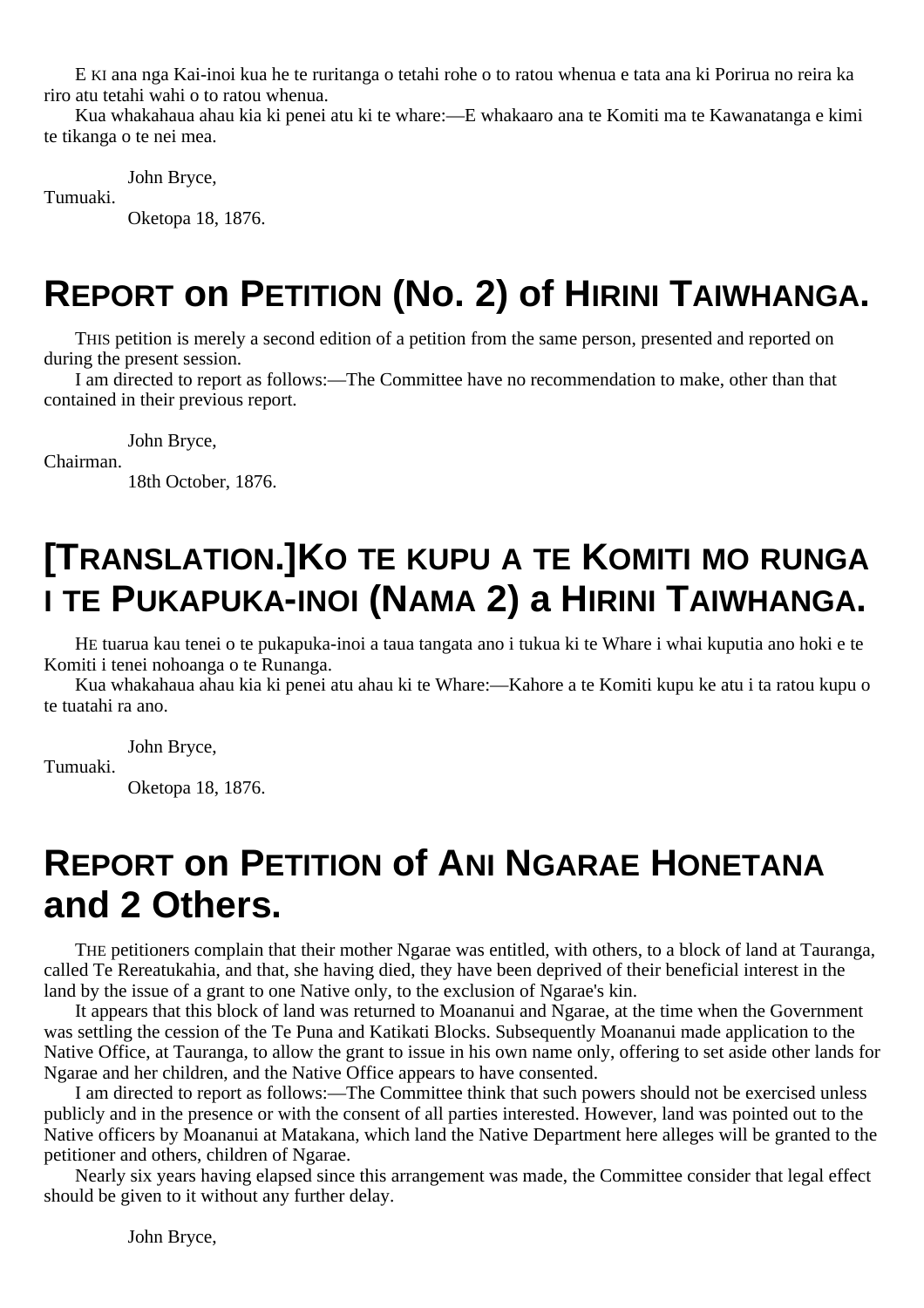20th October, 1876.

#### **[TRANSLATION.]KO TE KOPU A TE KOMITI MO RUNGA I TE PUKAPUKA-INOI A ANI NGARAE HONETANA ME ONA HOA E 2.**

E KI ana nga kai-inoi i whai take to ratou whaea a Ngarae ratou ko etahi atu ki tetahi piihi whenua kei Tauranga ko Te Rereatukahia te ingoa, a no tona matenga kua whakakorea to ratou paanga ki te whenua i runga i te whakaputanga o tetahi Karaati ki te tangata kotahi anake ko nga whanaunga o Ngarae i kapea ki waho.

E kitea ana ko tenei piihi whenua i whakahokia ki a Moananui ki a Ngarae i te wa e whakaritea ana e te Kawanatanga te hokonga o Te Puna o Katikati. Muri iho ka tono a Moananui ki te Tari Maori i Tauranga kia tukua te Karaati kia puta i runga i tona ingoa anake, i whakaae ano hoki ia ki te whakarite i etahi whenua ke atu mo Ngarae ratou ko ana tamariki a e kitea ana i wkakaae te Tari Maori.

Kua whakahaua ahau kia ki penei atu ki te Whare:—E whakaaro ana te Komiti kaua aua tu mana e whakahaeretia engari i te aroaro o te katoa kia kite hoki kia whakaae ranei nga tangata katoa e whai tikanga ana. Engari i whakaaturia ki nga apiha o te Tari e Te Moananui he whenua ki Matakana, e kiia ana hoki e te Tari Maori o konei ka karaatitia ki te kai-inoi me era atu tamariki a Ngarae.

Kua tata tenei ki te ono o nga tau kua pahure nei i muri iho o te whakariteritenga koia i whakaaro ai te Komiti me whakamana taua whakariteritenga i runga i nga tikanga o te Ture kaua e whakaroaina.

John Bryce,

Tumuaki.

Oketopa 20, 1876.

#### **REPORT on PETITION of MATIU POONO and 61 Others.**

THIS is a petition from Natives of Shortland, Thames, in which it is alleged that Mr. Mackay is surveying certain lands of theirs situated at Hauraki and Piako. They pray that such survey be put a stop to, it being unauthorized by them.

I am directed to report as follows:—The Committee find, on inquiry, that as it appears by statements made by Mr. Mackay, in the following telegram to the Under Secretary, Native Department, dated 10th October, 1876, that no such unauthorized survey as that complained of in the petition appears to be going on, the Committee have no recommendation to make.

John Bryce, Chairman. 24th October, 1876.

# **To the UNDER SECRETARY, Native Department, Wellington.**

(Telegram.) Grahamstown, 10.45 a.m., 11th October, 1876.

I ASSUME that Matiu Poono and his fellow petitioners belong to the Ngatimaru tribe. If so, I may say, in the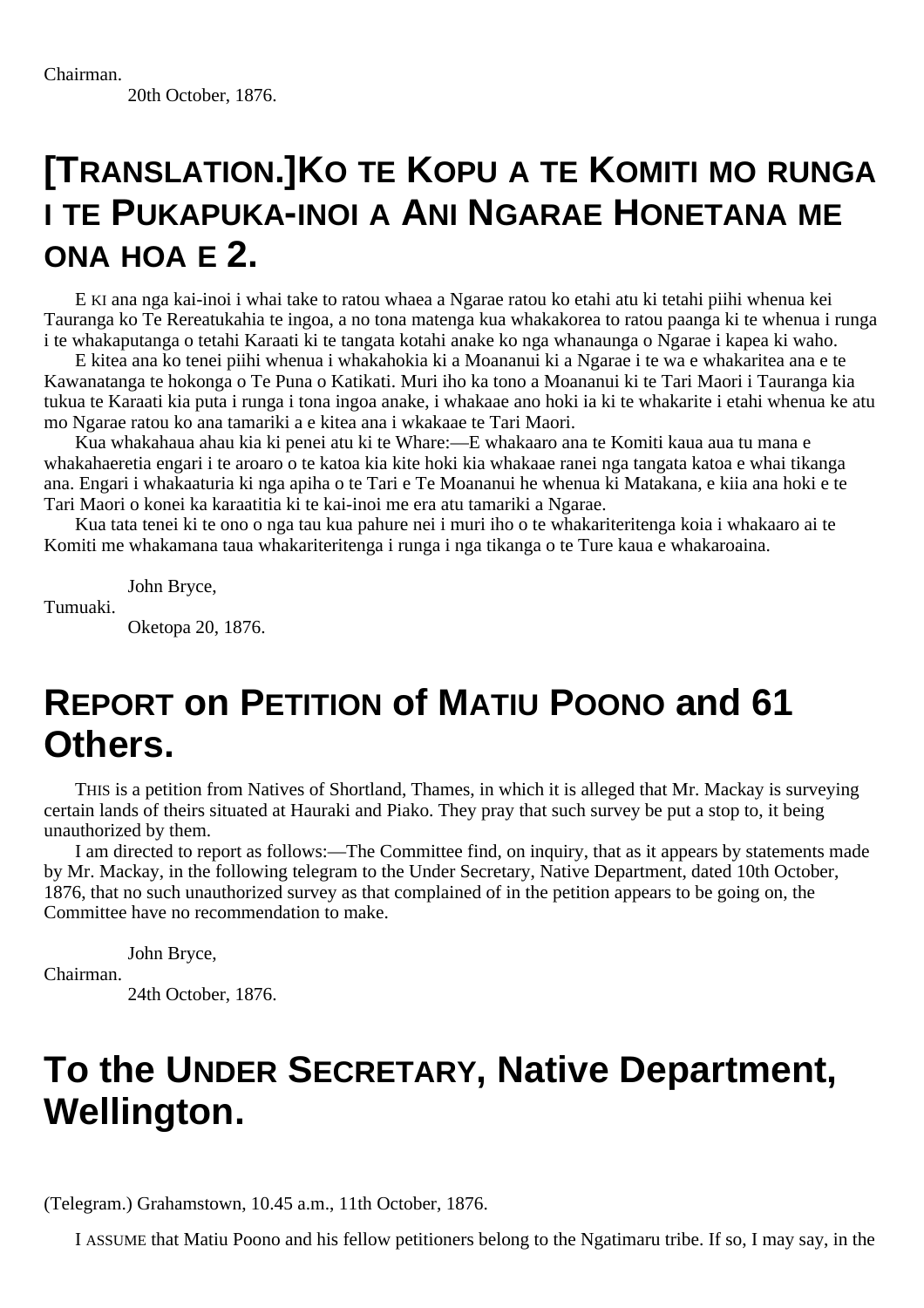survey of lands at Piako last year, the portion they claimed was carefully excluded. I only dealt with those lands belonging to and sold by the Ngatipaoa tribe, at Hauraki. All surveys have been long since completed. I have only one survey in progress now, and that is on the Waitoa Block, near Ohinemuri, ceded by Ngatitamatera, and where Matiu Poono and Ngatimaru cannot possibly pretend to have the slightest claim. As soon as the weather permits surveys of the swamp country, I intend to complete that of the Piako Block, and if any portion of it abuts on or approaches any claims of Ngatimaru or Matiu Poono, I shall send them due notice to attend and point out their boundaries. Factious opposition with a view to delay cannot be too strongly deprecated, and as long as care is taken that only the claims of Ngatipaoa and Ngatitamatera are surveyed, and those to which Ngatimaru have the slightest shadow of right are excluded from such survey, I cannot admit any cause of complaint. If there should be any further communication on this subject necessary, will you kindly telegraph the names of the petitioners?

James Mackay, Ohinemuri.

## **[TRANSLATION.]KO TE KUPU A TE KOMITI MO RUNGA I TE PUKAPUKA-INOI A MATIU POONO ME ONA HOA E 61.**

HE pukapuka-inoi tenei nga etahi tangata Maori o Hotereni Hauraki e kiia aua i roto i taua pukapuka-inoi e ruritia ana e Te Make (Mr. Mackay) etahi whenua o ratou kei Hauraki kei Piako hoki, a e inoi ana ratou kia whakamutua taua ruri, notemea kahore i whakamana e ratou.

Kua whakahaua ahau kia ki penei atu ki te Whare:—E kitea ana e te Komiti i runga i te kimikimihanga notemea i runga i nga kupu a Te Make i e pukapuka-waea e man ana i raro iho nei ki te Kai-tuhi o te Tari Maori i tuhia i te 10 o Oketopa, 1876, kahore he ruri pokanoa pera me tera e whakahengia ana i roto i te pukapuka-inoi o whakakaeretia ana inaianei, kahore a te Komiti kupu.

John Bryce,

Tumuaki.

Oketopa 24, 1876.

# **Ki TE KAI-TUHI, Tari Maori, Poneke.**

(Pukapuka-waea.) Kereamataone, 10.45 i te ata, 11th Oketopa, 1876.

KI taku whakaaro no Ngatimaru a Matiu Poono ratou ko ana hoa na ratou te pukapuka-inoi. Mehemea e tika ana tena me ki atu ahau i ata kapea ki waho o te ruri o nga whenua ki Piako i te tau kua hori nei te wahi e kiia ana e ratou no ratou. Heoi ano nga wahi i whakahaerea e au ko nga whenua o Ngatipaoa nga wahi i hokona e ratou i Hauraki. Kua oti katoa nga ruri. Heoti ano te ruri kei te whakahaerea inaianei kei Waitoa e tata ana ki Ohinemuri i tukua e Ngatitamatera a kahore rawa a Matiu Poono ratou ko Ngatimaru e kaha ki te ki e whai paanga ana ratou ki reira ahakoa iti noa iho. Kia pai nga rangi kia ahei ai te ruri i nga wahi repo, e mea ana ahau kia whakaotia te ruri o Piako a mehemea ka pa tetahi wahi ka tata ranei ki nga wahi e kiia ana e Ngatimaru e Matiu Poono ranei no ratou ka tukua e ahau he panui ki a ratou kia haere atu ratou ki te tohutohu i o ratou rohe. Me tino whakahe te mahi arai tona putake nei he whakaroa kau a mehemea e mahia tupatotia ana kia tae te ruri ki nga wahi o Ngatipaoa o Ngatitamatera anake kia kapea atu nga wahi e pa ai—ahakoa iti noa iho nei te paanga—a Ngatimaru kahore ahau e whakapono he take pouri to ratou. Mehemea e hiahiatia ana tetahi atu kupu mo tenei mea, patua mai nga ingoa o nga kai-inoi i runga i te waea.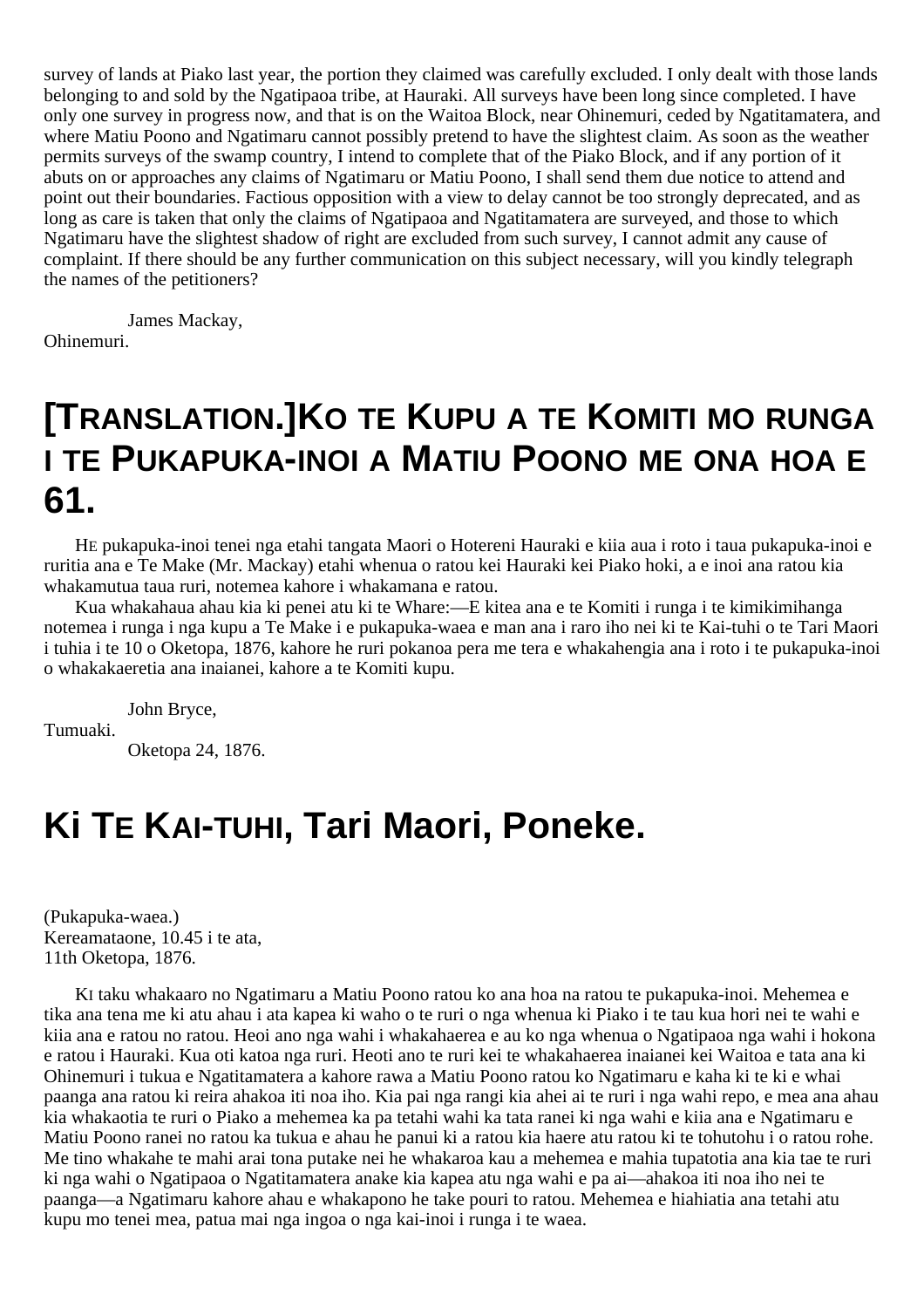# **REPORT on PETITION of ROERA HUKIKI and 2 Others.**

THE petitioners allege that on the 21st of March, 1874, a judgment was delivered by the Native Land Court at Otaki, with which they were dissatisfied, and that they made an application for a rehearing within the period prescribed by law; but that, owing to some error in the official records or misconception on the part of officials of the Government, a rehearing has not been ordered. The petitioners state that they have been and are law-abiding subjects, that they earnestly desire a rehearing of their case, that they are willing to bear all the necessary expenses of such rehearing, and that, after an opportunity has been afforded them of proving their case, they will accept and abide by the decision of the Court.

I am directed to report as follows:—That the main question raised by the petitioners is, whether or not application for a rehearing of their claim to the block of land mentioned in the petition was duly made within the time limited by law.

The petitioners have not had an opportunity of giving evidence as to the making of their application in proper time as alleged by them, while at the same time the evidence taken by the Committee does not clearly make out that no such application was made.

The Committee would recommend that the Government should cause inquiry to be made into this point during the recess, when, if it be ascertained that such application was duly made, it will be in the power of the Government to comply with the request for a rehearing if they deem it desirable to do so.

John Bryce,

Chairman.

24th October, 1876.

## **[TRANSLATION.]KO TE KUPU A TE KOMITI MO RUNGA I TE PUKAPUKA-INOI A ROERA HUKIKI ME ONA HOA E 2.**

E KI ana nga kai-inoi i whakataua e te Kooti Whakawa Whenua Maori i te 21 o Maehe, 1874, ki Otaki, tetahi kupu mo tetahi whenua a kahore ratou i marama ki taua whakataunga, a tono ana ratou i roto i te wa i whakaritea e te ture kia whakawakia tuaruatia, engari na tetahi he i roto i nga pukapuka na tetahi pohehe pea a nga Apiha o te Kawanatanga i kore ai e whakaaetia taua whakawa tuarua. E ki ana nga kai-inoi he tangata hapai tonu ratou i te ture o tua iho, a ka nui ta ratou tohe kia whakawakia tuaruatia taua whenua, a ma ratou e utu nga utu katoa o te whakawakanga, a mehemea ka tukua tetahi takiwa mo ratou kia ahei ai ratou ki te whakatuturu i to ratou tika ka whakaaetia e ratou ka hapainga e ratou te whakataunga a te Kooti.

Kua whakahaua ahau kia ki penei atu ki te Whare:—Ko te tino mea e kimihia i roto i tenei pukapuka-inoi he titiro mehemea i puta he tono ma ratou, i roto i te wa e whakaritea ana e te ture, kia whakawakia tuaruatia ta ratou tono ki te whenua i whakahuatia i roto i te pukapuka inoi.

Kahore i whai takiwa nga kai-inoi ki te whakapuaki kupu mo runga i taua tono a ratou e whakahuatia nei e ratou otiia kahore e marama ana i runga i nga kupu i whakapuakina ki te awaro o te Komiti kahore taua tono i whakaputaina.

E whakaaro ana te Komiti ma te Kawanatanga tenei mea e kimi i te mutunga o te Runanga a mehemea ka kitea i tino tae atu taua tono ka ahei te Kawanatanga ki te whakaae kia whakawakia tuaruatia mehemea ia e marama ana kia ratou kia whakaaetia.

John Bryce,

Tumuaki.

Oketopa 24, 1876.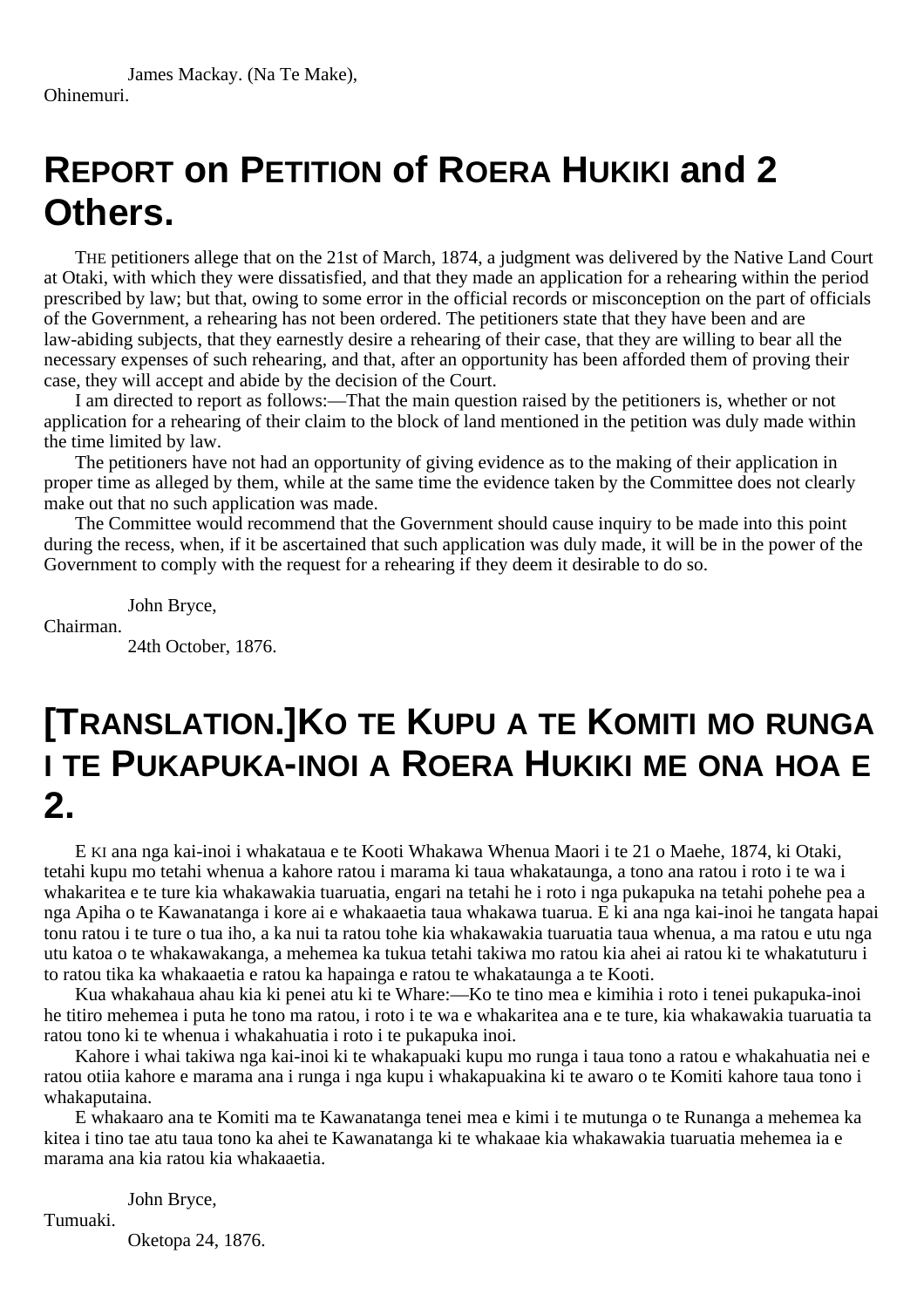## **REPORT on PETITION of NATIVE OWNERS of LAND at THAMES.**

THE petitioners state that at the opening of the Thames Gold Field, reserves were set apart for their cultivation, but that since then they have leased or otherwise parted with them, under the impression that they would obtain all moneys derived from miners' rights in respect thereof, but they allege that they have received no such moneys. They pray the House to cause all money received from such sources, on their behalf, to be paid to them, otherwise they express a fear that they will be compelled to close their land from further operations.

I am directed to report as follows:—The Committee recommend that the Government should consider the matter, with a view to giving some facilities to Mr. Graham to have any points in dispute settled by reference to some competent tribunal.

John Bryce,

Chairman.

24th October, 1876.

# **[TRANSLATION.] KO TE KUPU A TE KOMITI MO RUNGA I TE PUKAPUKA-INOI A ETAHI MAORI WHAI WHENUA I HAURAKI.**

E KI ana nga Kai-inoi i whakatapua he wahi mahinga kai mo ratou i te whakatuwheratanga o te whenua koura i Hauraki otira kua riihitia kua tukua atu aua wahi e ratou i runga i to ratou whakakaaro ka whiwhi ratou ki nga maina-raiti katoa e puta mo reira, otira e ki ana ratou kahore ano he moni pera i puta ki a ratou. E inoi ana ratou ki te Whare kia kiia kia utua ki a ratou nga moni katoa e puta ana i aua mea, ki te kore, e whakaputa ana i ta ratou kupu pouri kei tutakina e ratou to ratou whenua kei mahia a mua ake nei.

Kua whakahaua ahau kia ki penei atu ki te Whare:—E mea ana te Komiti ma te Kawanatanga tenei mea e whiriwhiri kia whai huarahi at a Te Kereama ki te tuku atu i nga take e tautohetia ana ma tetahi runanga whakawa whai mana e whakaoti.

John Bryce,

Tumuaki.

Oketopa 24, 1876.

## **REPORT on PETITION of MEMBERS of the NGAITERANGI TRIBE.**

THE petitioners are members of the Ngaiterangi tribe, and state that they inherit through their mother a block of land in the Tauranga District of 13,000 to 15,000 acres, that such land was confiscated in consequence of the rebellion of their tribe, and that the petitioners are dissatisfied with the quantify of land awarded to them for settlement, and pray the House to grant them additional quantities.

I am directed to report as follows:—The petitioners have not offered any evidence in support of their claim, and such inquiries as the Committee have been able to make of officers of the Government are not favourable to the petitioners. Under the circumstances, the Committee cannot see their way to making any specific recommendation upon the subject-matter of this petition.

John Bryce,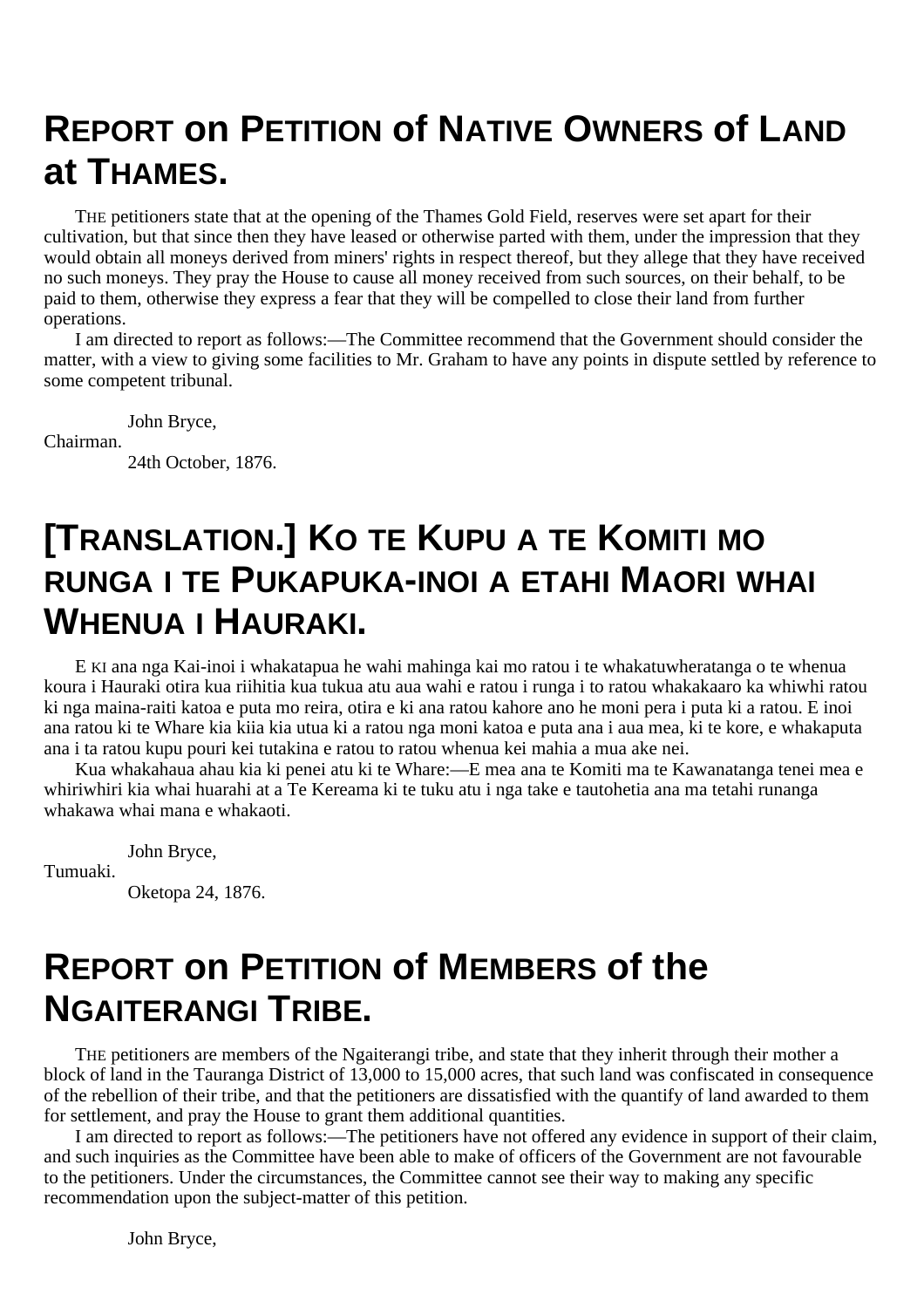24th October, 1876.

#### **[TRANSLATION.] KO TE KUPU A TE KOMITI MO RUNGA I TE PUKAPUKA-INOI A NGA TANGATA O NGAITERANGI.**

NO Ngaiterangi nga Kai-inoi e ki ana ratou e whai paanga ana ratou na to ratou whaea, ki tetahi whenua kei Tauranga tona nui 13,000 eka 15,000 ranei, ko taua whenua i tangohia mo te hara o to ratou iwi a e ki ana nga kai inoi kahore ratou e pai ki te wahi i whakaritea hei nohoanga mo ratou a e inoi ana ratou ki te Whare ki a apititia ano he whenua.

Kua whakahaua ahau kia ki penei atu ki te Whare:—Kahore a nga kai-inoi korero i whakapuakina hei whakakaha i to ratou tono a ko nga mea i taea te patai e te Komiti ki nga Apiha o te Kawanatanga, kihai i marama i runga i te taha ki nga kai-inoi. I runga i enei tikanga kahore te Komiti e marama ki te whakaatu i tetahi kupu tuturu ma ratou mo nga kupu o tenei pukapuka-inoi.

John Bryce,

Tumuaki.

Oketopa 24, 1876.

# **REPORT on PETITION of HENRY ROBERT RUSSELL.**

THE petitioner states that in November, 1872, he obtained from two Natives of Hawke's Bay a memorandum of charge on certain land in that province, as security for money advanced, and that this deed was duly executed and registered as an instrument not coming within the provisions of "The Native Lands Frauds Prevention Act, 1870;" that about eight months subsequently, an Act of the Assembly was passed entitled "The Native Lands Frauds Prevention Act Amendment Act, 1873," which, by retrospective action, provided that instruments of the nature of that executed in favour of the petitioner should be deemed to come within the provisions of "The Native Lands Frauds Prevention Act, 1870," and that thus the petitioner has been deprived of his security. He therefore prays for relief.

I am directed to report as follows:—This Committee is of opinion that no sufficient cause has been made out for interfering with the provisions of "The Native Lands Frauds Prevention Act Amendment Act, 1873."

John Bryce, Chairman. 24th October, 1876.

## **[TRANSLATION.] KO TE KUPU A TE KOMITI MO RUNGA I TE PUKAPUKA-INOI A HENRY ROBERT RUSSELL.**

E KI ana te kai-inoi i tuhia e etahi Maori tokorua o Ahuriri tetahi pukapuka i nga ra o Nowema 1872 he whakaaetanga kia whakataua tetahi whenua kei te porowini o Haaku Pei (Hawke's Bay) hei punga mo etahi moni i tukua atu e ia, ko taua pukapuka i whakaotia i tauiratia i runga i te tikanga o nga pukapuka kahore e uru ana ki nga tikanga o "Te Ture Arai i nga tuku he i nga whenua Maori, 1870." E waru marama ki muri o tenei ka hanga e te Paremete tetahi Ture tona ingoa ko "Te Ture Whakatikatika i te Ture Arai i nga tuku he i nga Whenua Maori, 1873," a no te hokinga o te mana o taua Ture nei ki muri ka meatia me tau te mana o "Te Ture arai i nga tuku te i nga Whenua Maori, 1870," ki aua tu pukapuka pena me tena i tuhia ki te kai-inoi no reira i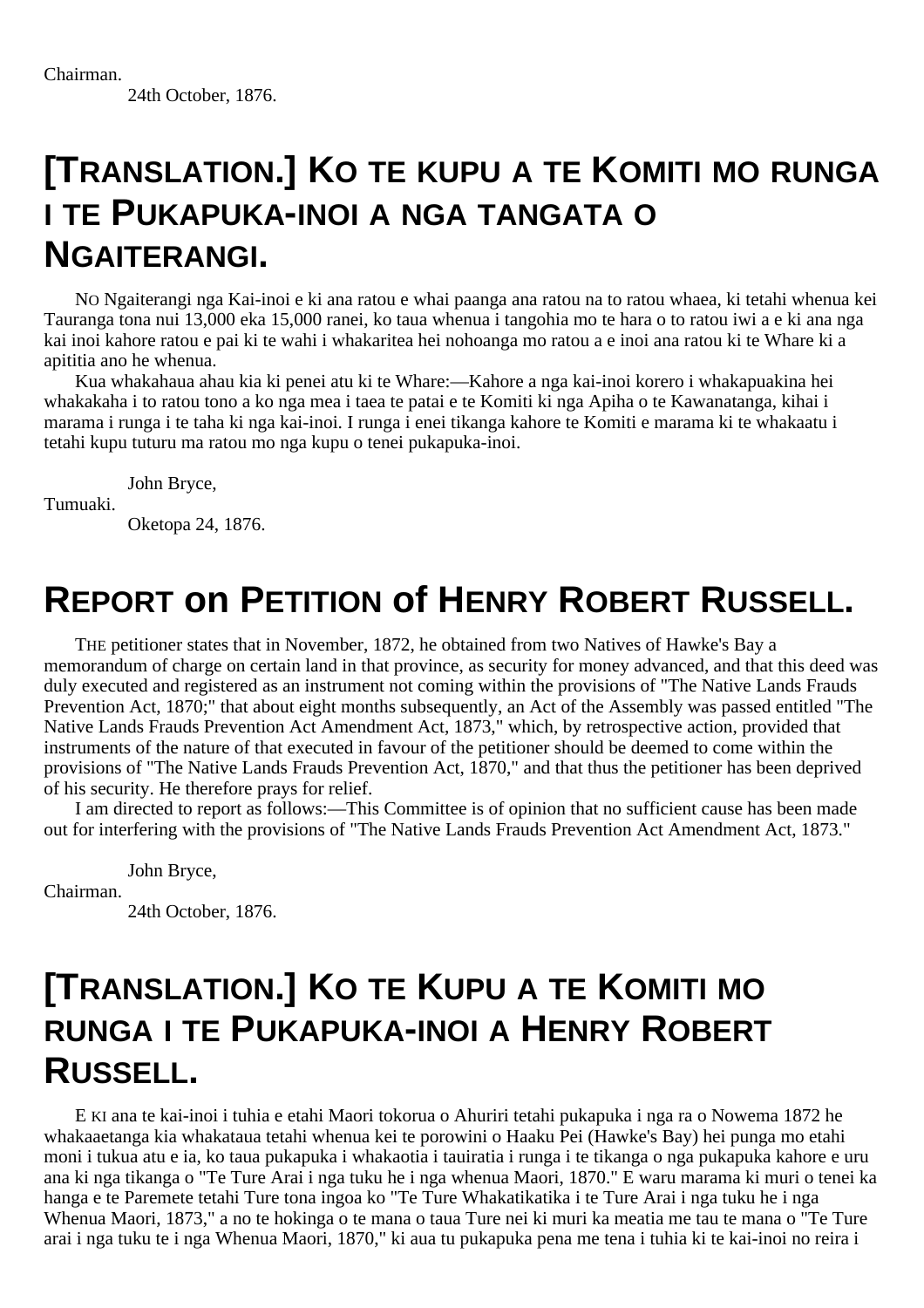kore ai e mana te taunga mo tana moni a e inoi ana ia kia whakaorangia ia.

Kua whakahaua ahau kia ki penei atu ki te whare:—Ki te whakaaro o te Komiti kahore i whakaaturia mai he tino take kia whai tikangatia ai te "Ture Whakatikatika i te Ture Arai i nga Tuku he i nga Whenua Maori, 1873."

John Bryce,

Tumuaki.

Oketopa 24, 1876.

#### **REPORT on PETITION of TIMOTI ROPITINI.**

THIS is a petition from a half-caste of Akaroa, who alleges that he is entitled to 50 acres of land sold by the Natives to Europeans, but which had been long previously purchased by petitioner's father. He prays that the 50 acres in question be returned to them.

I am directed to report as follows:—The petitioner having submitted no evidence in support of the allegations of his petition, this Committee caused inquiry to be made on the spot by the Rev. Mr. Stack, but the result of that inquiry has not been in favour of the petitioner.

The Committee cannot, therefore, recommend his prayer to the favourable consideration of the House.

John Bryce,

Chairman.

24th October, 1876.

#### **[TRANSLATION.] KO TE KUPU A TE KOMITI MO RUNGA I TE PUKAPUKA-INOI A TIMOTI ROPITINI.**

HE pukapuka-inoi tenei na tetahi hawhe-kaihe no Akaroa, e ki ana ia e whai tikanga ana ki tetahi whenua e 50 eka te nui i hokona e nga Maori ki nga Pakeha, engari kua hokona i mua noa atu e te papa o te Kai-inoi. E inoi ana ia kia whakahokia ki a ia te 50 eka ra.

Kua whakahaua ahau kia ki penei atu ki te Whare:—Notemea kahore te Kai-inoi i whakaatu korero mai hei whakakaha i nga kupu o tana pukapuka-inoi i tae atu te kupu a te Komiti kia uiuia nga tikanga e te Taka, minita, ki runga tonu ki te whenua, engari ko te ritenga o taua uiuinga kihai i hapai i te Kai-inoi.

Koia i kore ai te Komiti e kaha ki te ki atu ki te Whare kia whakaarohia paitia te inoi o te Kai-inoi.

John Bryce,

Tumuaki.

Oketopa 24, 1876.

#### **REPORT on PETITION of HENARE TOMOANA and 33 Others.**

PETITIONERS state that a short time ago they and other Natives went to Hastings, near Napier, to sign certain deeds, and that the reason they did not go to Napier was that they were afraid they would be led astray by drink.

They complain that, although their lawyer, Mr. Sheehan, made many efforts to get a magistrate to come out to witness their signatures, those efforts failed, and that great inconvenience and loss resulted therefrom to the petitioners and others.

The petitioners express an opinion that the officers did not attend at Hastings because they desired to prevent them (the petitioners) from becoming possessed of money wherewith to try certain cases before the Supreme Court, and they urge that those officers should be reprimanded for behaving in such a maddening way.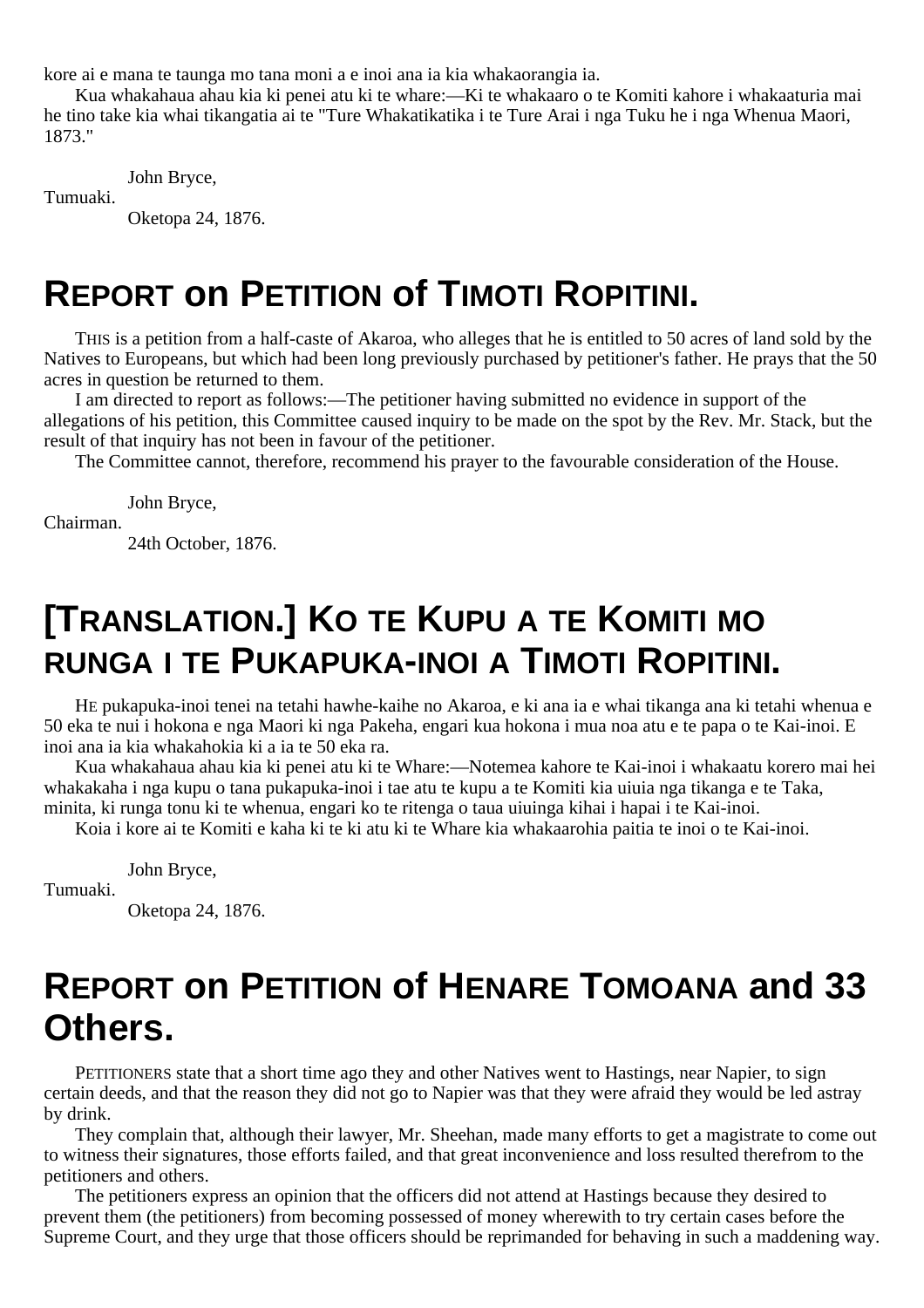I am directed to report as follows:— "The Native Lands Frauds Prevention Act, 1870," provides that the Governor in Council may from time to time make regulations for the guidance of Trust Commissioners in the performance of their duties. The Committee is of opinion such regulations should be at once issued and gazetted.

That, in respect to the witnessing of deeds by Resident Magistrates, as required by "The Native Lands Act, 1873," the Committee is of opinion that general instructions should be given to Resident Magistrates to witness such deeds at fixed times and places, of which public notice should be given. The Committee is further of opinion that, in the case referred to by the petitioners, the officers concerned acted in accordance with their instructions.

John Bryce,

Chairman.

25th October, 1876.

#### **[TRANSLATION.]KO TE KUPU A TE KOMITI MO RUNGA I TE PUKAPUKA-INOI A HENARE TOMOANA ME ONA HOA E 33.**

E KI ana nga kai-inoi i haere atu ratou ko, etahi tangata Maori i mua tata atu nei ki Heretaunga (Hastings) e tata ana ki Nepia ki te tuhituhi i o ratou ingoa ki etahi pukapuka a ko te take i kore ai ratou e haere ki Nepia he wehi kei whakawaia ratou e te waipiro.

E ki ana ratou ahakoa i maha nga tono a to ratou roia a Te Hiana (Mr. Sheehan) kia haere atu he Kai-whakawa ki te titiro i te tuhituhinga o o ratou ingoa, kihai i taea a no reira ka nui te raruraru me te mate i pa ki nga kai-inoi me etahi atu.

E whakaatu ana nga kai-inoi i ta ratou whakaaro ko te take i kore ai nga apiha i tae ki Heretaunga he mea kia kore ai ratou (nga kai-inoi) e whiwhi ki te moni hei whakahaere i etahi whakawa i roto i te Hupirimi Kooti a e tono ana ratou kia riria aua apiha mo taua mahi whakaporangi a ratou.

Kua whakahaua ahau kia ki penei atu ki to Whare:—E mea ana "Te Ture Arai i nga tuku hei nga Whenua Maori, 1870," e pai ana ma te Kawana i roto i tona Runanga Whakahaere e whakatakoto etahi tikanga hei tohutohu ki nga Komihana Tiaki i runga i te ritenga o ta ratou mahi. E whakaaro ana te Komiti me whakaputa inaianei tonu he tikanga pera me panui ki te Kahiti.

Mo runga i te mahi a nga Kai-whakawa Tuturu e titiro nei i nga tuhinga ingoa ki nga pukapuka i runga i nga tikanga o "Te Ture Whenua Maori, 1873," e whakaaro ana te Komiti me whakaputa he kupu tohutohu ki nga Kai-whakawa Tuturu kia titiro ratou i nga tuhituhinga ingoa ki nga pukapuka i nga wa, i nga kainga e panuatia ai kia kite ai te katoa.

E whakaaro ana hoki te Komiti mo runga i tenei mea i whakahuatia nei e nga kai-inoi i mahi nga Apiha i runga i nga kupu tohutohu i whakaputaina ki a ratou.

John Bryce,

Tumuaki.

Oketopa 25, 1876.

# **REPORT on PETITION (No. 2) of NGATITOA TRIBE (14 signatures).**

THE petitioners, who are members of the Ngatitoa tribe, allege that at or after the purchase of lands in the neighbourhood of Wellington, Sir George Grey promised that certain reserves should be made for the Natives, and that these promises have not been carried out.

I am directed to report as follows:—The Committee regret that the time at their disposal has not been sufficient to enable them to make such inquiries as would justify them in reporting an opinion on the subject-matter of this petition.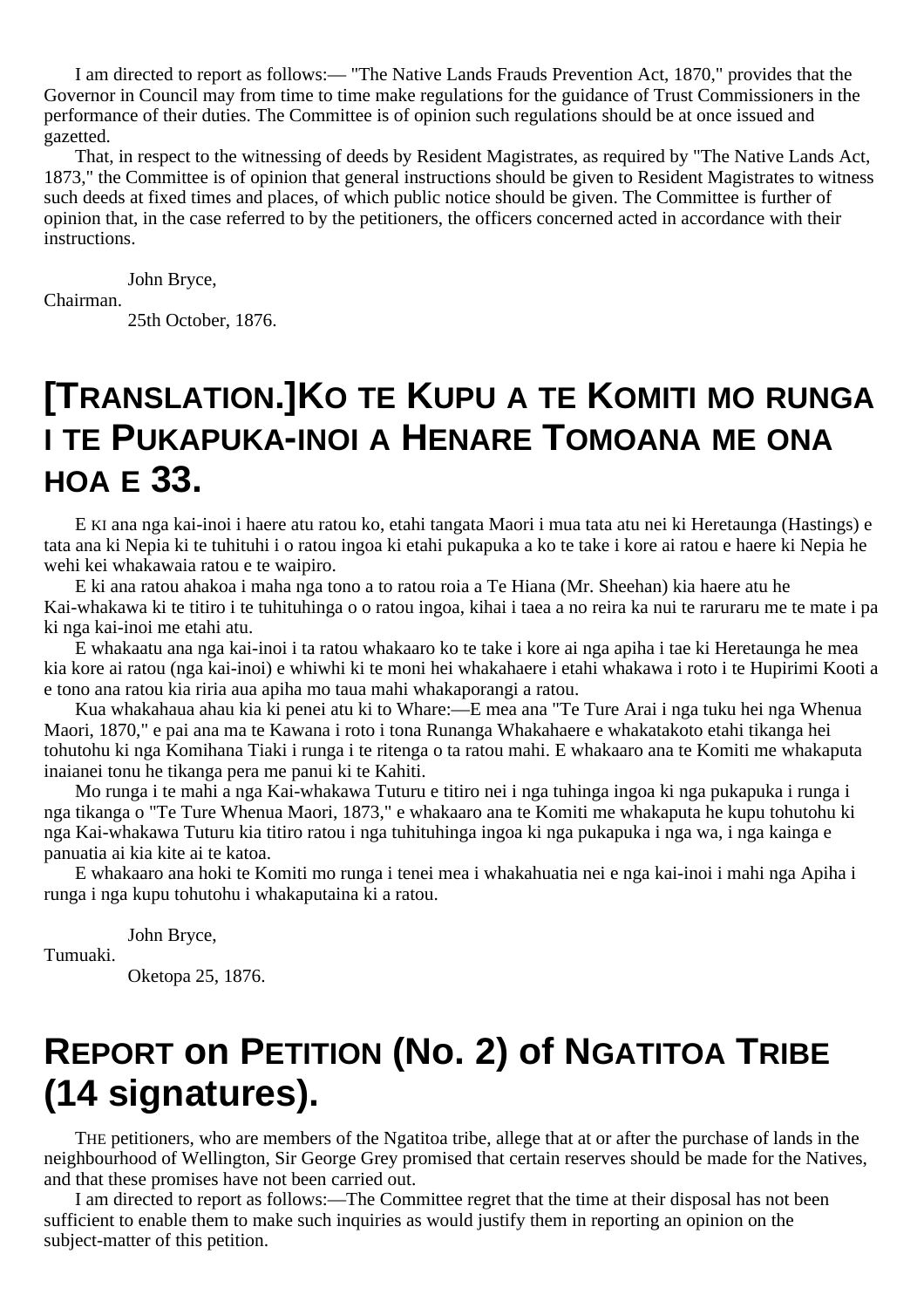John Bryce, Chairman. 25th October, 1876.

## **[TRANSLATION.]KO TE KUPU A TE KOMITI MO RUNGA I TE PUKAPUKA-INOI (NAMA 2) A NGATITOA (14 NGA INGOA).**

Ko nga Kai-inoi no Ngatitoa, e ki ana ratou i te wa i hokona ai, i muri tata iho ranei o te wa i hokona ai nga whenua e tata ana ki Poneke, i whakaaetia e Ta Hori Kerei kia rahuitia etahi whenua mo nga Maori, a kahore ano ki ea noa aua kupu whakaaetanga.

Kua whakahaua ahau kia ki penei atu ki te Whare:—E pouri ana te Komiti notemea kahore ratou i whai taima ki te uiui i nga tikanga e taea ai e ratou te whakaputa i tetahi whakaaro ma ratou mo runga i nga kupu o tenei pukapuka-inoi.

John Bryce,

Tumuaki.

Oketopa 25, 1876.

# **REPORT on PETITION of RUIHA TEIRA and 3 Others.**

THIS is a petition from Ruiha Teira and 3 others, members of the Taranaki tribe. They state that some of their land near Taranaki has been confiscated, but that they took no part in the rebellion; and that the justice of their case has been acknowledged by the Government, but redress has not been afforded. They pray the House to give them relief.

I am directed to report as follows:—The Committee regret that the time at their disposal has not been sufficient to enable them to make such inquiries as would justify them in reporting an opinion on the subject-matter of this petition.

John Bryce,

Chairman.

25th October, 1876.

# **[TRANSLATION.]KO TE KUPU A TE KOMITI MO RUNGA I TE PUKAPUKA-INOI A RUIHA TEIRA ME ONA HOA E 3.**

HE pukapuka-inoi tenei na Ruiha Teira me ona hoa e 3 o te iwi Taranaki, e ki ana ratou ko etahi o o ratou whenua e tata ana ki Taranaki kua riro mo te hara o te iwi, engari kahore ratou i uru ki te mau patu ki a te Kuini, e ki ana ratou kua whakaaetia e te Kawanatanga te tika o ta ratou tono engari kahore ratou i whakaorangia. E tono ano ratou ki te Whare kia whakaorangia ratou.

Kua whakahaua ahau kia ki penei atu ki te Whare:—E pouri ana te Komiti notemea kahore ratou i whai taima ki te uiui i nga tikanga e taea ai e ratou te whakaputa i tetahi whakaaro ma ratou mo runga i nga kupu o tenei pukapuka-inoi.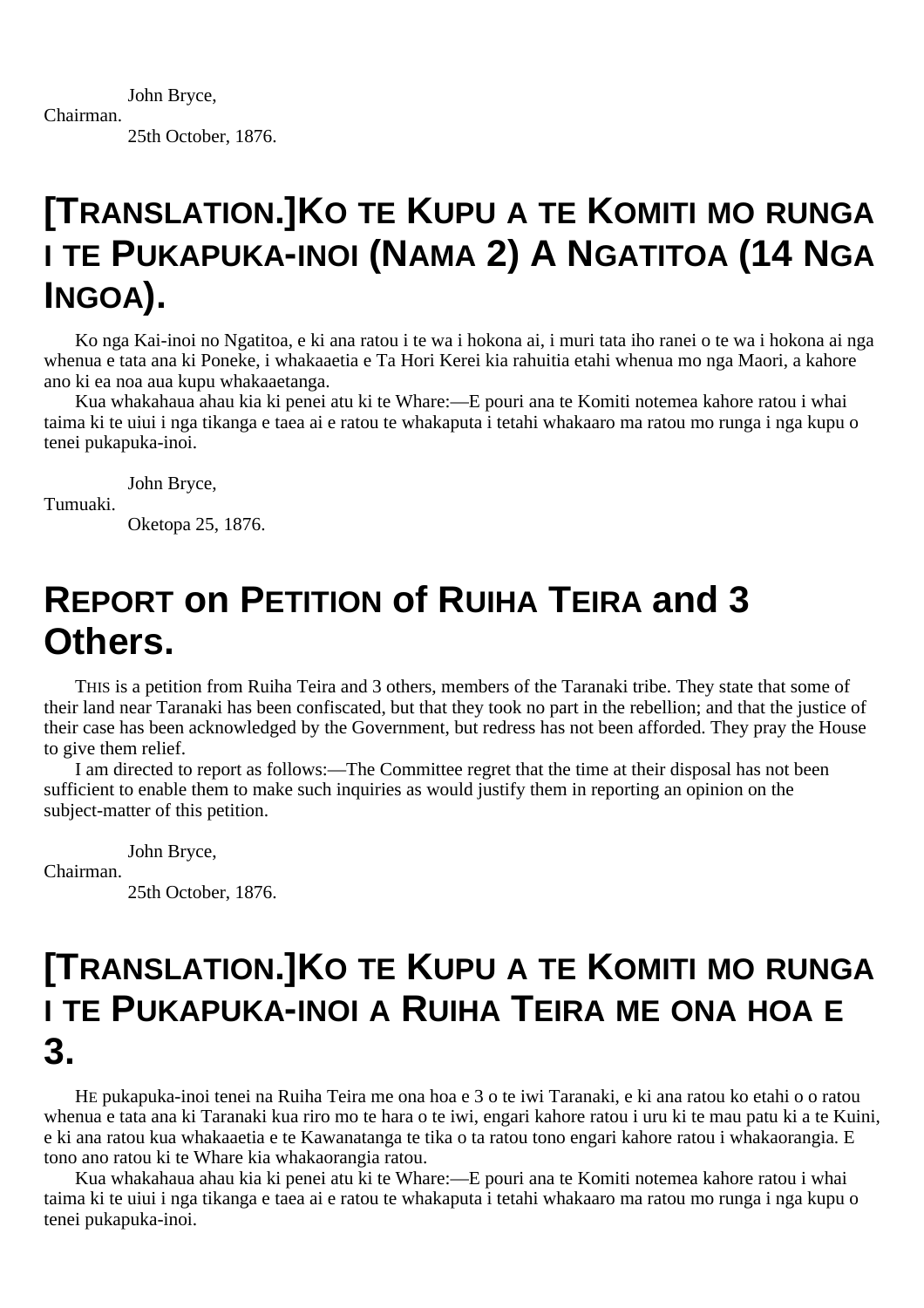John Bryce, Tumuaki. Oketopa 25, 1876.

## **REPORT on PETITION (No. 4) of HIRINI TAIWHANGA and 70 Others.**

THE petitioners complain of the action of the Native Lands Court in depriving them of three blocks of land near the Bay of Islands; and pray either that a rehearing of their case should be granted, or that £500 should be paid to them in cash, or that 200 acres should be returned to each of them out of the three blocks.

I am directed to report as follows:—The Committee regret that the time at their disposal has not been sufficient to enable them to make such inquiries as would justify them in reporting an opinion on the subject-matter of this petition.

John Bryce, Chairman.

25th October, 1876.

# **[TRANSLATION.]KO TE KUPU A TE KOMITI MO RUNGA I TE PUKAPUKA-INOI (NAMA 4) A HIRINI TAIWHANGA ME ONA HOA E 70.**

E POURI ana nga kai-inoi mo te mahi a te Kooti Whakawa Whenua Maori i riro ai etahi whenua etoru e tata ana ki Tokerau a e inoi ana ratou kia whakawakia tuaruatia ranei aua whenua, kia utua ranei ratou ki te £500 moni kia whakahokia ranei ki ia tangata o ratou e 200 eka o roto o nga piihi etoru.

Kua whakahaua ahau kia ki penei atu ki te Whare:—E pouri ana te Komiti notemea kahore ratou i whai taima ki te uiui i nga tikanga e taea ai e ratou te whakaputa i tetahi whakaaro ma ratou mo runga i nga kupu o tenei pukapuka-inoi.

John Bryce,

Tumuaki.

Oketopa 25, 1876.

# **REPORT on PETITION of Maihi P. Kawiti and 269 Others.**

PETITIONERS urge several objections to the Native Lands Bill introduced during the present session, but since withdrawn.

They assert that it is even worse than the Native Lands Acts of 1873 and 1874, and that death would be better than life if such torture is to continue. That, while objecting to the proposed new law, they also earnestly pray for the repeal of the laws of 1873 and 1874.

The petitioners also pray for the removal from office of the Native Minister, and that some person be put in his place who will turn his attention to the making of good laws which will not rob them of their land—clear laws, which will result in the union of the two races.

I am directed to report as follows:—The Committee regret that the time at their disposal has not been sufficient to enable them to make such inquiries as would justify them in reporting an opinion on the subject-matter of this petition.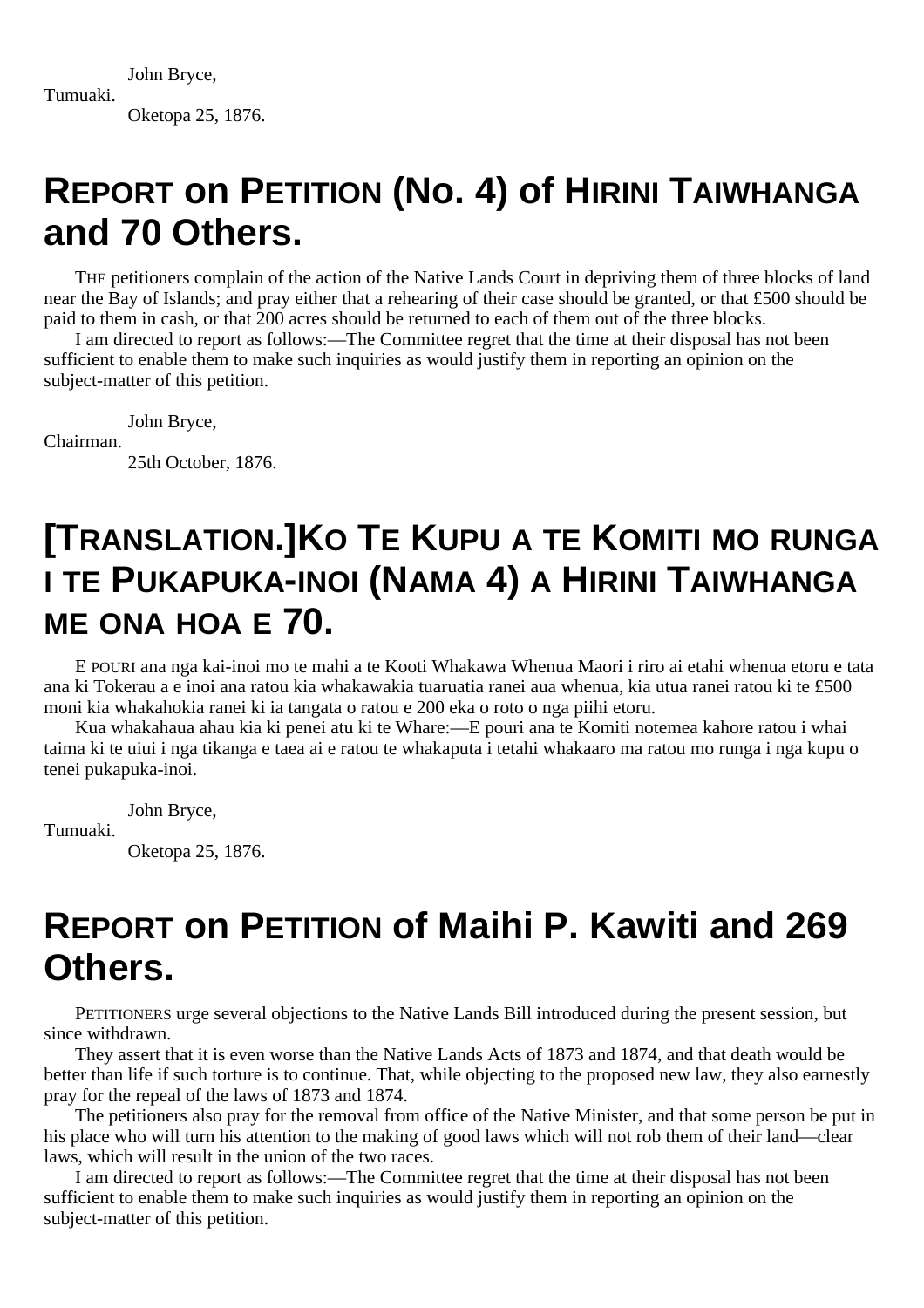John Bryce, Chairman. 25th October, 1876.

#### **[TRANSLATION.]KO TE KUPU A TE KOMITI MO RUNGA I TE PUKAPUKA-INOI A-MAIHI P. KAWITI ME ONA HOA E 269.**

E WHAKAPUAKI ana nga kai-inoi i etahi kupu whakahe mo te Ture Whenua Maori i whakatakotoria ki te aroaro o te Paremete i tenei tau engari i unuhia ano ki waho.

E ki ana ratou e kino atu ana tenei Ture i nga Ture o te 1873, 1874, a e ki ana ratou e rangirangi kau ano te mate i te ora, te waiho tonu hei taunuunutanga mo nga tau maha e haere ake nei. A i te mea e whakahe ana ratou ki taua Ture hou e inoi ana ratou kia whakakorea atu nga ture o te 1873–1874.

E mea ana hoki nga Kai-inoi kia whakamutua atu a te Minita mo te taha Maori kia whakaturia tetahi tangata hei riiwhi mona ka tahuri ki te hanga i nga ture pad ekore nei e tahae i o ratou whenua, i nga ture marama e kotahi ai nga iwi e rua.

Kua whakahaua ahau kia penei atu ki te Whare:—E pouri ana te Komiti notemea kahore ratou i whai taima ki te uiui i nga tikanga e taea ai e ratou te whakaputa i tetahi whakaato ma ratou mo runga i nga kupu o tenei pukapuka-inoi.

John Bryce,

Tumuaki.

Oketopa 25, 1876.

## **REPORT on PETITION of RANIERA WHARERAU and Others.**

THIS so-called petition is merely a letter to the member of the House who presented it, and deals with the right of the Maoris to have their names placed on the electoral rolls of the colony.

I am directed to report as follows:—The Committee regret that the time at their disposal has not been sufficient to enable them to make such inquiries as would justify them in reporting an opinion on the subject-matter of this petition.

John Bryce,

Chairman.

25th October, 1876.

# **[TRANSLATION.]KO TE KUPU A TE KOMITI MO RUNGA I TE PUKAPUKA-INOI A RANIERA WHARERAU ME ONA HOA E 2.**

Ko tenei mea e kiia ana he pukapuka-inoi ehara, he reta noa iho ki te Mema o te Whare nana i homai ko nga korero o roto mo te tikanga o te whakauru i nga ingoa o nga Maori ki nga rarangi ingoa o nga tangata pooti mema i roto i te koroni.

Kua whakahaua ahau kia ki penei atu ki te Whare:—E pouri ana te Komiti notemea kahore ratou i whai taima ki te uiui i nga tikanga e taea ai e ratou te whakaputa i tetahi whakaaro ma ratou mo runga i nga kupu o tenei pukapuka-inoi.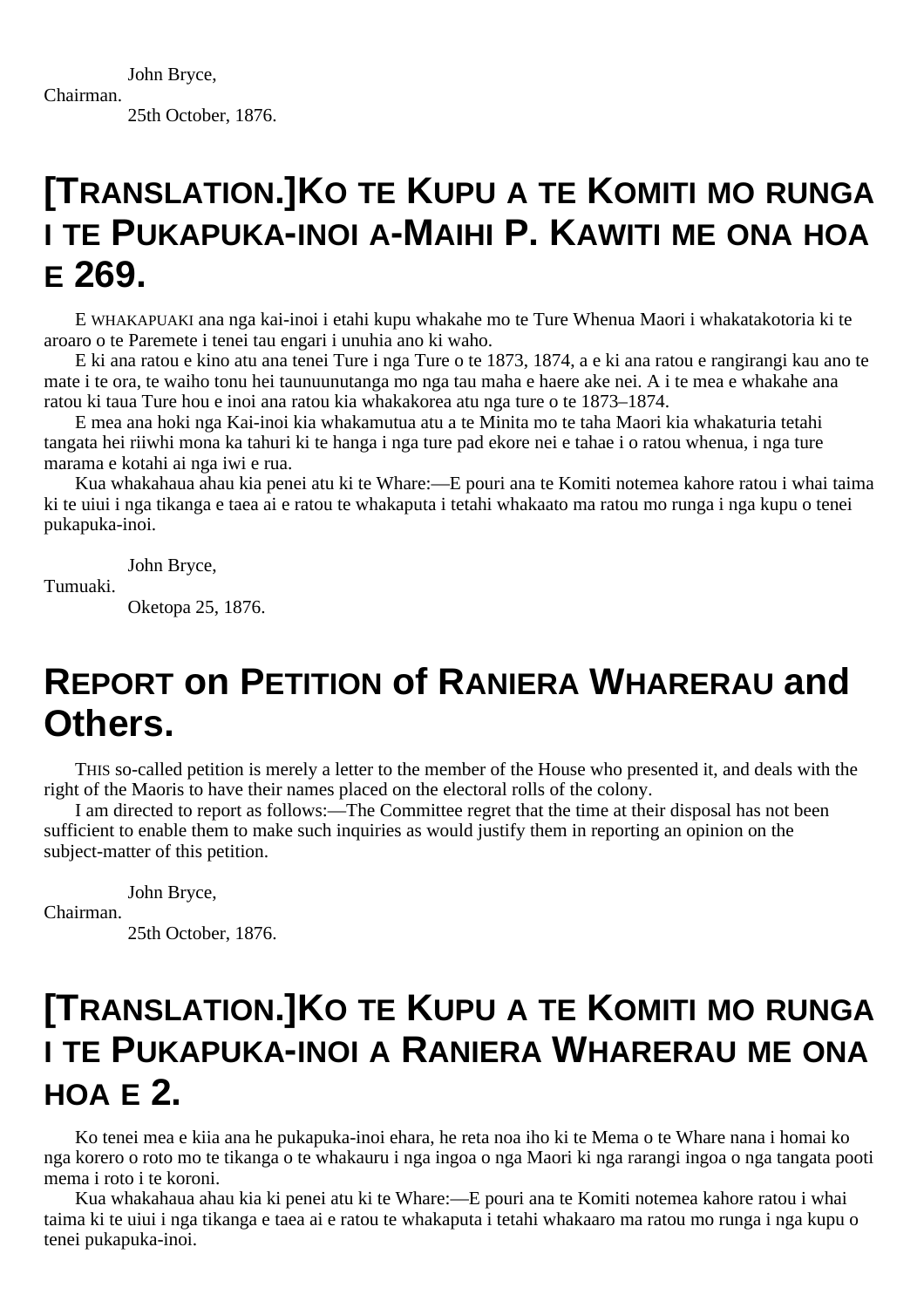John Bryce,

Tumuaki.

Oketopa 25, 1876.

#### **REPORT on PETITION of NATIVES of OHINEMURI.**

THE petitioners allege that they have been deprived of the lands of their ancestors between Tauranga and the Thames.

They give a long list of the names of blocks of land, and state that, although they (the petitioners) have committed no crime, these lands have either been confiscated or sold without participation in the proceeds by the petitioners.

I am directed to report as follows:—The Committee regret that the time at their disposal has not been sufficient to enable them to make such inquiries as would justify them in reporting an opinion on the subject-matter of this petition.

John Bryce,

Chairman.

25th October, 1876.

#### **[TRANSLATION.] KO TE KUPU A TE KOMITI MO RUNGA I TE PUKAPUKA-INOI A NGA MAORI O OHINEMURI.**

E KI ana nga kai-inoi kua tangohia nga whenua o o ratou tupuna o waenganui o Tauranga o Hauraki.

E whakaatu ana ratou i tetahi rarangi roa o nga ingoa whenua a e ki ana ratou ahakoa kua kore a ratou (a nga kai-inoi) hara kua tangohia ranei enei whenua mo te hara o te iwi kua hokona ranei i te mea kahore ratou i uru ki te kai i nga moni.

Kua whakahaua ahau kia ki penei atu ki te Whare:—E pouri ana te Komiti notemea kahore ratou i whai taima ki te uiui i nga tikanga e taea ai e ratou te whakaputa i tetahi whakaaro ma ratou mo runga i nga kupu o tenei pukapuka-inoi.

John Bryce,

Tumuaki.

Oketopa 25, 1876.

## **REPORT on PETITION of WIREMU PUATAATA and 5 Others.**

THIS petition is from certain Natives of the Bay of Islands, who state that they have been "done out of their land" through the action of the Native Lands Court, and pray either that £50 should be paid to them in cash, or that 1,000 acres should be restored to them.

I am directed to report as follows:—The Committee regret that the time at their disposal has not been sufficient to enable them to make such inquiries as would justify them in reporting an opinion on the subject-matter of this petition.

John Bryce, Chairman. 25th October, 1876.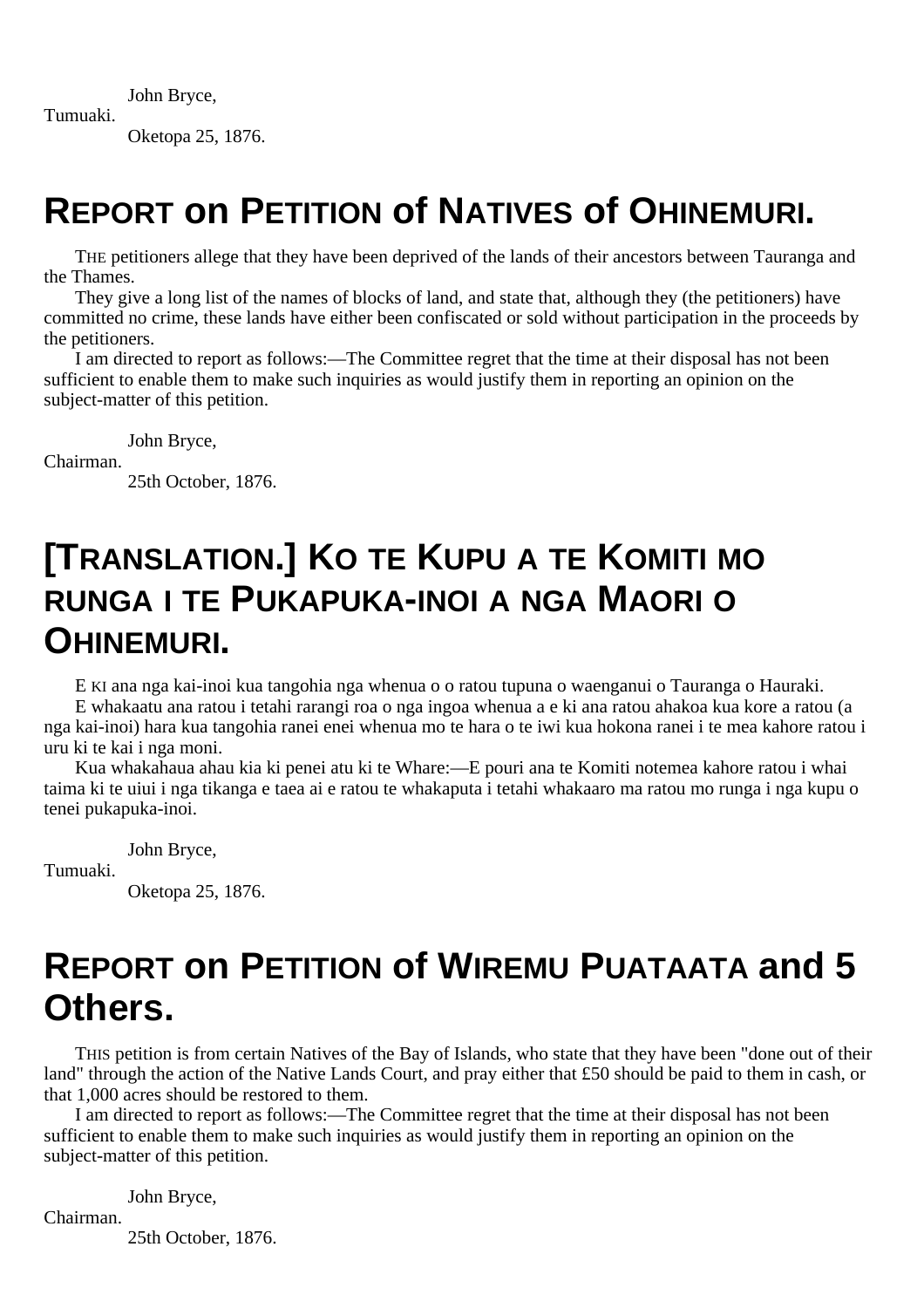## **[TRANSLATION.]KO TE KUPU A TE KOMITI MO RUNGA I TE PUKAPUKA-INOI A WIREMU PUATAATA ME ONA HOA E 5.**

KO tenei pukapuka-inoi na etahi tangata maori o Tokerau e ki ana ratou kua tinihangatia ratou i o ratou whenua e te Kooti whakawa Whenua Maori a e tono ana ratou kia utua ranei ratou ki te £50 moni kia whakahokia ranei ki a ratou 1,000 eka whenua.

Kua whakahaua ahau kia ki penei atu ki te Whare:—E pouri ana te Komiti notemea kahore ratou i whai taima ki te uiui i nga tikanga e taea ai e ratou te whakaputa i tetahi whakaaro ma ratou mo runga i nga kupu o tenei pukapuka-inoi.

John Bryce,

Tumuaki.

Oketopa 25, 1876.

# **REPORT on PETITION of ARIHI TE NAHU.**

THE petitioner states that Mr. Henry Robert Russell is endeavouring to get possession of her land at Te Aute, in the Province of Hawke's Bay, alleging that he had purchased it from petitioner. The petitioner however alleges that she sold some land properly to Mr. Kinross, and that £1,700 which Mr. Russell gave her, or rather expended on costs of legal proceedings in Wellington, was not in payment for land, but to induce petitioner to stay with Mr. Russell, and not to go to other Europeans.

I am directed to report as follows:—The Committee regret that the time at their disposal has not been sufficient to enable them to make such inquiries as would justify them in reporting an opinion on the subject-matter of this petition.

John Bryce, Chairman.

25th October, 1876.

# **[TRANSLATION.] KO TE KUPU A TE KOMITI MO RUNGA I TE PUKAPUKA-INOI A ARIHI TE NAHU.**

E KI ana te Kai-inoi e mea ana a Mr. Henry Robert Russell (Henare Rata), kia riro i a ia tona whenua (to Arihi) kei Te Aute i te porowini o Haaku Pei i runga i te kupu kua hokona e ia i te kai-inoi. E ki ana te kai-inoi i hokona tikatia e ia tetahi whenua ki a Te Keneroiho (Kinross) a ko te £1,700 i hoatu e Henare Rata ki a ia, i whakapaua atu ranei e ia hei utu mahi whakawa i Poneke ehara i te utu whenua, engari he mea kia noho tonu ai te kai-inoi i a Henare Rata, koi haere atu ki tetahi pakeha ke.

Kua whakahaua ahau kia ki penei atu ki te Whare:—E pouri ana te Komiti notemea kahore ratou i whai taima ki te uiui i nga tikanga e taea ai e ratou te whakaputa i tetahi whakaaro ma ratou mo runga i nga kupu o tenei pukapuka-inoi.

John Bryce,

Tumuaki.

Oketopa 25, 1876.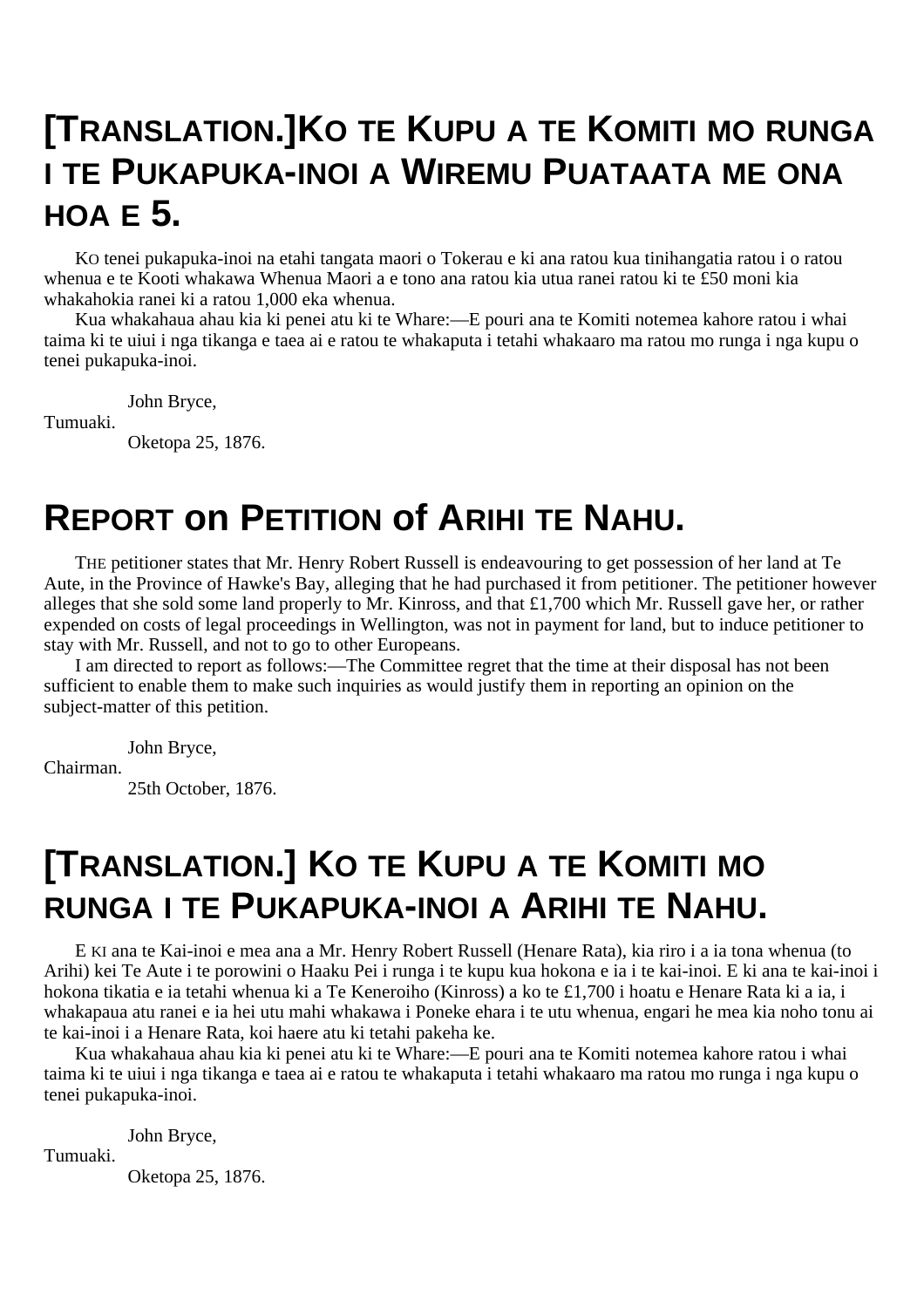# **REPORT on PETITION of APERAHAMA TAHUNUIRANGI.**

THE petitioner, a chief of the Ngatiapa tribe, complains that the reserves made for him and his tribe in certain old land purchases in the Whanganui and Rangitikei Districts are insufficient, and that his right even to them is only a right held in common with other members of his tribe.

I am directed to report as follows:—The Committee regret that the time at their disposal has not been sufficient to enable them to make such inquiries as would justify them in reporting an opinion on the subject-matter of this petition.

John Bryce, Chairman. 25th October, 1876.

# **[TRANSLATION.] KO TE KUPU A TE KOMITI MO RUNGA I TE PUKAPUKA-INOI A APERAHAMA TAHUNUIRANGI.**

Ko te kai-inoi he rangatira no Ngatiapa, e ki ana ia ko nga porowhita mo ratou ko tona iwi i roto i etahi hoko tawhito i Rangitikei i Whanganui kahore e rite ana a ko tona ake tikanga ki reira he mea kau na ratou tahi ko tona iwi.

Kua whakahaua ahau kia ki penei atu ki Whare:—E pouri ana te Komiti notemea kahore ratou i whai taima ki te uiui i nga tikanga e taea ai e ratou te whakaputa i tetahi whakaaro ma ratou mo runga i nga kupu o tenei pukapuka-inoi.

John Bryce,

Tumuaki.

Oketopa 25, 1876.

# **REPORT on PETITION of NEPIA POHUHU and 3 Others.**

THE petitioners, Nepia Pohuhu and 3 others, complain that various blocks of land in the Wairarapa have been improperly purchased, and state a variety of reasons in support of their opinion, some of which are difficult to understand.

In some cases they ask that the land be restored to them, and in others that additional money be paid.

I am directed to report as follows:—The Committee regret that the time at their disposal has not been sufficient to enable them to make such inquiries as would justify them in reporting an opinion on the subject-matter of this petition.

John Bryce,

Chairman.

25th October, 1876.

# **[TRANSLATION.]KO TE KUPU A TE KOMITI MO RUNGA**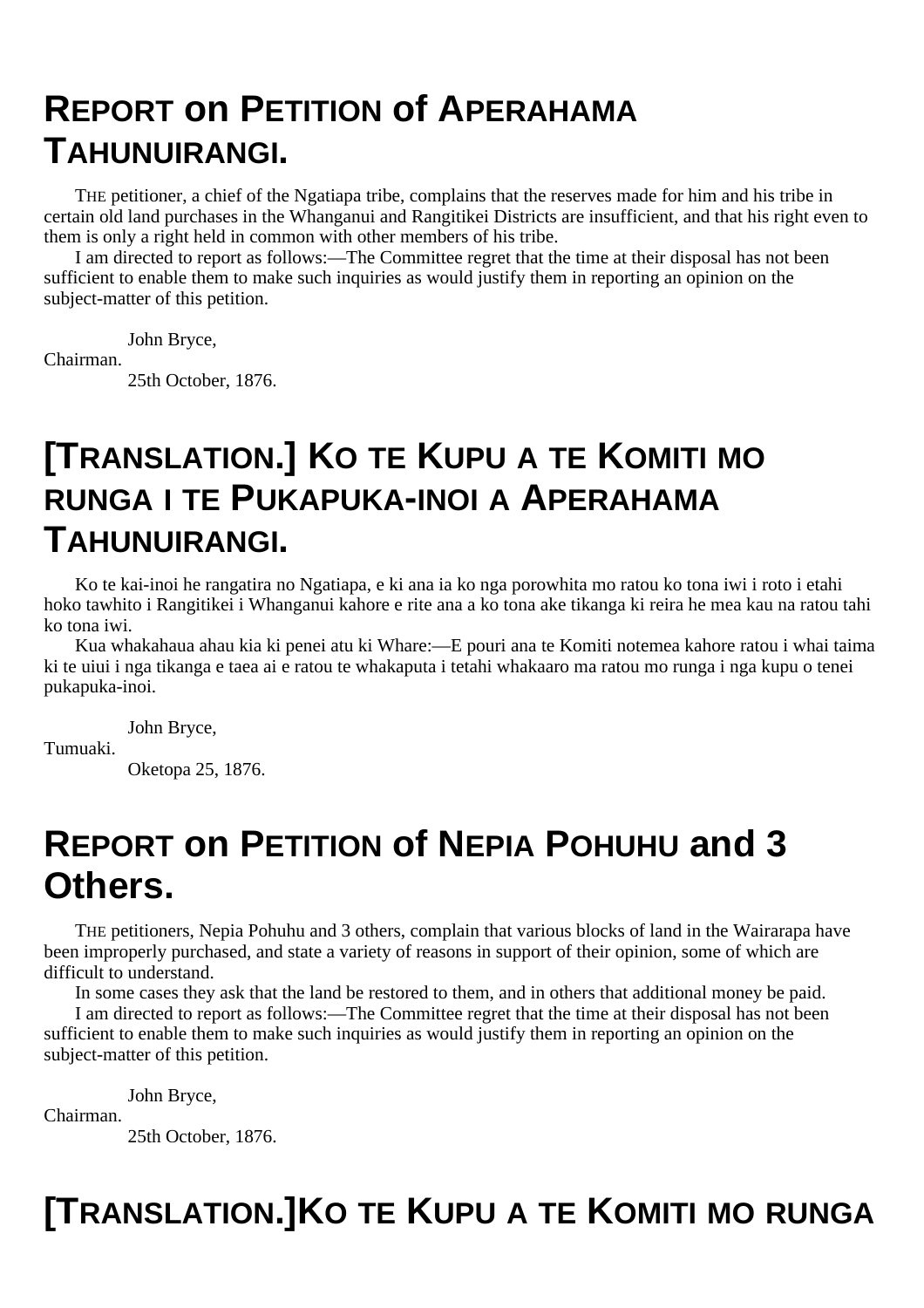## **I TE PUKAPUKA-INOI A NEPIA POHUHU MEA ONA HOA E 3.**

E KI ana nga Kai-inoi, a Nepia Pohuhu me ona hoa e 3, kua hokona hetia etahi whenua kei Wairarapa a e whakaatu mai ana i nga take i pena ai ratou, ko etahi o aua take kahore e marama.

I etahi e tono ana ratou kia whakahokia he whenua ki a ratou, i etahi kia hoatu ano he moni.

Kua whakahaua ahau kia ki penei atu ki te Whare:—E pouri ana te Komiti notemea kahore ratou i whai taima ki te uiui i nga tikanga e taea ai e ratou te whakaputa i tetahi whakaaro ma ratou mo runga i nga kupu o tenei pukapuka-inoi.

John Bryce,

Tumuaki.

Oketopa 25, 1876.

## **REPORT on PETITION of HENARE TE MOANANUI and 42 Others.**

PETITIONERS pray for the formation of a road between Whangarei and Tutukaka, and also for the erection of a school for their children, and state that they will never cease from urging these matters on the attention of the House.

I am directed to report as follows:—The Committee regret that the time at their disposal has not been sufficient to enable them to make such inquiries as would justify them in reporting an opinion on the subject-matter of this petition.

John Bryce, Chairman. 25th October, 1876.

# **[TRANSLATION.]KO TE KUPU A TE KOMITI MO RUNGA I TE PUKAPUKA-INOI A HENARE TE MOANANUI ME ONA HOA E 42.**

E TONO ana nga Kai-inoi kia hanga he rori i waenganui o Whangarei o Tutukaka, kia whakaturia hoki he kura mo o ratou tamariki, a e ki ana hoki ratou ekore rawa e mutu ta ratou tohe ki te Whare mo aua mea.

Kua whakahaua ahau kia ki penei atu ki te Whare:—E pouri ana te Komiti notemea kahore ratou i whai taima ki te uiui i nga tikanga e taea ai e ratou te whakaputa i tetahi whakaaro ma ratou mo runga i nga kupu o tenei pukapuka-inoi.

John Bryce,

Tumuaki.

Oketopa 25, 1876.

#### **REPORT ON PETITION OF HENARE TE PUKUATUA.**

THE petitioner states that a sum of £250 has been saddled upon him, and prays the House to inquire into his affliction. The petition is somewhat vague, as no further particulars are given.

I am directed to report as follows:—The Committee regret that the time at their disposal has not been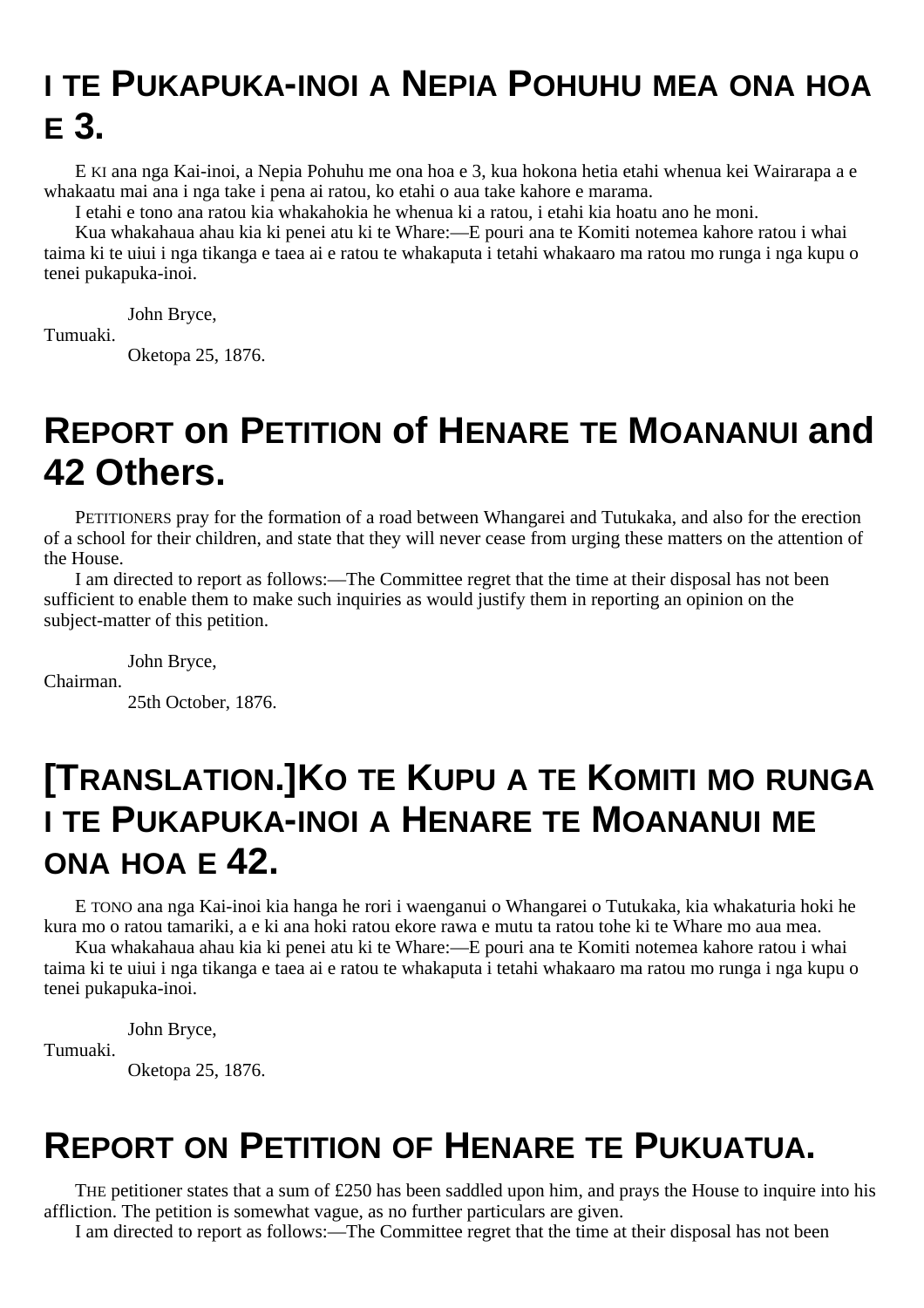sufficient to enable them to make such inquiries as would justify them in reporting an opinion on the subject-matter of this petition.

John Bryce,

Chairman.

25th October, 1876.

## **[TRANSLATION.] KO TE KUPU A TE KOMITI MO RUNGA I TE PUKAPUKA-INOI A HENARE TE PUKUATUA.**

E KI ana te kai-inoi kua whakataimahatia ki runga ki a ia tetahi moni e £250 a e inoi ana ia ki te Whare kia kimihia tona mate. Kahore i tino marama nga kupu o te Pukapuka-inoi kahore he tikanga ke atu i whakaaturia hei whakamarama.

Kua whakahaua ahau kia ki penei atu ki te Whare:—E pouri ana te Komiti notemea kahore ratou i whai taima ki te te uiui i nga tikanga e taea ai e ratou te whakaputa i tetahi whakaaro ma ratou mo runga i nga kupu o tenei pukapuka-inoi.

John Bryce,

Tumuaki.

Oketopa 25, 1876.

## **REPORT on PETITION of MEIHA KEPA TE RANGIHIWINUI.**

THE petitioner states that the Ngarauru tribe having been in rebellion was punished by the confiscation of their lands; but that the petitioner and his tribe, who have always been loyal, have claims upon the land so confiscated.

The petitioner further alleges that an award of 400 acres of land in the Waitotara District was made to him in satisfaction of such claims, but that it was afterwards discovered that the land had been leased to a Mr. Vincent, and that complications, recited in the petition, arose therefrom.

The petitioner states that he agreed to an arrangement whereby Vincent was to be regarded as his tenant, and that he has been called on by the executors of the late Mr. Vincent to execute a lease, but, while willing to carry out the arrangement made, thinks that a Crown grant should first be issued to him.

I am directed to report as follows:—The Committee regret that the time at their disposal has not been sufficient to enable them to make such inquiries as would justify them in reporting an opinion on the subject-matter of this petition.

John Bryce,

Chairman.

25th October, 1876.

## **[TRANSLATION.] KO TE KUPU A TE KOMITI MO RUNGA I TE PUKAPUKA-INOI A MEIHA KEPA TE RANGIHIWINUI.**

E KI ana te kai-inoi i uru te iwi Ngarauru ki te mau patu ki a te Kuini a whiua ana ratou i runga i te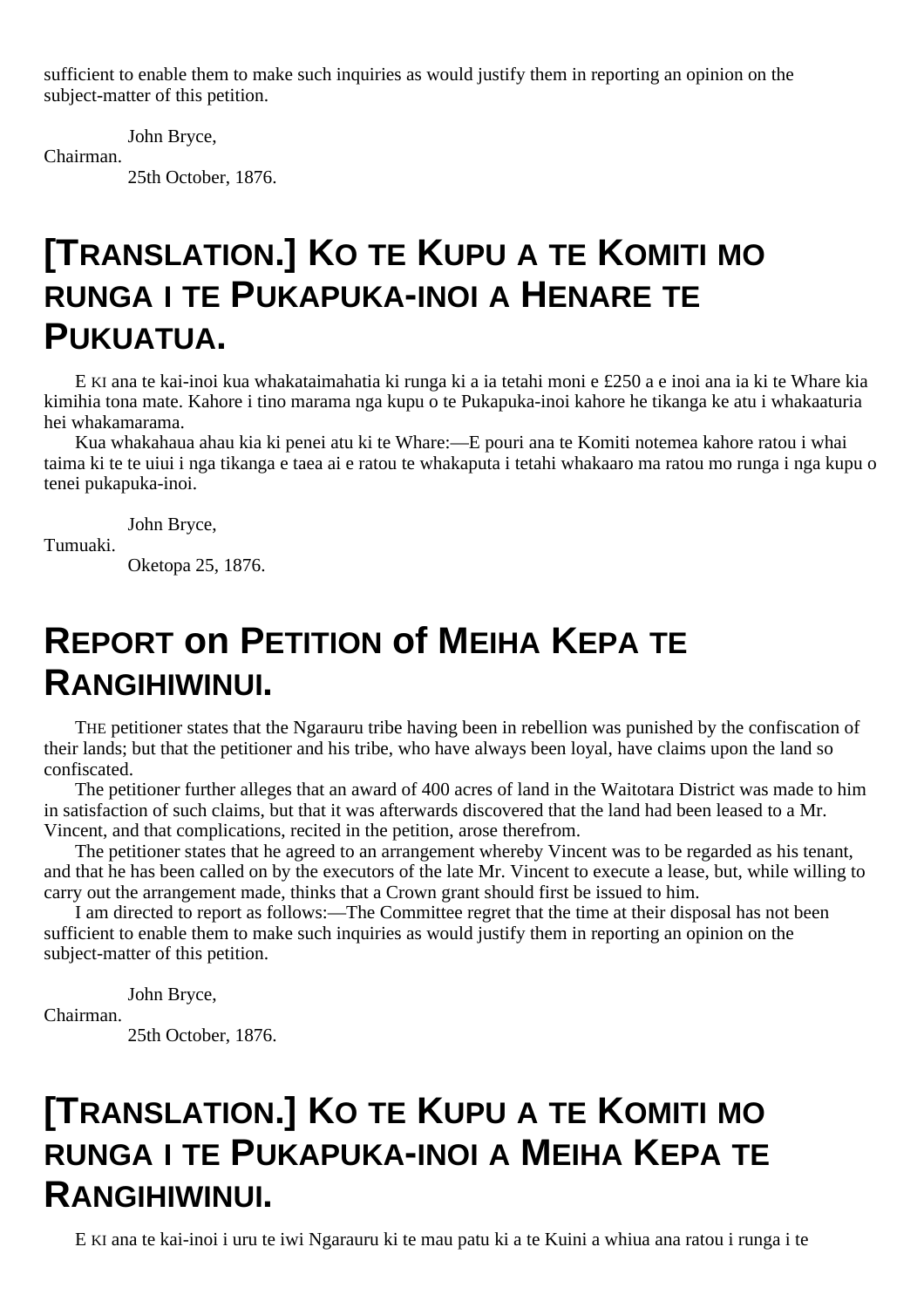tangohanga o o ratou whenua, otiia he tangata piri pono tonu te kai-inoi ratou ko tona iwi ki a te Kuini, a e whai tikanga ana ratou ki aua whenua i tangohia ra.

E ki ana hoki te kai-inoi i whakataua ki a ia tetahi whenua i te takiwa o Waitotara, e 400 eka, hei whakaea i aua tikanga engari no muri iho ka kitea kua oti taua whenua te riihi ki tetahi Pakeha ko Vincent te ingoa a no reira ka tupu ake nga raruraru kua oti te whakaatu i roto i te pukapuka-inoi.

E ki ana to kai-inoi i whakaae ia ki tetahi tikanga e whakaarohia ai he kai reti ia ki a Vincent a kua tono ki a ia nga kai-whakahaere a Vincent kua mate nei kia tuhi ia i tona ingoa ki te pukapuka riihi, engari i te mea e whakaae ana ano ia ki te whakaoti i te whakariteritenga e mahara ana ia me matua whakaputa te Karauna karaati ki a ia.

Kua whakahaua ahau kia ki penei atu ki te Whare:—E pouri ana te Komiti notemea kahore ratou i whai taima ki te uiui i nga tikanga e taea ai e ratou te whakaputa i tetahi whakaaro ma ratou mo runga i nga kupu o tenei pukapuka-inoi.

John Bryce,

Tumuaki.

Oketopa 25, 1876.

## **REPORT on PETITION (No. 5) of HIRINI TAIWHANGA and 2 Others.**

THE petitioners complain that due attention was not given to a petition of the Ngapuhi tribe, sent to Parliament in 1874, against the repeal of "The Native Lands Act 1865," against which they allege no fault was found during the eight years of its existence, except in the case of the foolish Maoris of Napier.

They state that the Native Act of 1873 has worked badly, causing distress to the people and wasting the public money. They pray for the repeal of the Act of 1873, and think that if it is continued in operation for another year the people will die.

I am directed to report as follows:—The Committee regret that the time at their disposal has not been sufficient to enable them to make such inquiries as would justify them in reporting an opinion on the subject-matter of this petition.

John Bryce, Chairman. 25th October, 1876.

## **[TRANSLATION.]KO KE KUPU A TE KOMITI MO RUNGA I TE PUKAPUKA-INOI (NAMA 5) A HIRINI TAIWHANGA ME ONA HOA E 2.**

E KI ana nga kai-inoi kahore i ata whiriwhiria te pukapuka-inoi a Ngapuhi i tukua ki te Paremete i te tau 1874 he whakahe mo te whakakorenga o "Te Ture Whenua Maori, 1865," e ki ana ratou kahore nei i kitea tetahi mate iti nei o tenei Ture i roto i nga tau e waru i mahia ai—ko nga Maori kuare anake o Nepia.

E ki ana ratou (nga Kai-inoi) kua kino te whakahaere o te Ture Whenua Maori 1873 kua pa he mate ki nga tangata kua pau nga moni o te katoa. E inoi ana ratou kia whakakorea atu te Ture o te 1873, a e whakaaro ana ratou ki te waiho tonu taua Ture kia whai mana ana mo tetahi atu tau ka mate nga tangata.

Kua whakahaua ahau kia ki penei atu ki te Whare:—E pouri ana te Komiti notemea kahore ratou i whai taima ki te uiui i nga tikanga e taea ai e ratou te whakaputa i tetahi whakaaro ma ratou mo runga i nga kupu o tenei pukapuka-inoi.

John Bryce.

Tumuaki.

Oketopa 25, 1876.